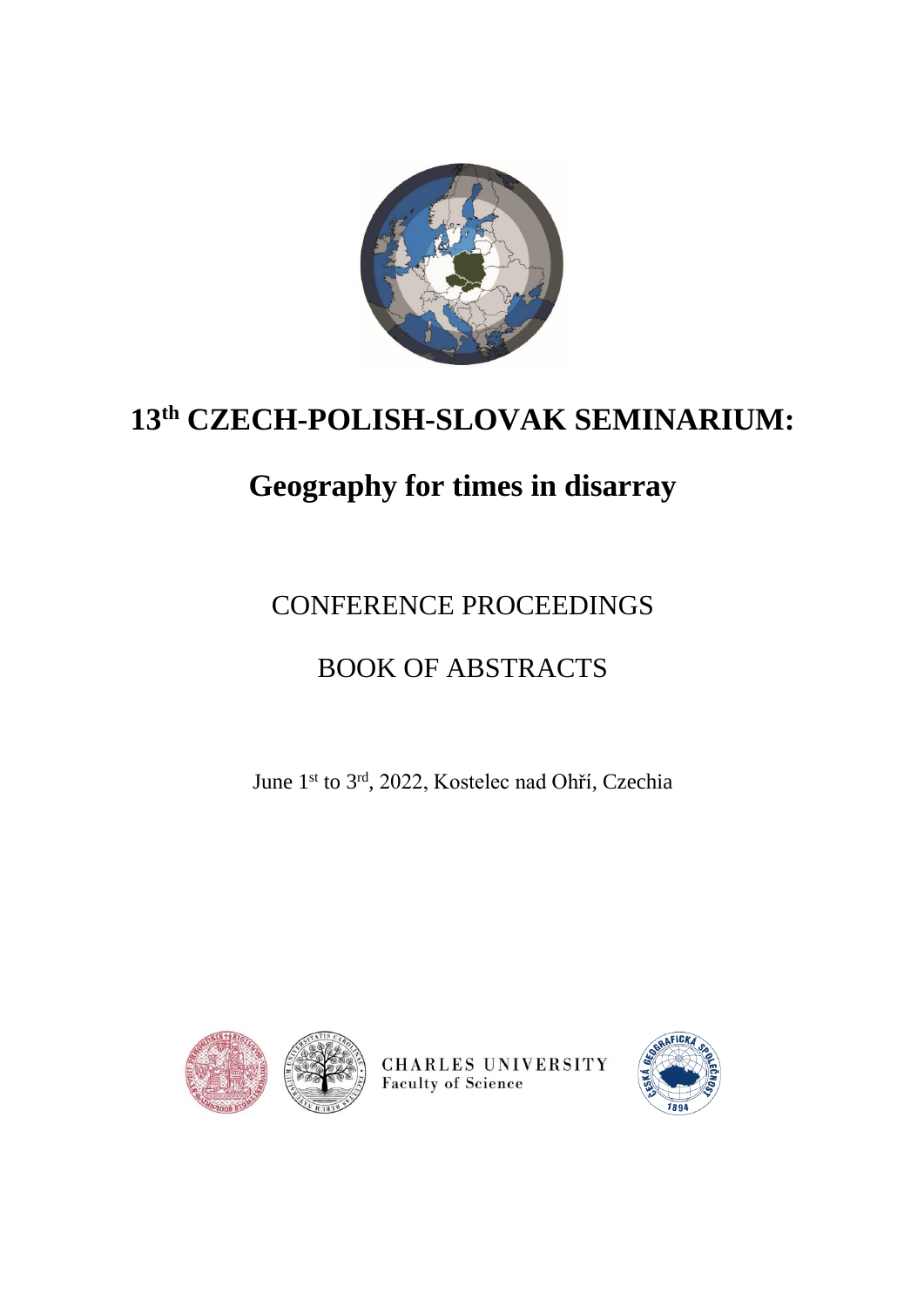



# **About the seminarium**

The regular Czech-Polish-Slovak seminar, whose tradition began in the 1960s and was renewed at twoyear intervals in the 1990s, was to take place in June 2021. The pandemic situation did not favour this professional and friendly meeting of Czech, Polish and Slovak geographers, but we firmly hope that the year 2022 will be more favourable and that on  $1<sup>st</sup> - 3<sup>rd</sup>$  June 2022 we will be able to discuss the topic "Geography for times in disarray" in large numbers in the hospitable premises of the Dvůr Perlová voda in the valley of the Ohře River within sight of the Czech Central Highlands.

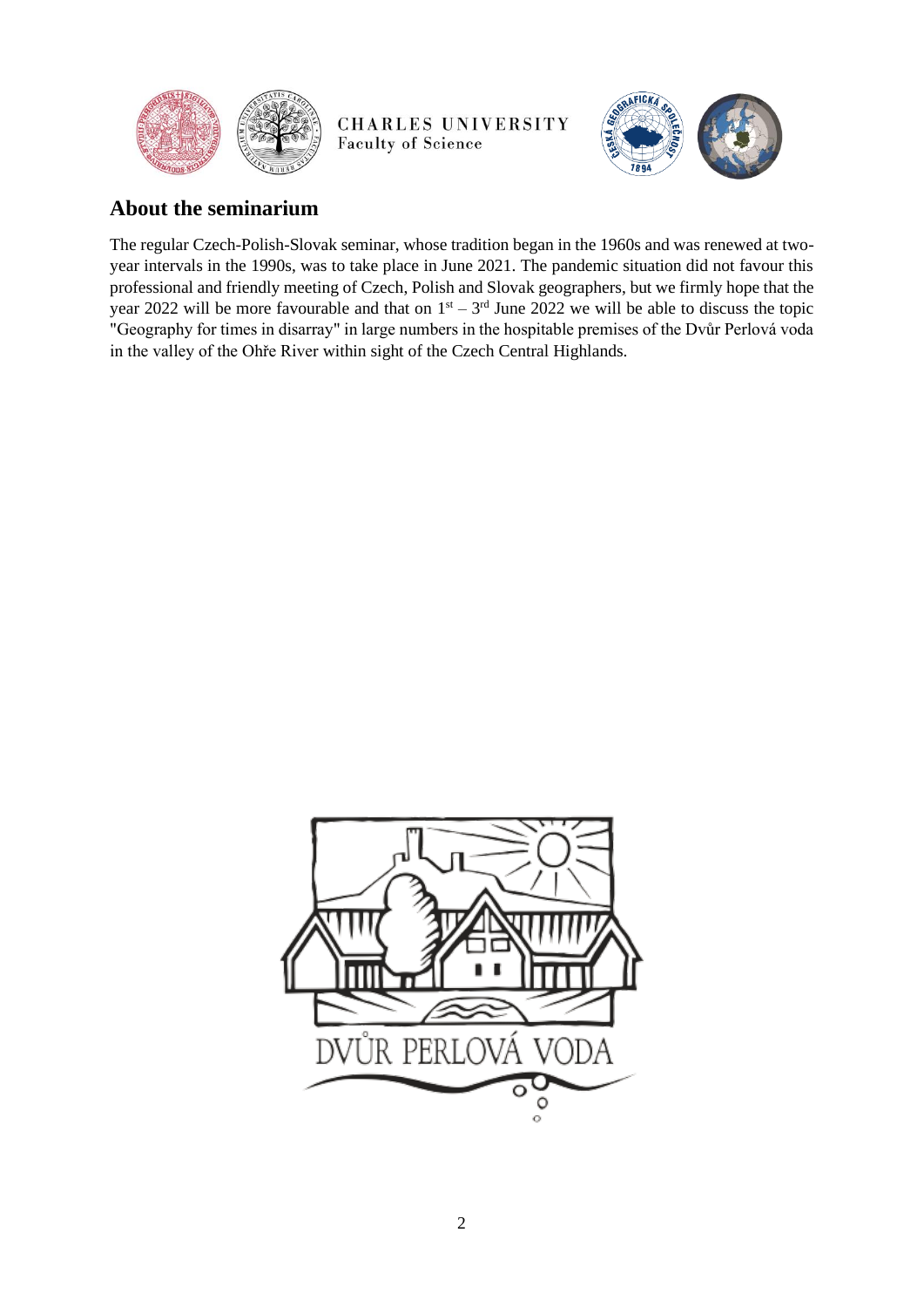



# **Scientific Committee**

| Prof. RNDr. Jiří Blažek, Ph.D.            | Department of Social Geography and Regional<br>Development<br><b>Faculty of Science</b><br><b>Charles University</b>                                              |
|-------------------------------------------|-------------------------------------------------------------------------------------------------------------------------------------------------------------------|
| Prof. RNDr. Ján Buček, PhD.               | Department of Economic and Social Geography,<br>Demography and Territorial Development<br><b>Faculty of Natural Sciences</b><br>Comenius University in Bratislava |
| Assoc. Prof. Marta Derek Ph.D.            | Chair of Tourism Geography and Recreation<br>Faculty of Geography and Regional Studies<br>University of Warsaw                                                    |
| Assoc. Prof. Mgr. Marcel Horňák,<br>Ph.D. | Department of Economic and Social Geography,<br>Demography and Territorial Development<br><b>Faculty of Natural Sciences</b><br>Comenius University in Bratislava |
| Assoc. Prof. RNDr. Pavel Chromý,<br>Ph.D. | Department of Social Geography and Regional<br>Development<br><b>Faculty of Science</b><br><b>Charles University</b>                                              |
| Prof. dr hab. Andrzej Kowalczyk           | Faculty of Geography and Regional Studies<br>University of Warsaw                                                                                                 |

# **Organizing Committee:**

| RNDr. Dana Fialová, Ph.D.                    | Department of Social Geography and Regional Development<br><b>Faculty of Science</b><br><b>Charles University</b> |
|----------------------------------------------|-------------------------------------------------------------------------------------------------------------------|
| Assoc. Prof. RNDr. Stanislav Kraft,<br>Ph.D. | Department of Geography<br><b>Faculty of Education</b><br>University of South Bohemia                             |
| RNDr. Jiří Vágner, Ph.D.                     | Department of Social Geography and Regional Development<br><b>Faculty of Science</b><br><b>Charles University</b> |
| Mgr. Josef Lochman                           | Department of Social Geography and Regional Development<br><b>Faculty of Science</b><br><b>Charles University</b> |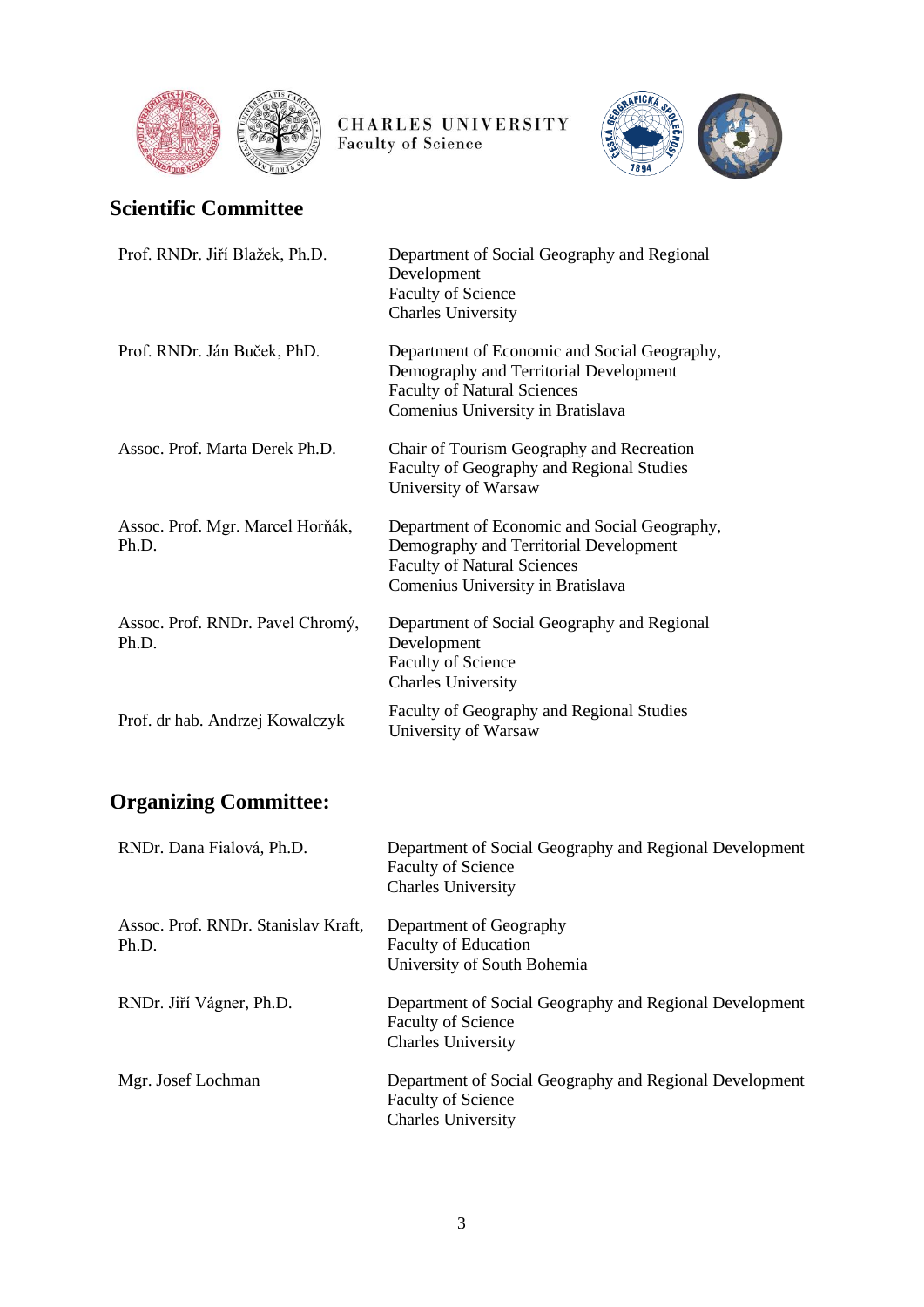



| <b>Content</b>                                                                                                                                            |    |
|-----------------------------------------------------------------------------------------------------------------------------------------------------------|----|
| Ajdacka Iga                                                                                                                                               |    |
| The use of data enrichment to improve map specifications and river selection at small<br>scales                                                           | 10 |
| Bernhäuserová Veronika, Lenka Havelková, Martin Hanus                                                                                                     |    |
| Perception of the limits of GIS implementation in education: Comparison of Czech and<br>foreign in-service and pre-service teachers                       | 11 |
| Bičík Ivan                                                                                                                                                |    |
| Driving forces in the Czechia's land use development                                                                                                      | 12 |
| Blažek Jiří                                                                                                                                               |    |
| Regional innovation systems and global production networks: Contrasting or<br>complementary policy implications?                                          | 13 |
| Boudný Zdeněk, Lucie Kupková                                                                                                                              | 14 |
| The extinct landscapes of Czechia                                                                                                                         |    |
| Burda Tomáš, Veronika Židová                                                                                                                              | 15 |
| The importance of transport for tourism management                                                                                                        |    |
| Bursa Otakar, Luděk Sýkora                                                                                                                                |    |
| Young adults in the Prague metropolitan region: a ticking time-bomb in the light of<br>methodological twists and turns in geodemography and demogeography | 16 |
| Ciesiółka Przemysław, Ján Buček                                                                                                                           |    |
| Regeneration and urban governance in Central Europe. Experiences from Poland and<br>Slovakia                                                              | 17 |
| Cybulska Magdalena, Wojciech Dziemianowicz                                                                                                                |    |
| Factors of the development of communes in various dimensions of dualisms in the light of<br>the opinion of local authorities                              | 18 |
| Derek Marta, Sylwia Kulczyk                                                                                                                               |    |
| How local is local fish in Masuria? Linking tourism and biodiversity in a nature-based<br>destination                                                     | 19 |
| Derek Marta, Sylwia Kulczyk, Tomasz Grzyb, Edyta Woźniak                                                                                                  | 20 |
| How to measure human-nature relationships?                                                                                                                |    |
| Dolejš Martin, Pavel Raška                                                                                                                                |    |
| 'Built-up floodplains': spatial proximity, sprawl, and the equifinality of the Central<br>European floodplains                                            | 21 |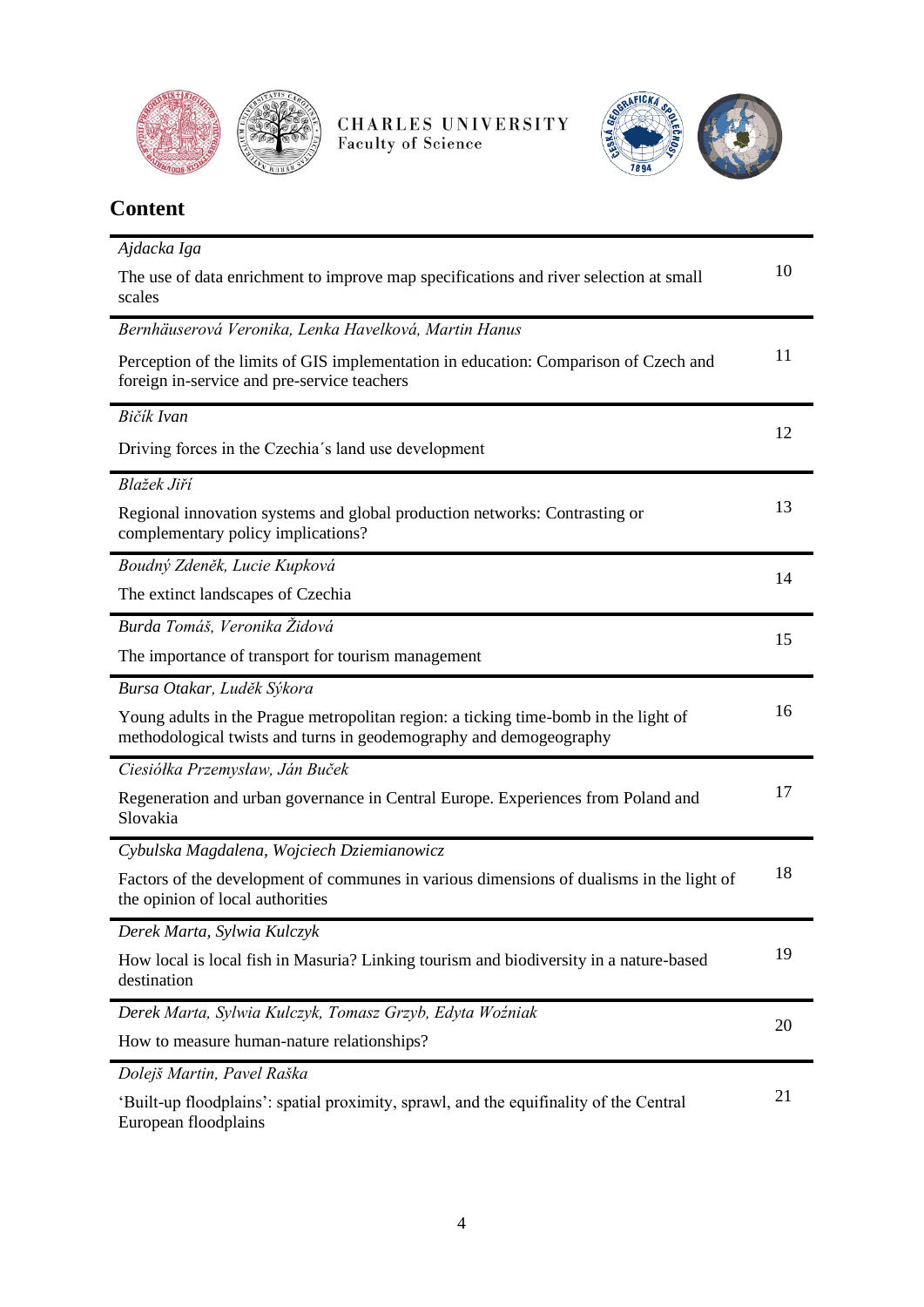



| Durydiwka Małgorzata, Renata Krukowska, Alina Zajadacz, Katarzyna Duda-Gromada                                                                                                                                            |    |
|---------------------------------------------------------------------------------------------------------------------------------------------------------------------------------------------------------------------------|----|
| Directions of summer holiday trips of inhabitants of large cities in Poland during COVID-<br>10 pandemic time                                                                                                             | 22 |
| Fialová Dana, Jiří Vágner, Zdeněk Kučera, Přemysl Štych                                                                                                                                                                   | 23 |
| Changes in tourist and recreational function at the Orlik lake on the Vltava river                                                                                                                                        |    |
| Fialová Magdalena, Pavel Chromý                                                                                                                                                                                           |    |
| Invisible agents in regional development: Individual stakeholders as a success factor of<br>regional product labelling initiatives                                                                                        | 24 |
| Fuhrmann Magdalena                                                                                                                                                                                                        |    |
| Gated settlements – whether they still have the interest of the inhabitants – the example of<br>Warsaw                                                                                                                    | 25 |
| Gołębiowska Izabela                                                                                                                                                                                                       | 26 |
| Toward linking coordinated views geovisualizations with cartographic semiotics                                                                                                                                            |    |
| Grzyb Tomasz                                                                                                                                                                                                              |    |
| What, where, and why do residents experience in the urban riverscape? Insights from the<br>PPGIS survey                                                                                                                   | 27 |
| Hána David, Kryštof Materna, Jiří Hasman                                                                                                                                                                                  |    |
| Distribution strategies of new and renewed regional industrial breweries in the context of<br>Czech identity and the traditional beer market                                                                              | 28 |
| Hasman Jiří, Jonáš Suchánek, Kryštof Materna, Veronika Bernhäuserová, David Hána                                                                                                                                          | 29 |
| How microbreweries flooded Europe: Mapping a new phenomenon in the beer industry                                                                                                                                          |    |
| Havlíček Tomáš                                                                                                                                                                                                            | 30 |
| Regional differentiations of religious aspects according the 2021 census in Czechia                                                                                                                                       |    |
| Hejda Tomáš, Zdeněk Boudný, Lucie Kupková                                                                                                                                                                                 |    |
| The decline of mountain chalet farming and land cover change in the vicinity of selected<br>mountain chalets in the Giant Mountains and the Hruby Jeseník Mountains from the middle<br>of the 20th century to the present | 31 |
| Hellebrandová Lenka                                                                                                                                                                                                       | 32 |
| What is the role of cities in Czechia in microregional development?                                                                                                                                                       |    |
| Herodowicz Tomasz                                                                                                                                                                                                         | 33 |
| Life quality affected by green infrastructure - Polish cities' perspective                                                                                                                                                |    |
| Herodowicz Tomasz, Piotr Lupa                                                                                                                                                                                             | 34 |
|                                                                                                                                                                                                                           |    |

[Project TeRRIFICA as an example of citizen](#page-33-0) science implementation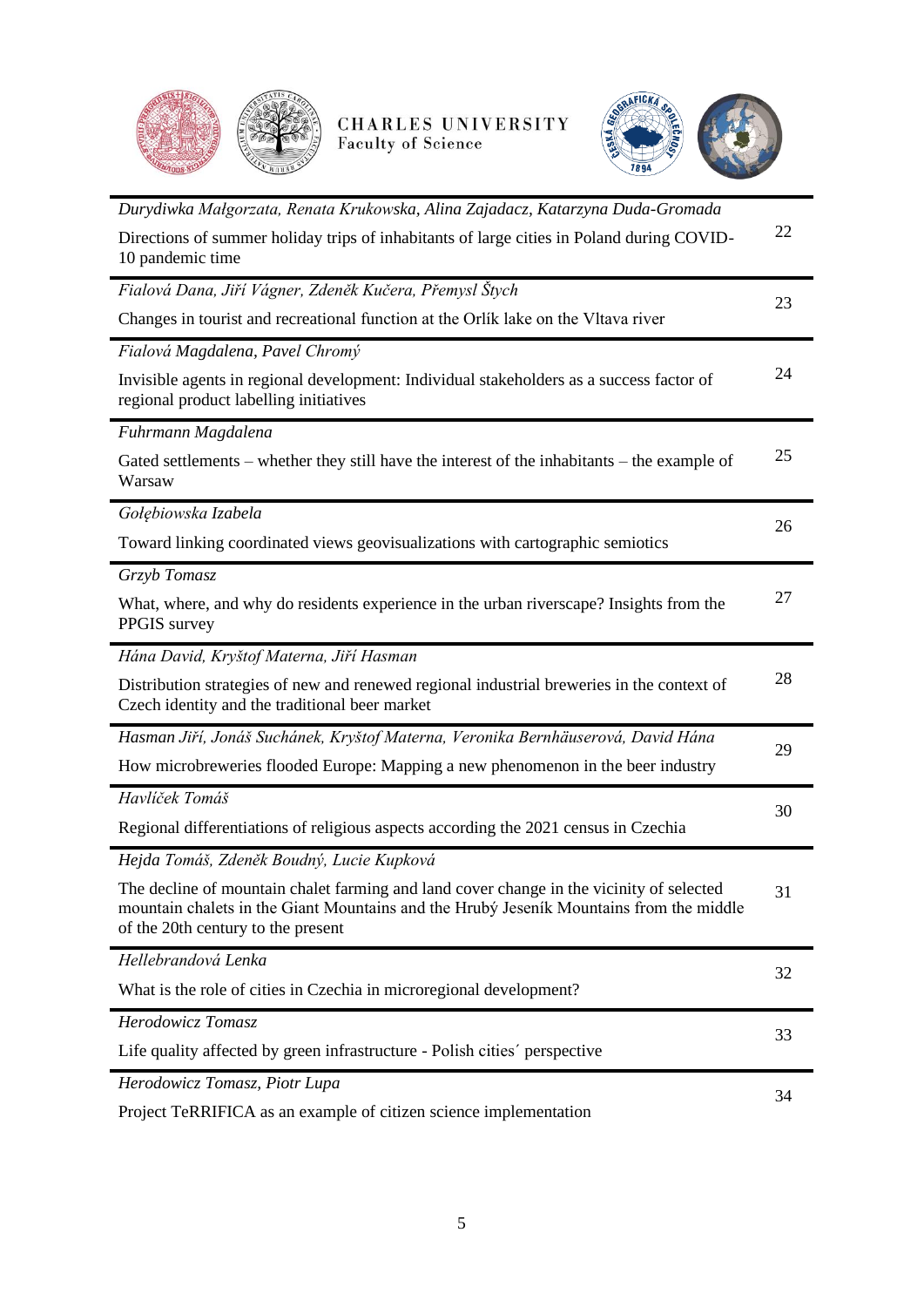



| Hluško Richard, Marcel Horňák                                                                                                                                               |    |
|-----------------------------------------------------------------------------------------------------------------------------------------------------------------------------|----|
| Public transport accessibility: geographical reality in Slovakia (case of Trenčín Self-<br>Governing Region)                                                                | 35 |
| Churski Paweł, Czesław Adamiak, Anna Dubownik, Maciej Pietrzykowski, Barbara Szyda                                                                                          |    |
| The inner peripheries in Poland in the system of multidimensional spatial development<br>differences - old wine in a new bottle?                                            | 36 |
| Churski Paweł, Robert Perdał                                                                                                                                                |    |
| Geographical differences in the quality of life in Poland - challenges of regional policy                                                                                   | 37 |
| Jelen Libor                                                                                                                                                                 | 38 |
| Russian geopolitics in the near abroad                                                                                                                                      |    |
| Karsznia Izabela                                                                                                                                                            |    |
| The use of data enrichment and machine learning in cartographic generalization. Case<br>studies of settlement and road network automatic selection for maps at small scales | 39 |
| Klein Małgorzata                                                                                                                                                            | 40 |
| Does Development assistance benefit Madagascans? Spatial and econometrics analysis                                                                                          |    |
| Klsák Adam                                                                                                                                                                  | 41 |
| The diverse metropolis: Prague's minorities and foreigners in historical perspective                                                                                        |    |
| Konecka-Szydłowska Barbara, Katarzyna Kulczyńska, Jan Hauke                                                                                                                 | 42 |
| Socio-economic differentiation of the regions of the Visegrad Group                                                                                                         |    |
| Korec Pavol                                                                                                                                                                 | 43 |
| Two worlds of Slovakia or Slovakia in the trap of globalization and democracy                                                                                               |    |
| Korpysz-Wiśniewska Aleksandra                                                                                                                                               | 44 |
| Literary tourism and the COVID-19 pandemic                                                                                                                                  |    |
| Korycka-Skorupa Jolanta                                                                                                                                                     | 45 |
| Combining multiple map types on one map - what, when and why?                                                                                                               |    |
| Kowalczyk Andrzej                                                                                                                                                           | 46 |
| Tourist region - theoretical approach and practice                                                                                                                          |    |
| Kraft Stanislav, Miroslav Marada, Jakub Petříček, Vojtěch Blažek, Tomáš Mrkvička                                                                                            |    |
| Spatiotemporal patterns of motorcycle accidents and their conditional factors: The use of<br>KDE+ and two-step cluster analysis                                             | 47 |
| Kůsová Tereza, Dana Fialová, Martina Tůmová                                                                                                                                 | 48 |
|                                                                                                                                                                             |    |

The Vltava riverThe Vltava river [in service of society](#page-47-0)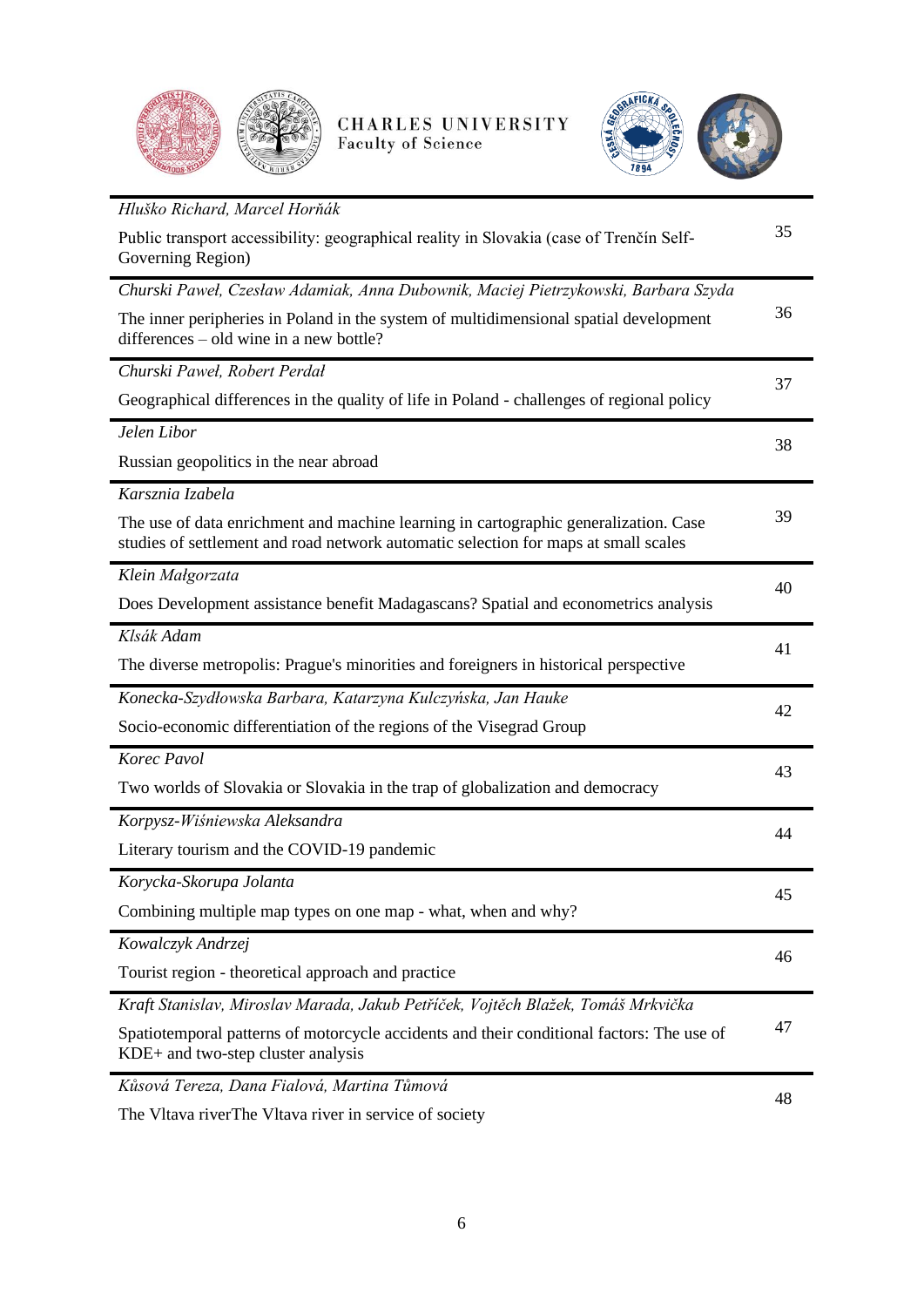



| Latocha Agnieszka, Katarzyna Kajdanek, Paulina Miodońska, Dominik Sikorski, Robert<br>Szmytkie, Przemysław Tomczak                              |    |
|-------------------------------------------------------------------------------------------------------------------------------------------------|----|
| Diverse pathways of rural transformations and their driving forces in the peripheral<br>mountain areas in SW Poland. Kłodzko region case study. | 49 |
| Lopuch Jozef, Vendula Svobodová                                                                                                                 | 50 |
| Statues and sprays: Two cases of graffiti as spatial practice of resistance in Prague                                                           |    |
| Łukomska Julita, Wojciech Dziemianowicz, Magdalena Cybulska                                                                                     |    |
| "Geographical proximity and municipal development factors in different dimensions of<br>dualisms                                                | 51 |
| <b>Mantey Dorota</b>                                                                                                                            | 52 |
| Neighborhood satisfaction in the context of retrofitting suburbs                                                                                |    |
| Marada Miroslav, Marek Komárek, Michal Kowalski                                                                                                 |    |
| Occasional business trips: What we know about them from big data on the route Prague -<br>Brno - Ostrava                                        | 53 |
| Marianovská Veronika, Marek Neuman                                                                                                              |    |
| Short-term rentals and the city of Prague: The comparative analysis of the development and<br>regulations                                       | 54 |
| Motek Paweł, Bartłomiej Kołsut                                                                                                                  | 55 |
| Local tax havens? Vehicle tax and tax base mobility in Poland                                                                                   |    |
| Mubeenová Geti                                                                                                                                  | 56 |
| Constructed "others" - national identity politics in Pakistan                                                                                   |    |
| Nekolný Lukáš                                                                                                                                   | 57 |
| Is the richness of animal taxa in European zoos decreasing?                                                                                     |    |
| Novotný Josef                                                                                                                                   | 58 |
| Women and sanitation change                                                                                                                     |    |
| Ouředníček Martin                                                                                                                               | 59 |
| Who are the users of new residential projects in Prague Metropolitan Area?                                                                      |    |
| Perlín Radim                                                                                                                                    | 60 |
| Local culture after pandemia                                                                                                                    |    |
| Pileček Radek                                                                                                                                   |    |
| The influence of local candidates on voter decision-making in the Czech parliamentary<br>elections                                              | 61 |
| Píša Jan, Tereza Grosse, Vladan Hruška                                                                                                          | 62 |
| Combatting social exclusion in old industrial towns of northwest Czechia                                                                        |    |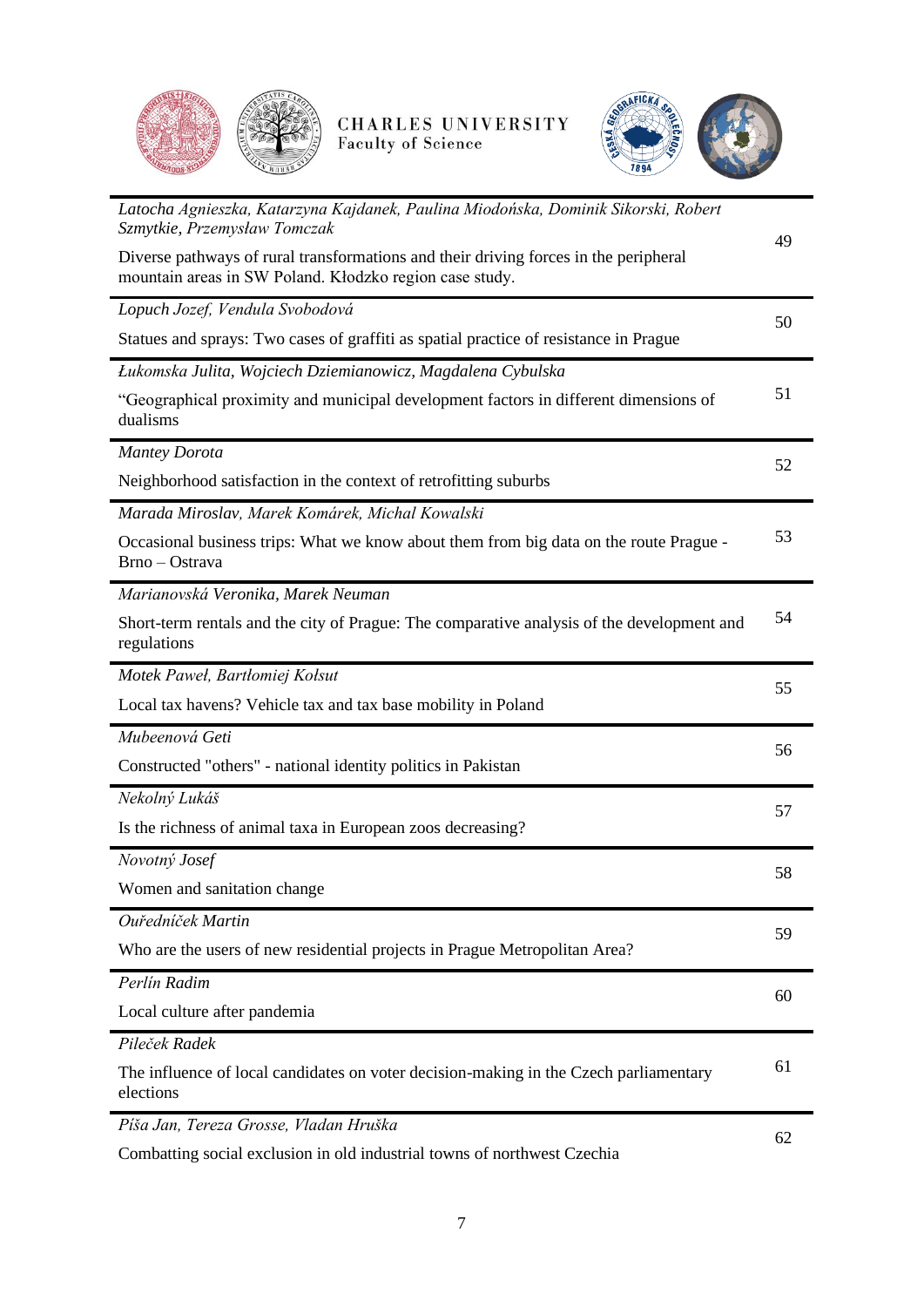



| Raška Pavel, Vladan Hruška, Martin Dolejš                                                                                                        |    |
|--------------------------------------------------------------------------------------------------------------------------------------------------|----|
| When downscaling turns the good into the bad and ugly: Narrating the local land use<br>conflicts resulting from (supra)national climate policies | 63 |
| Rubáš Dominik, Tomáš Matějček, Roman Kroufek, Tomáš Bendl                                                                                        | 64 |
| Is the cadastral boundary enough for us?                                                                                                         |    |
| Rusnák Jaroslav                                                                                                                                  |    |
| Spatial distribution of automotive suppliers in Slovakia. National efficiency or<br>interregional equity?                                        | 65 |
| Řezníčková Dana, Miroslav Marada, Tomáš Bendl                                                                                                    | 66 |
| Geographical education in the Czech Republic at the beginning of the curricular revision                                                         |    |
| Seidlová Alexandra                                                                                                                               |    |
| A border as a factor of territorial changes in the Polish-Ukrainian borderlands and their<br>perception by the local citizens                    | 67 |
| Siwek Tadeusz                                                                                                                                    |    |
| An attempt of electoral geography of Czechoslovakia and Poland in a period of communist<br>rule                                                  | 68 |
| Slawska Justyna, Katarzyna Natalia Szmigiel-Rawska, Sylwia Waruszewska                                                                           | 69 |
| Tradeoffs between local government and interest groups in the land-use changes in Poland                                                         |    |
| Solarz Marcin Wojciech, Marta Raczyńska-Kruk                                                                                                     | 70 |
| Who were the 'Gluchoniemcy'? The history and meanings of the term                                                                                |    |
| Sýkora Luděk                                                                                                                                     |    |
| Spaces of social exclusion: The dynamics of socio-spatial inequality in Czech cities and<br>regions 2015-2020                                    | 71 |
| Szczepański Jan                                                                                                                                  |    |
| The Ukrainian microcosm of interwar "Polish" Lviv - how does geographical research<br>facilitate interpretation and understanding of history?    | 72 |
| Šantrůčková Markéta                                                                                                                              |    |
| Diversity of the historical cultural landscapes in the Czech countryside. Case study of the<br>Kutná Hora region                                 | 73 |
| Štěbetáková Michaela, Štěpán Hladík                                                                                                              | 74 |
| Tourism vs. nature conservation in the European context                                                                                          |    |
| Vrhel Matěj                                                                                                                                      | 75 |
| Quality of geography teaching in Czechia and Ireland                                                                                             |    |
| Wilk Waldemar                                                                                                                                    | 76 |
|                                                                                                                                                  |    |

[Invisible economy in the city. Home-based businesses in three housing estates in Warsaw](#page-75-0)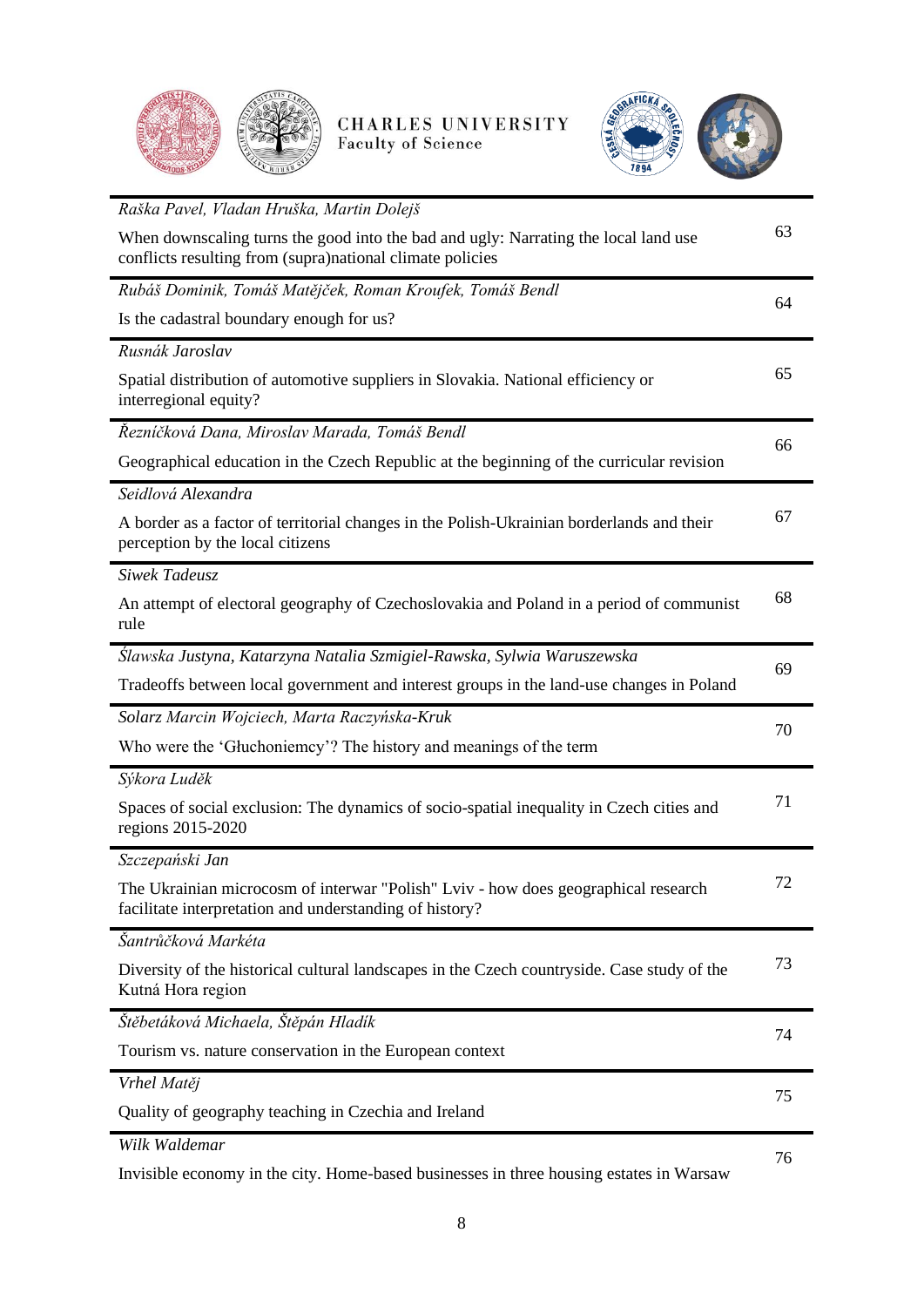



| Wites Tomasz                                                                           |    |  |
|----------------------------------------------------------------------------------------|----|--|
| Crime prevention through environmental design – what geography can do?                 |    |  |
| Zavadil Tomáš, Vít Jančák                                                              | 78 |  |
| Agriculture and its role as an employer in rural areas of Czechia: the view of farmers |    |  |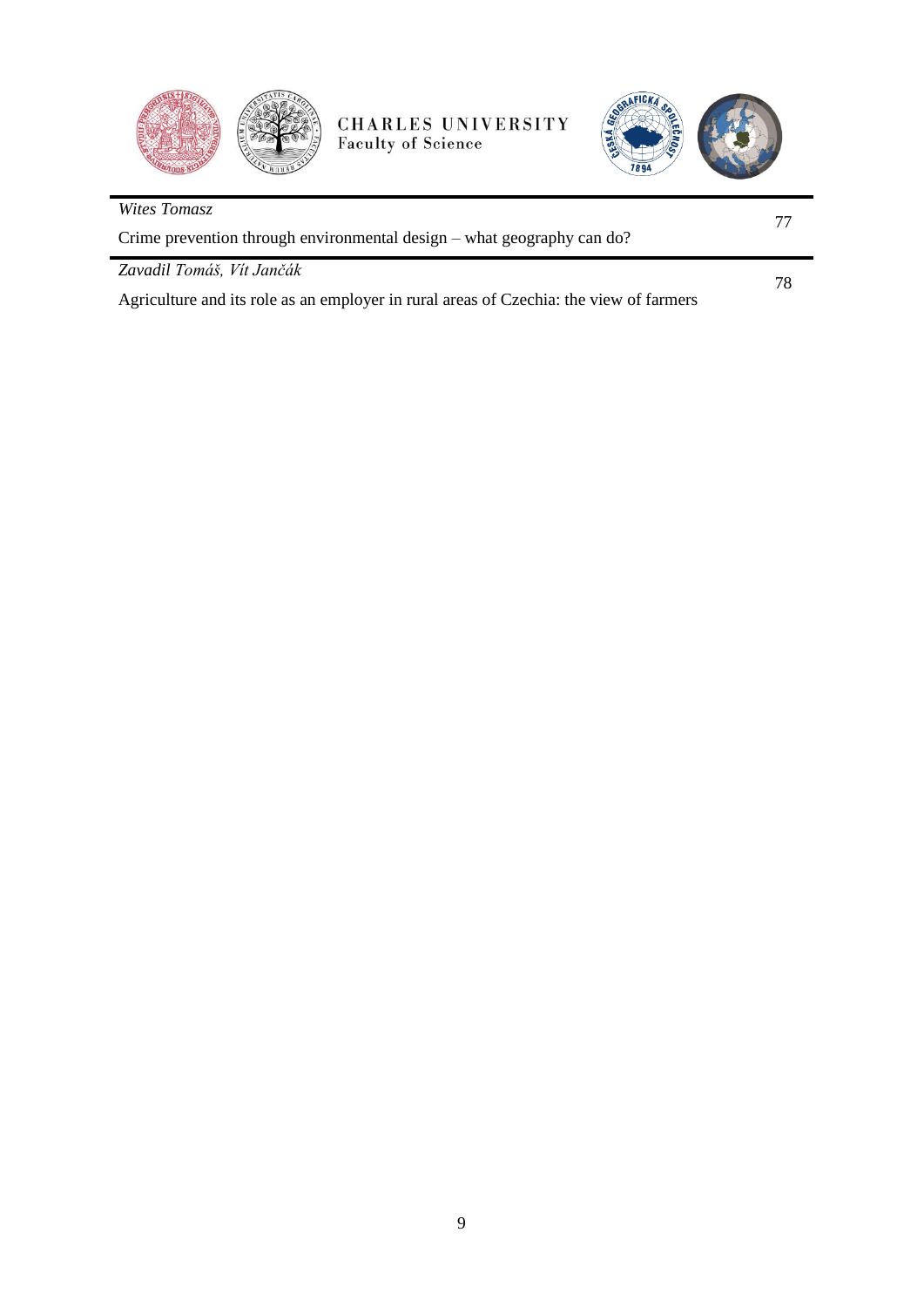



# Ajdacka Iga

# *Uniwersytet Warszawski i.ajdacka@student.uw.edu.pl*

#### <span id="page-9-0"></span>**THE USE OF DATA ENRICHMENT TO IMPROVE MAP SPECIFICATIONS AND RIVER SELECTION AT SMALL SCALES**

During rapidly changing geographical or political conditions, the latest maps, or those continuously updated constitute essential spatial information. Thus effective map design, especially automated generalization, is highly desired for map production. This research focused on the initial stage of generalization, namely object selection. The study aimed to conduct river network automatic selection based on map specifications contained in the Regulation of the Minister of Internal Affairs and Administration. The scope of this research covered river network selection from the General Geographic Objects Database (GGOD), that is from 1:250 000 to 1:500 000 detail level. The proposed methodology assumed the implementation of three selection variants. The basic variant includes the implementation of the specification contained in the Regulation. Additionally, two further variants were designed: an extended variant and an extended-modified variant. The extended variant has been enriched with the Id\_MPHP index, derived from the Map of Hydrographic Division of Poland (MPHP), which defines the hierarchy of watercourses in the river network. The extended-modified variant, along with attributes used in the other variants, included the parameter denoting 'priority' watercourses assigned by the author. The results of the work constitute the generalization models designed in ArcMap 10.8. with the use of Model Builder functionality and also the maps presenting the selection variants output. The obtained results were compared visually with each other and with the map designed by an experienced cartographer. The map specifications concerning the selection process presented in the Regulation confirmed to be insufficient to generalize river networks properly. The variants proposed in this research, assuming data enrichment, made it possible to improve the selection results and enabled the automation of the river selection process. Additional specifications and parameters suggested in this work may constitute a meaningful supplement to the guidelines contained in the Regulation. This research was funded by the National Science Centre, Poland, grant number UMO2020/37/B/HS4/02605, "Improving Settlement and Road Network Design for Maps of Small Scales Using Artificial Intelligence and Graph Theory".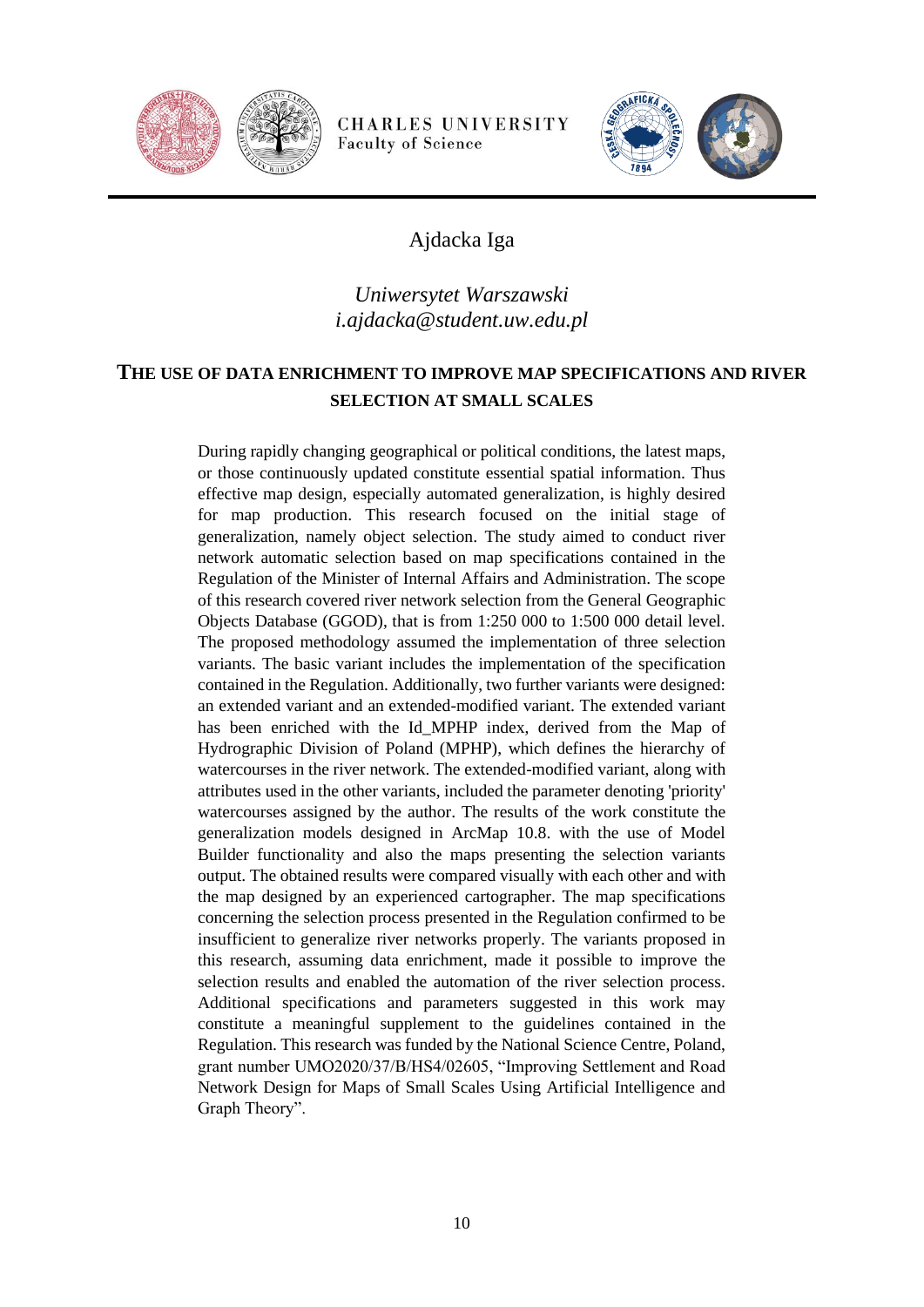



Bernhäuserová Veronika, Lenka Havelková, Martin Hanus

*Univerzita Karlova, Praha veronika.bernhauserova@natur.cuni.cz*

# <span id="page-10-0"></span>**PERCEPTION OF THE LIMITS OF GIS IMPLEMENTATION IN EDUCATION: COMPARISON OF CZECH AND FOREIGN IN-SERVICE AND PRE-SERVICE TEACHERS**

Geographic information systems (GIS) potential for education is very significant. Previous research showed that teaching with GIS can help students improve a variety of (not only geographical) skills. Specifically, students can learn how to acquire, process, analyse, evaluate, and present spatial information and thereby develop their spatial thinking. Despite its evident educational potential, the implementation of GIS in schools is still rather sporadic. There are empirical studies on the limits of GIS implementation in education. However, the perception of limits may vary according to the national context, level of education, or teaching practice length. The aim of the presentation is the comparison of the perception of limits of Czech and foreign in-service and pre-service teachers. Findings of a systematic review summarizing the limits identified from foreign empirical studies and the results of a study focus on the perceived limits of GIS implementation by Czech in-service and pre-service teachers was used. The systematic review was based on the PRISMA methodology and identified 72 different limits from foreign articles. To identify the perceived limits by Czech teachers and pre-service teachers, the Delphi method was used. The presentation will focus not only on the identified limits but also will discuss differences among the individual educational actors (lower and upper secondary school teachers, and pre-service teachers).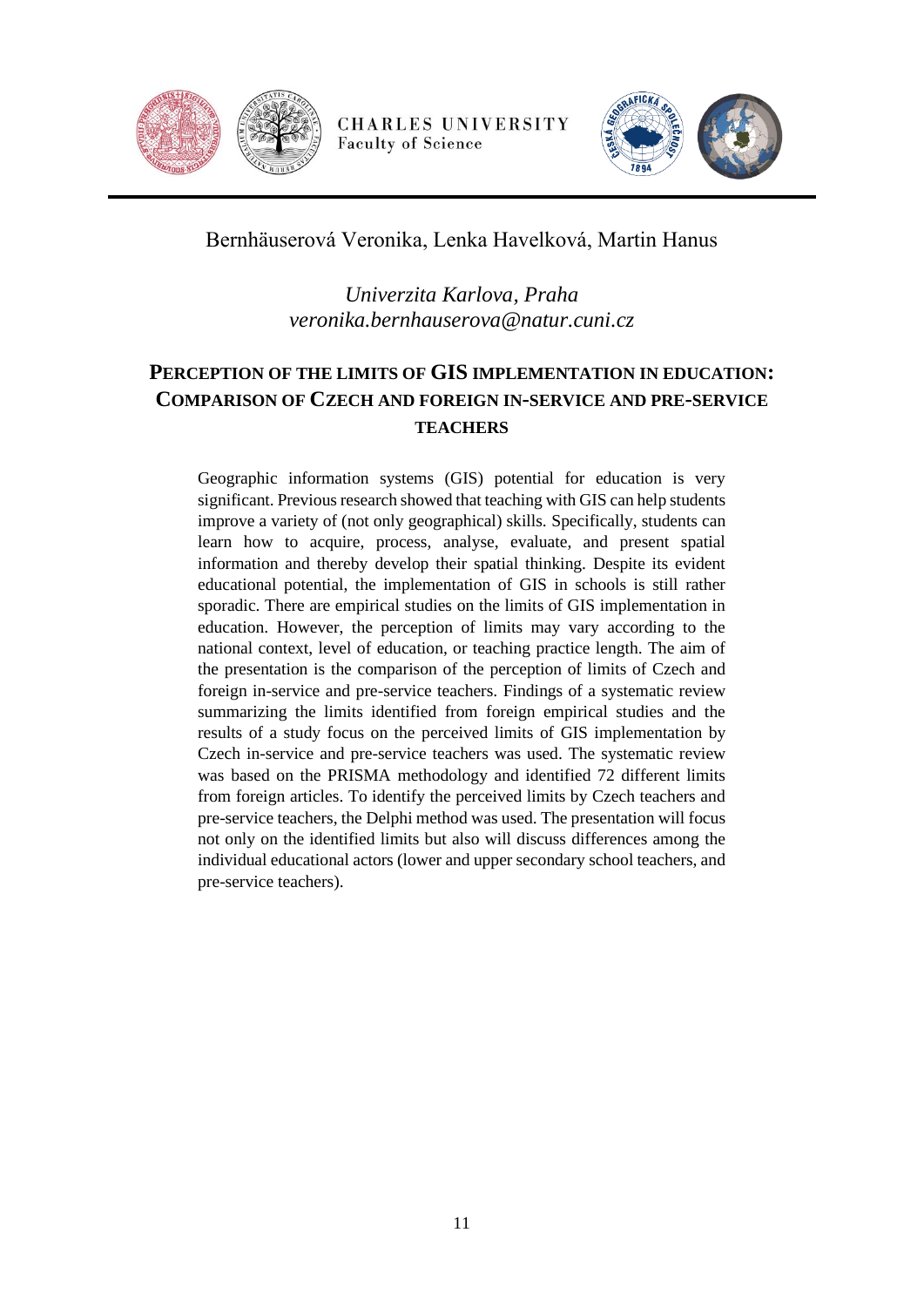



# Bičík Ivan

*Univerzita Karlova, Praha ivan.bicik@natur.cuni.cz*

#### <span id="page-11-0"></span>**DRIVING FORCES IN THE CZECHIA´S LAND USE DEVELOPMENT**

Hampl's (2011) idea concerning changes in society after 1990 influenced our search for driving forces in each period according to the LUCC Czechia database. It is about the order of ongoing processes of societal change and the duration of these processes. In each of the periods under study (1845, 1896, 1948, 1990, 2010) different driving forces were at effect, shaping, among other things, the land use of the Czechia. Is the transformation of the Czechia's land use already completed?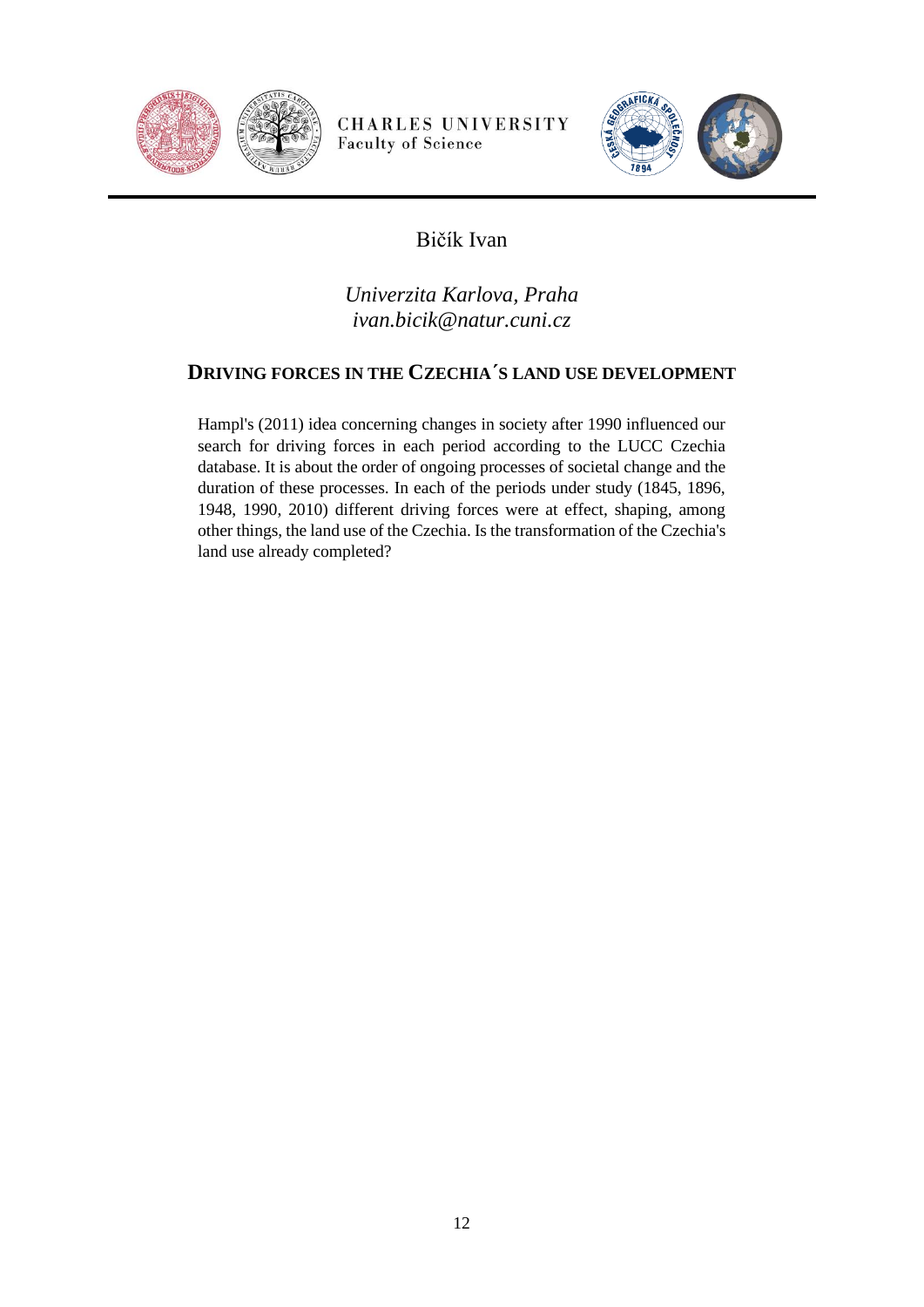



# Blažek Jiří

*Univerzita Karlova, Praha blazek@natur.cuni.cz*

# <span id="page-12-0"></span>**REGIONAL INNOVATION SYSTEMS AND GLOBAL PRODUCTION NETWORKS: CONTRASTING OR COMPLEMENTARY POLICY IMPLICATIONS?**

This presentation aims to contribute to the recent debate between two important streams within current economic geography and regional studies: global value chains/global production networks theories, and regional innovation system theory. Based on the review of key literature, first, the key conceptual differences between these two streams will be identified and then a comparative overview of their policy implications will be provided. Thereafter, it will be shown that considerable space for mutual inspiration in conceptual as well as policy terms exists, especially between the notions of strategic coupling and the new path development model. Moreover, six additional arenas of mutual conceptual and policy-relevant inspiration between these two streams will be proposed as avenues for future research.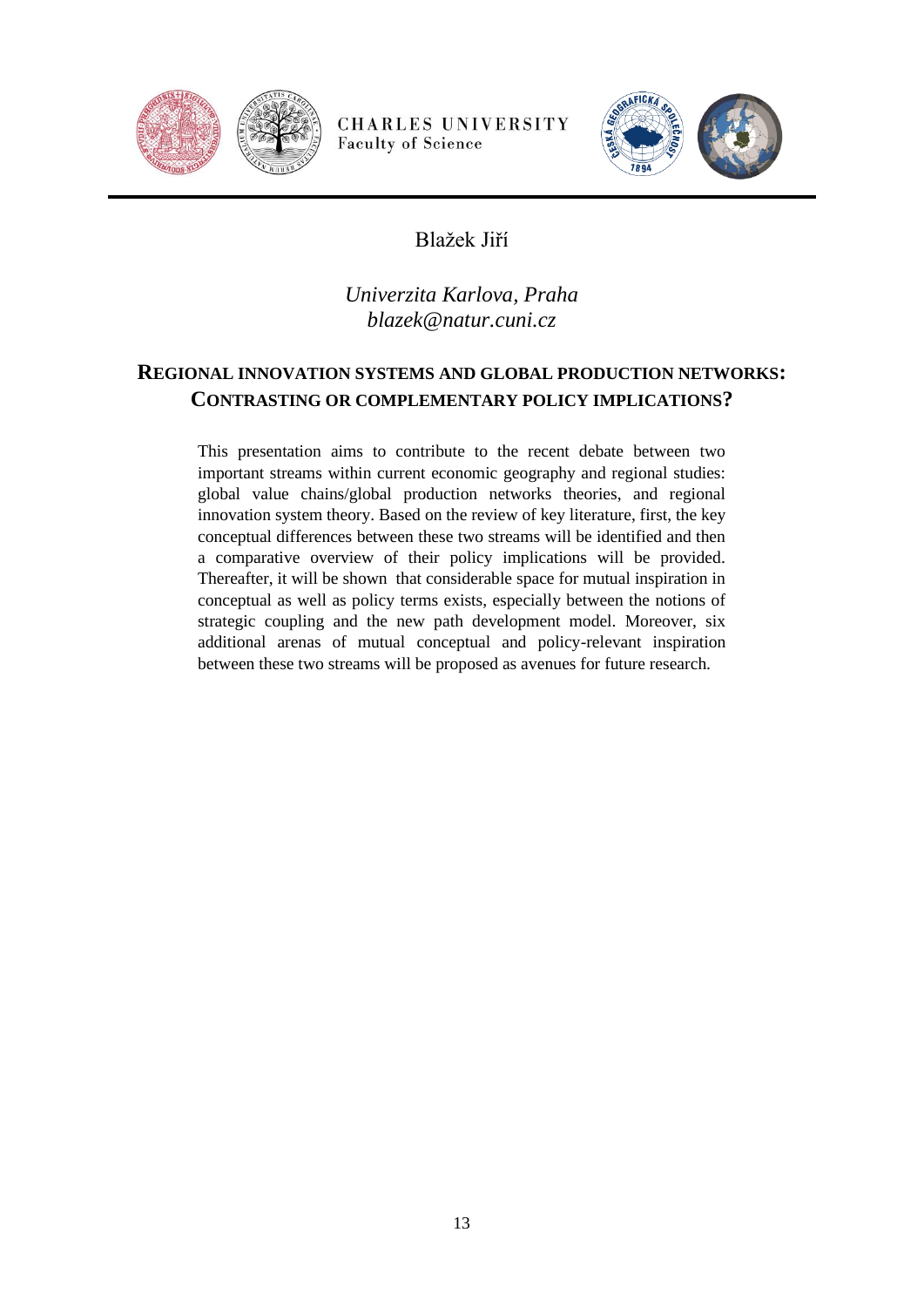



Boudný Zdeněk, Lucie Kupková

*Univerzita Karlova, Praha zdenek.boudny@natur.cuni.cz*

#### **THE EXTINCT LANDSCAPES OF CZECHIA**

<span id="page-13-0"></span>The paper deals with the project of the Ministry of Culture of the Czech Republic NAKI II: Heritage of extinct landscapes: identification, reconstruction, accessibility. A number of research teams and members of individual departments within the geographical section of the Faculty of Science of Charles University are collaborating on the project. The presented project deals with the issue of heritage of extinct landscapes in Czechia. In the project, we examine the transformation of selected Czech landscapes over the last 200 years. The aim of the project is to identify, document, reconstruct and make accessible the heritage of transformed landscapes. Mainly based on the use of historical sources and modern technologies, we try to identify, document, reconstruct the cultural heritage and values of different types of landscapes, which we have divided into a total of 9 types of transformed landscapes. On the example of such transformed landscapes, present the diversity of cultural landscape heritage and contribute to the creation of conditions for its systematic preservation, presentation and use by the professional and public and relevant institutions, for example in the field of landscape protection or territorial development. The project has been running since 2018, and in this period we, as a team of researchers, analyzed a total of 40 territories throughout the Czechia, which underwent a dynamic change not only in the structure of the landscape, but also in its use and function. In the total 5 years of the project, several articles and publications dealing with the issue of transformation of various Czech landscapes have been published, the project was also presented at many conferences, including several foreign ones.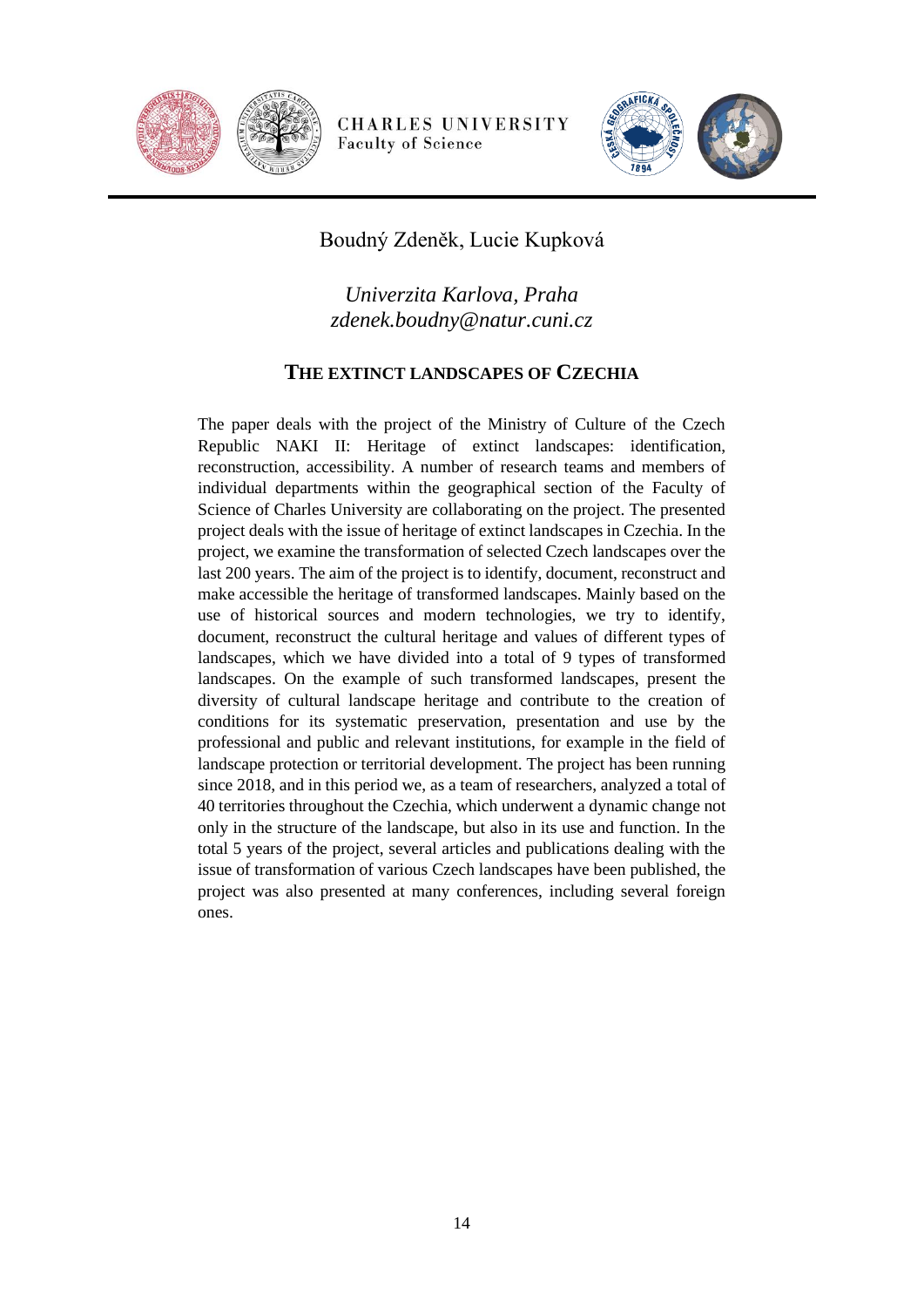



# Burda Tomáš, Veronika Židová

*Univerzita Karlova, Praha tomas.burda@natur.cuni.cz*

#### <span id="page-14-0"></span>**THE IMPORTANCE OF TRANSPORT FOR TOURISM MANAGEMENT**

Central European area is characterized by a high potential of cultural tourism, including a number of sites included in the UNESCO World Heritage List. Concerning the Czech Republic the concentration of these attractions is also high, There are 16 UNESCO sites and many other tourist destinations of international importance. They are dominated by the capital city of Prague and its conservation area. The situation in some locations in the city centre in high season thus becomes unbearable. The aim of destination management is to diversify the interest of tourists to other tourist destinations. However, they are often located in peripheral areas and they are particularly difficult to access by public transport. It is necessary to solve the transport services comprehensively, for their greater involvement in the tourism system. The aim of the contribuctions is to prove the relation between the intensity of public transport and the number of visitors to the selected tourist destinations on the example of "Cesky Krumlov" and "Janske Lazne". Two different localities with high quality of transport service, but poor public transport connection, were selected for the research. The problem was solved by methods of qualitative research, by means of questionnaires and structured interviews, which are important prerequisite tools for planning and designing, as well as for finding out the opinion of local residents and potential visitors. It confirmed the differences in transport depending on the quality of public transport in the destination. The survey was carried out as a pilot study to verify the methods and confirm meaningfulness of the project, to continue a comprehensive survey, on which the universal model would then be based, to propose the universal principles of the model of transport service of the travel destination by public transport.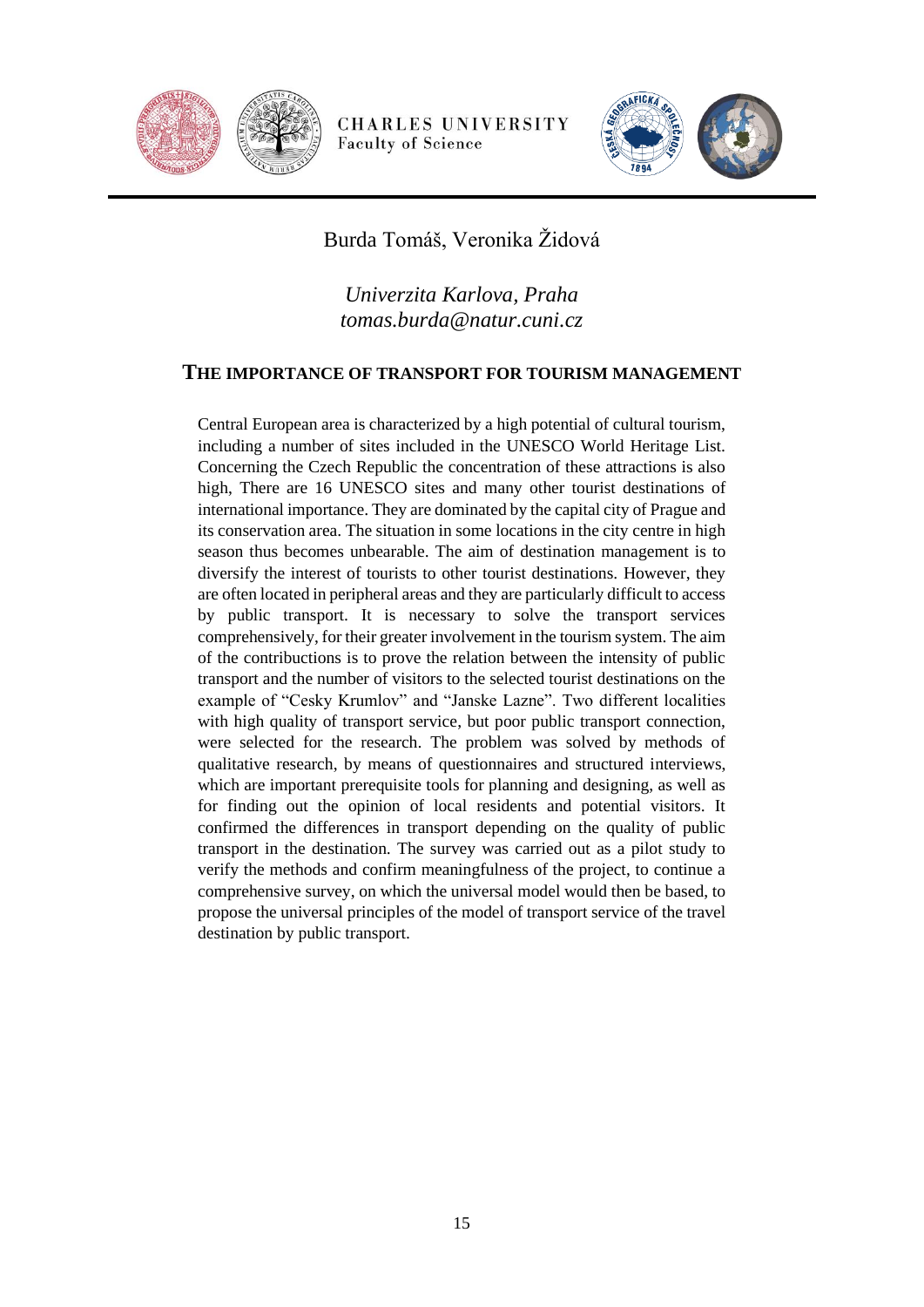



Bursa Otakar, Luděk Sýkora

*Univerzita Karlova, Praha bursao@natur.cuni.cz*

# <span id="page-15-0"></span>**YOUNG ADULTS IN THE PRAGUE METROPOLITAN REGION: A TICKING TIME-BOMB IN THE LIGHT OF METHODOLOGICAL TWISTS AND TURNS IN GEODEMOGRAPHY AND DEMOGEOGRAPHY**

In this contribution, we try to capture the significance of recent demographic and geographical transformations in the Prague metropolitan region for the age group of young adults aged 18-26. We show that demographical and geographical processes can not only reinforce each other, but also act against each other and negate each other. We document this on the dynamically declining share of young adults in the Prague metropolitan region due to changes in the age structure of the population and age-specific migration in its hinterland but their growing number due to massive population growth.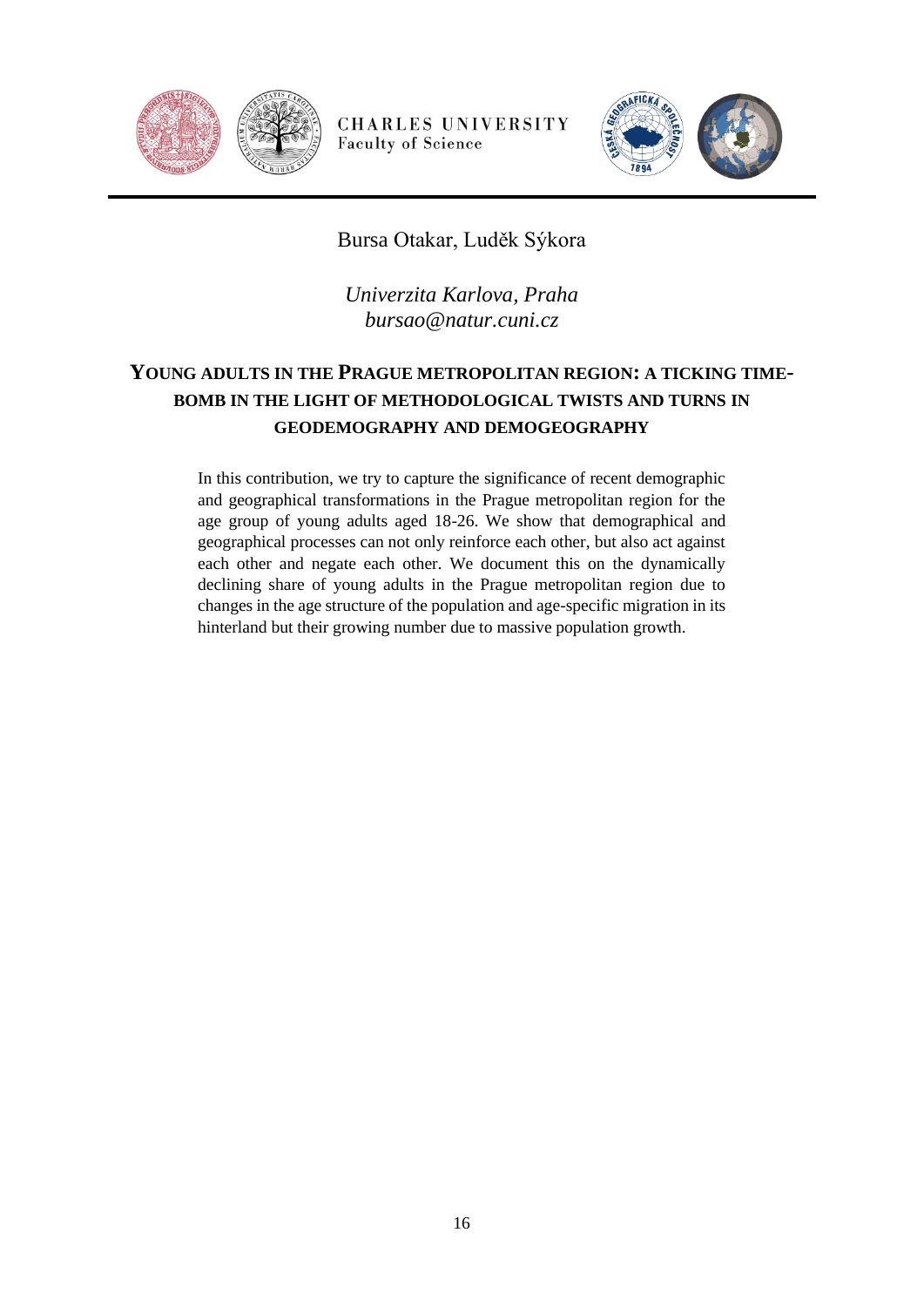



# Ciesiółka Przemysław, Ján Buček

*Uniwersytet im. Adama Mickiewicza w Poznaniu przemko@amu.edu.pl*

# <span id="page-16-0"></span>**REGENERATION AND URBAN GOVERNANCE IN CENTRAL EUROPE. EXPERIENCES FROM POLAND AND SLOVAKIA**

Post-socialist countries in Central Europe (CE) have a shorter tradition of urban regeneration than their Western counterparts. Despite this, the need for the transformation of degraded urban areas is just as pressing in the region. During the period of state socialism, the inner and central parts of non-capital cities often faced decline in economic, physical, as well as social terms. After the collapse of state socialism in 1989, new political and economic conditions seemed to create opportunities for promoting positive changes in previously neglected urban areas and neighborhoods. With the re-establishment of local autonomy, political institutions have been rapidly evolving in order to manage these changes (Scott & Kühn 2012). However, as Temelova (2009) points out, the real power and scope of public authorities in guiding urban transformation remains much weaker in CE countries than in Western Europe. Though budget austerity and restrictions imposed by private land ownerships are common issues in many European countries, protracted bargaining processes and the lack of experience and expertise impose additional challenges in the CE context (Badyna & Golubchikov 2005). Numerous examples demonstrate that the "Western" approach towards the governance of urban areas does not always work in CE countries (e.g. Feldman 2000; Foldi 2006; Kaczmarek & Marcinczak 2013). The optimal regeneration pattern of post-socialist cities remains an open question. The aim of the paper is to evaluate regeneration strategies undertaken on national and local level in Poland and Slovakia, by applying elements of the urban governance approach. The empirical evidence will be drawn from expert interviews with the local policy-makers conducted in two medium-sized cities in Poland (Leszno) and Slovakia (Trencin). The research carried out will show the extent and manner of involvement of the different actors in the regeneration process in the programming, implementation and evaluation phases. Thus, the advancement of urban governance will be assessed.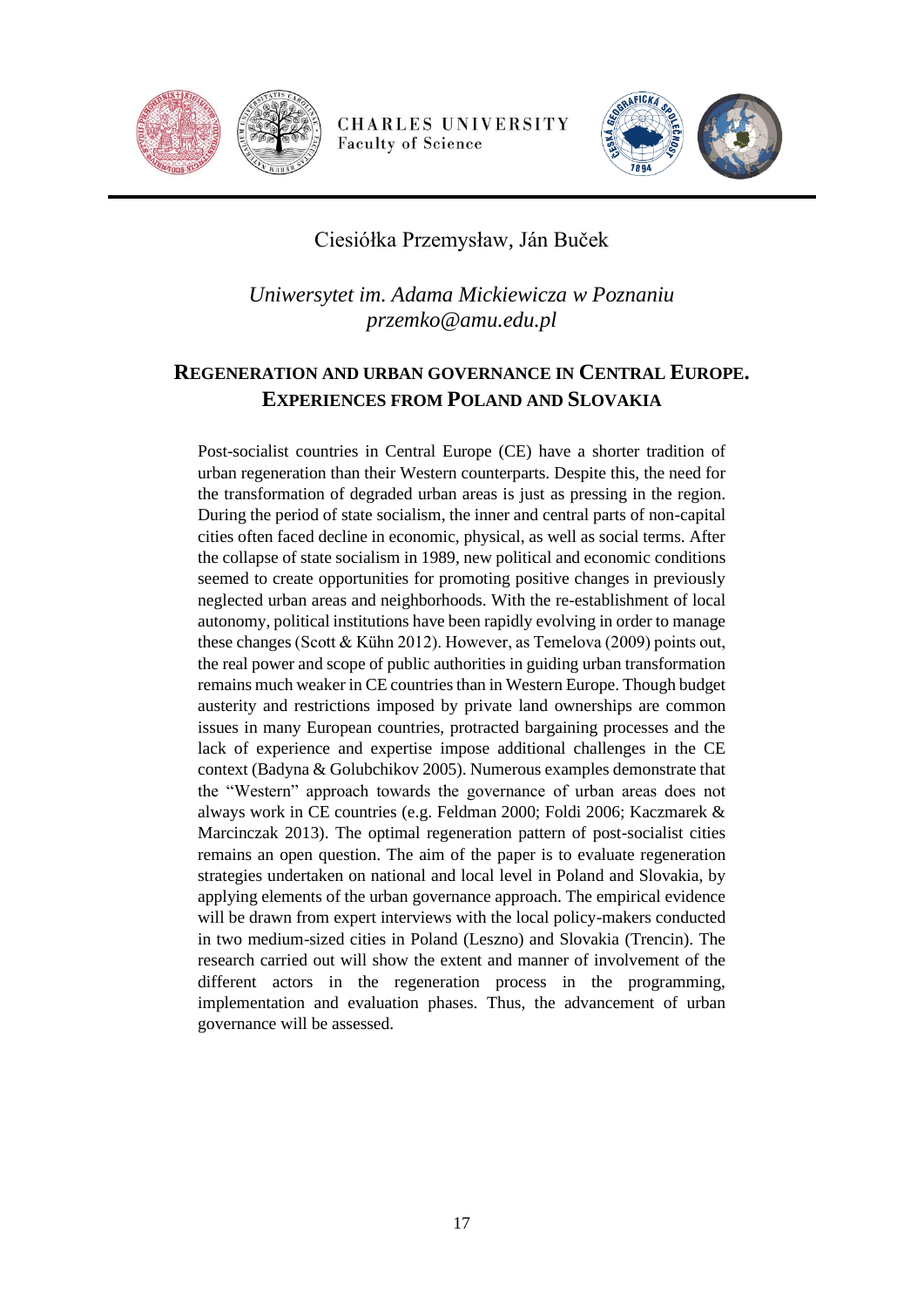



# Cybulska Magdalena, Wojciech Dziemianowicz

*Uniwersytet Warszawski magdalena\_cybulska@uw.edu.pl*

# <span id="page-17-0"></span>**FACTORS OF THE DEVELOPMENT OF COMMUNES IN VARIOUS DIMENSIONS OF DUALISMS IN THE LIGHT OF THE OPINION OF LOCAL AUTHORITIES**

The presented topic is based on the results of the research carried out under the project "Dualism in commune development in Poland in the context of policies and aspirations of local communities as well as external factors – compared to the chosen communities in EU" (National Science Centre grant). During the presentation, the results of the opinion poll of local authorities of over 70 communes (out of a selected group of 300 communes in Poland) will be presented. The key criterion for the selection of communes for the study was the qualification of a given unit to one of the examined dimensions of development dualisms. The communes belonging to the six dualisms studied under the project were indicated on the basis of the values of selected statistical indicators. In most dualisms, the average value of the indicator in 2016-2018 was used. On their basis, 300 units were selected representing the extreme dimensions of individual dualisms (social, economic and spatial). The aim of our speech is to present the results of the survey and answer the question: are the factors of the development of communes indicated by the representatives of local authorities reflected in the dualisms to which the communes have been classified? The second question concerns a set of factors that are considered important, irrespective of the duality in which communes develop. During the study, the topic of the pandemic was also taken up, therefore the results of the assessment of the impact of the pandemic on the development situation of communes will be presented.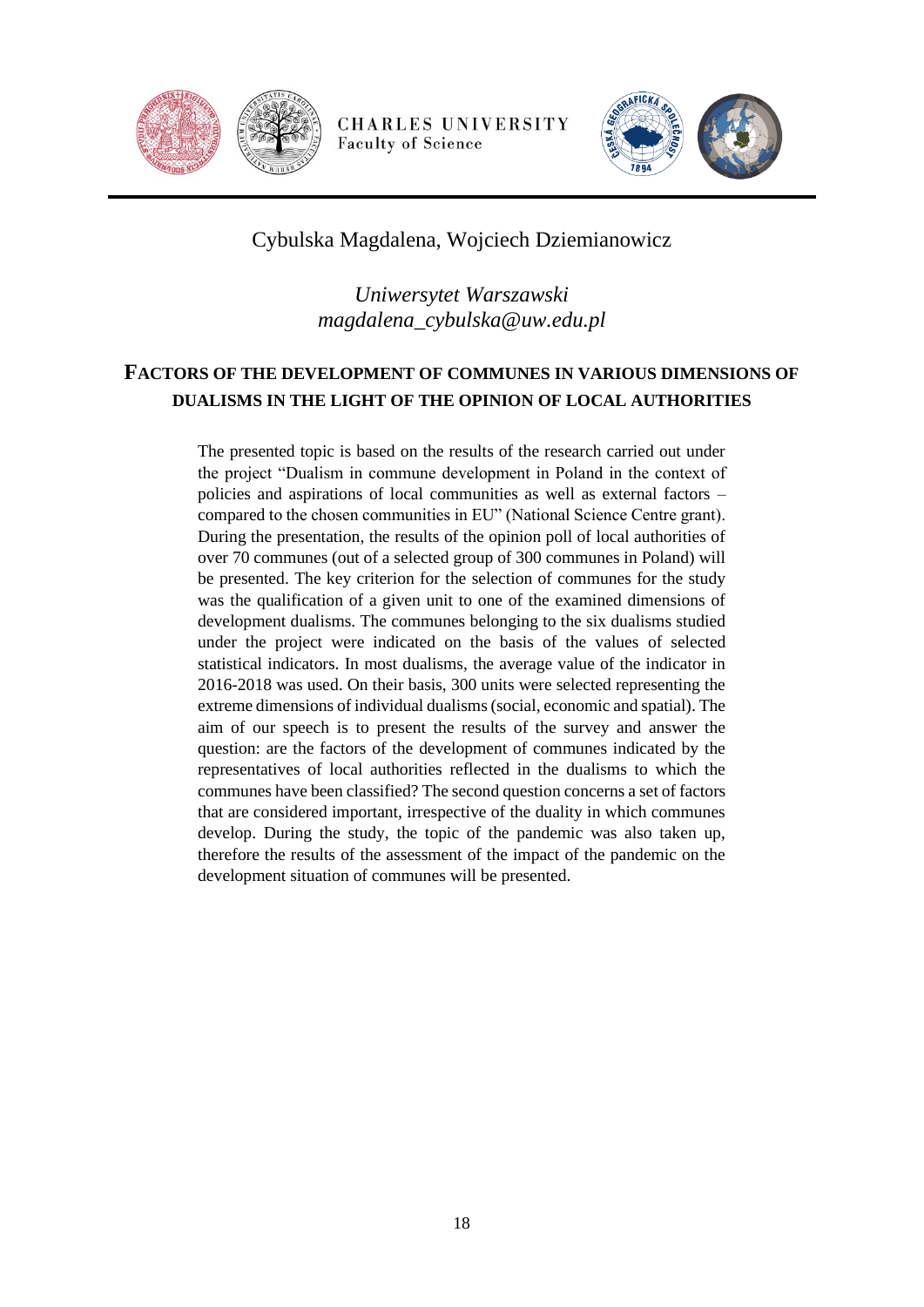



# Derek Marta, Sylwia Kulczyk

*Uniwersytet Warszawski m.derek@uw.edu.pl*

# <span id="page-18-0"></span>**HOW LOCAL IS LOCAL FISH IN MASURIA? LINKING TOURISM AND BIODIVERSITY IN A NATURE-BASED DESTINATION**

The interrelationships between tourism and biodiversity are mutual and complex. From the one hand, biodiversity is an important factor influencing tourism development in nature-based destinations. Its characteristics shape tourists' behaviours and choices. On the other hand, tourism is perceived as one of the major direct drivers of biodiversity changes. Although there are many examples of positive contributions from tourism toward biological conservation, most of the evidences show how tourism affects biodiversity in a negative way; both directly and indirectly, from the local to global scales. In order to better understand the relationships between tourism and biodiversity, and to lead to better management of natural resources, it is crucial to understand what actually the term biodiversity means to the visitors. In this paper we aim to discuss the gap between the objectively measured biodiversity, and the subjective perception of it (its social construction), taking the example of fish in the Great Masurian Lakes region (north-eastern Poland). As in any lake region, fish used to be one of the main pillars of local economy and diet. This is, however, no longer the truth, as fish abundance has diminished, and the number of consumers (including tourists) has raised. The research is a qualitative study and uses in-depth interviews with local stakeholders, conducted in September 2021 in the municipality of Węgorzewo. The results show that the social perception of fish which tourists eat in this nature-based destination is different than the real situation. Although tourists believe that they are served with a fresh fish just caught in a Masurian lake, in fact this is not the case. Making tourists aware of the real origins of fish they are eating can have, however, both negative and positive consequences. From the one hand, this can result in lower attractiveness of the region, or in lower tourism's multiplier effect on the local economy. From the other hand, this could be an important step in shaping pro-ecological behaviours of tourists and supporting restoration of lake biodiversity.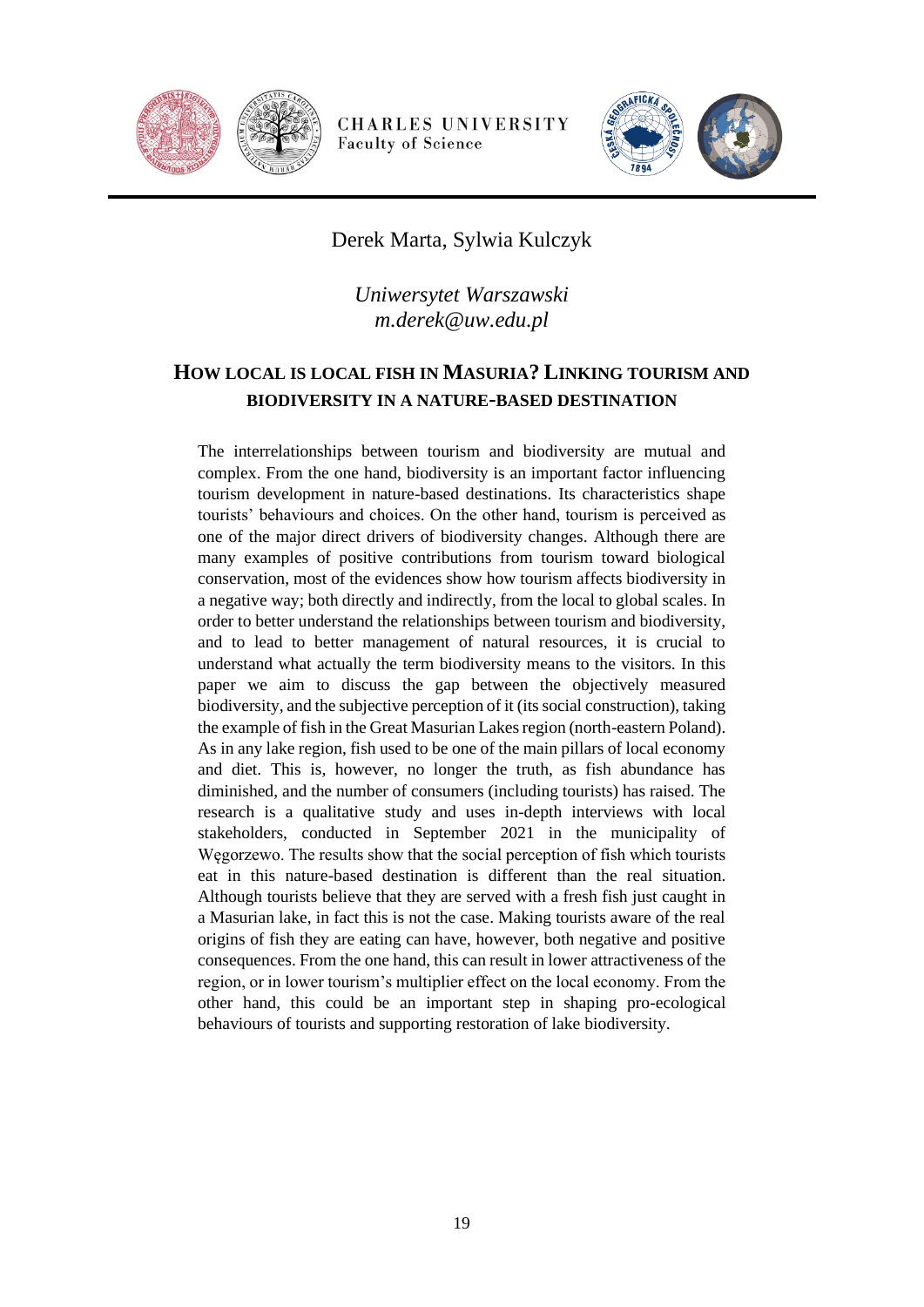



# Derek Marta, Sylwia Kulczyk, Tomasz Grzyb, Edyta Woźniak

# *Uniwersytet Warszawski m.derek@uw.edu.pl*

#### <span id="page-19-0"></span>**HOW TO MEASURE HUMAN-NATURE RELATIONSHIPS?**

Relations between humans and nature have been a central concern in geography for years. Today, in the times of disarray caused by the global pandemic, when the global population is growing sharply, and the loss of biodiversity and climate change have become a part of the political debate worldwide, the need to understand these relationships has become more relevant than ever. The purpose of this presentation is to discuss different methods that are responding to this challenge. Basing on the experiences gathered through the research in urban, peri-urban, and natural environments, we aim to show how the human-nature relationships can be measured. Examples of using traditional methods (e.g. questionnaire survey, observations) and more innovative tools (such as analyses of social media data) will be presented, as well as their advantages and limitations.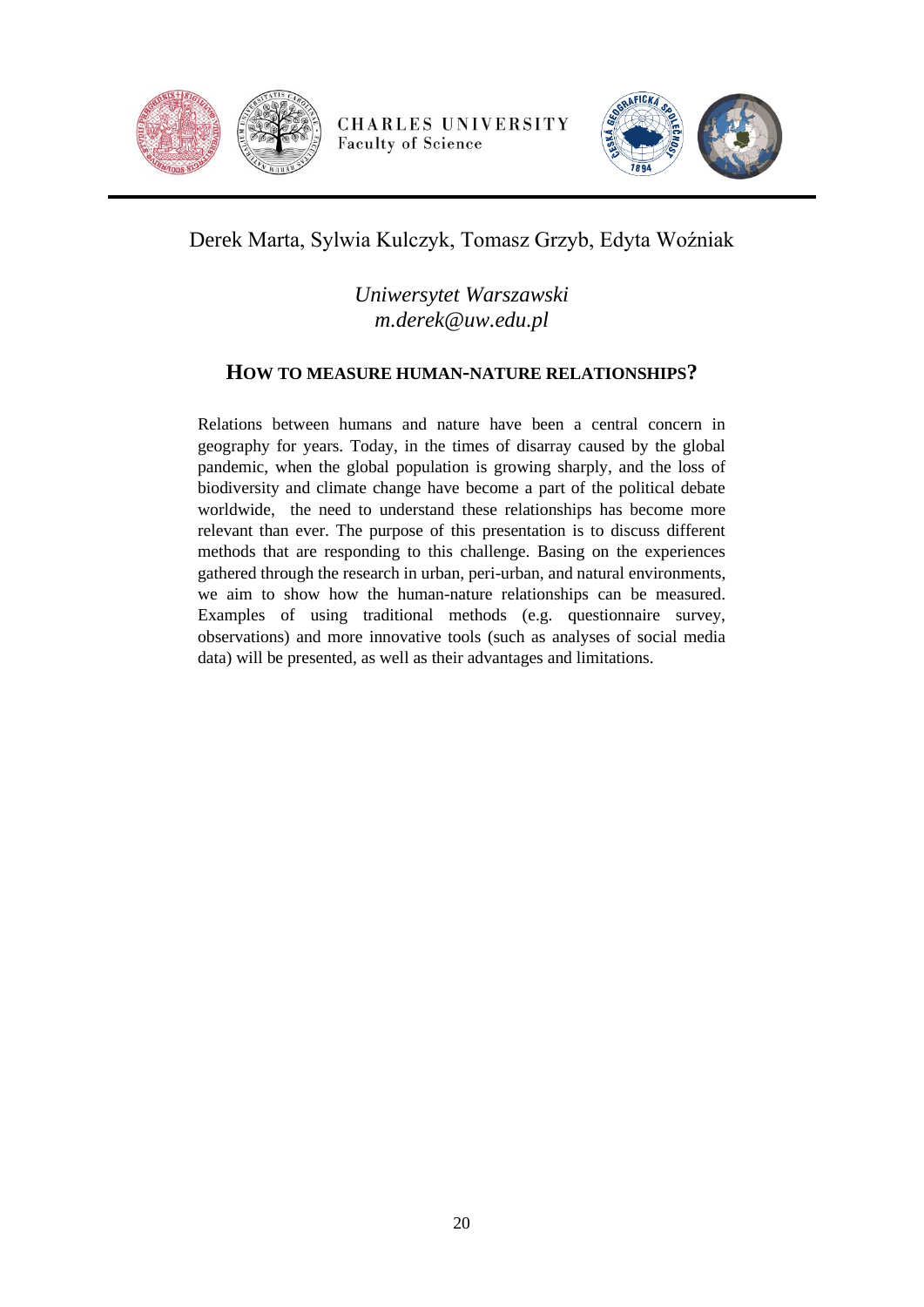



# Dolejš Martin, Pavel Raška

*Univerzita Jana Evangelisty Purkyně v Ústí nad Labem martin.dolejs@ujep.cz*

# <span id="page-20-0"></span>**'BUILT-UP FLOODPLAINS': SPATIAL PROXIMITY, SPRAWL, AND THE EQUIFINALITY OF THE CENTRAL EUROPEAN FLOODPLAINS**

Central European countries faced some of the major flooding events over the past three decades. These events (e.g. 1997, 2001, 2013) put the flooding among the most prominent natural hazard in terms of their social and economic impacts. The discussion over the major factors that contribute to escalation of the flood risk revealed that the human impacts are essential. Besides the human contribution to the climate change and alteration of the water cycle, the reduced water retention in catchments and floodplains caused by the expansion of the artificial impervious surfaces contributes to the flood hazard significantly and places new structures at higher risk of flood-related damage and loss. Following this rationale, we seek to map the extent of the newly developed artificial areas in the Central-European floodplains over the last three decades and to elaborate on the drivers of land use transitions to artificial surfaces. We conclude that spatial proximity to the existing artificial areas is a key factor that opens the way to new built-up developments eventually contributing to overall flood risk. Finally, we discuss whether the transitions towards artificial surfaces represent an equifinality of the Central-European floodplains, or whether such processes can be reversed by specific flood risk management programmes.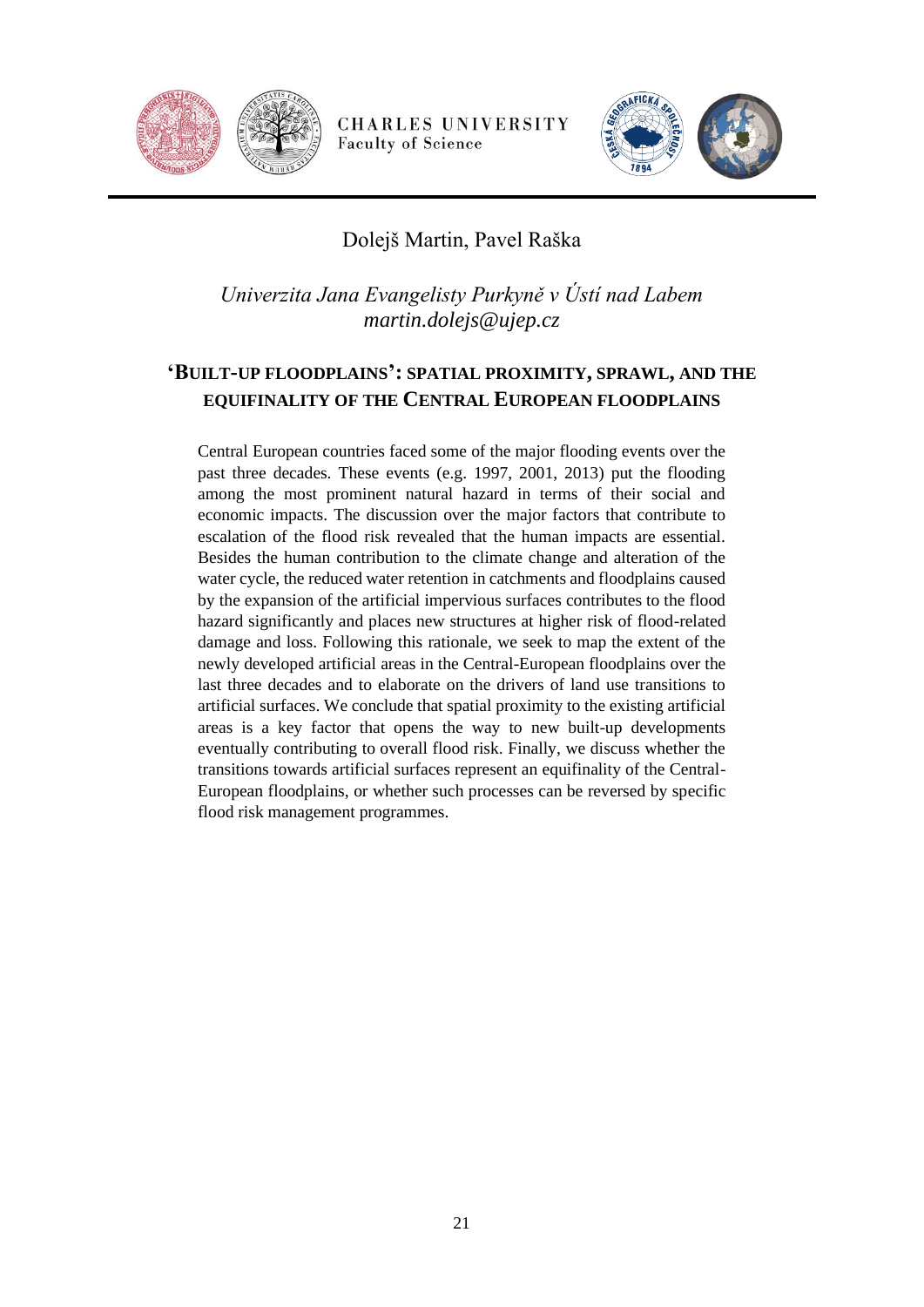



# Durydiwka Małgorzata, Renata Krukowska, Alina Zajadacz, Katarzyna Duda-Gromada

*Uniwersytet Warszawski mdurydiw@uw.edu.pl*

# <span id="page-21-0"></span>**DIRECTIONS OF SUMMER HOLIDAY TRIPS OF INHABITANTS OF LARGE CITIES IN POLAND DURING COVID-10 PANDEMIC TIME**

The paper presents some of the results of the research carried out under the project entitled "Changes in the leisure budget and recreational behaviours of inhabitants of large cities as a result of the COVID-19 pandemic" at Adam Mickiewicz University in Poznań. The research was carried out in December 2020 among 71 residents of the nine largest Polish cities (Kraków, Warsaw, Poznań, Wrocław, Łódź, Szczecin, Gdańsk, Lublin and Bydgoszcz). The choice of this cities as the study area was related to their higher population density (higher risk of infection) and higher building density (greater isolation from open space and natural assets in lockdown conditions) than in rural areas or towns. The research used qualitative methods: structured interview and narrative interview. The presented results refer to the destinations and the motives associated with their choice. The results of the research allowed to determine that the holiday trips of Poles during the Covid-19 pandemic in 2020 are mainly domestic trips (78%). Less often they were trips abroad (22%), or divided into domestic and foreign trips (8%). The most popular regions in Poland selected during these trips – coastal areas, mountain areas (mainly Tatra Mountains and Sudety), lake districts (mainly Masuria) – were the most popular tourist regions in Poland also before the pandemic. An analysis of the opinions of the inhabitants of Polish cities showed, however, that the motives for choosing the place of vacation, as well as the ways of spending free time, have changed due to the epidemic situation related to the development of Covid-19. The fear of infection, correlated with the number of visitors staying in the same place, was the main factor determining the choice of vacation place – trips and stays in small localities, away from crowds, related to the desire to avoid mass tourism centers were indicated.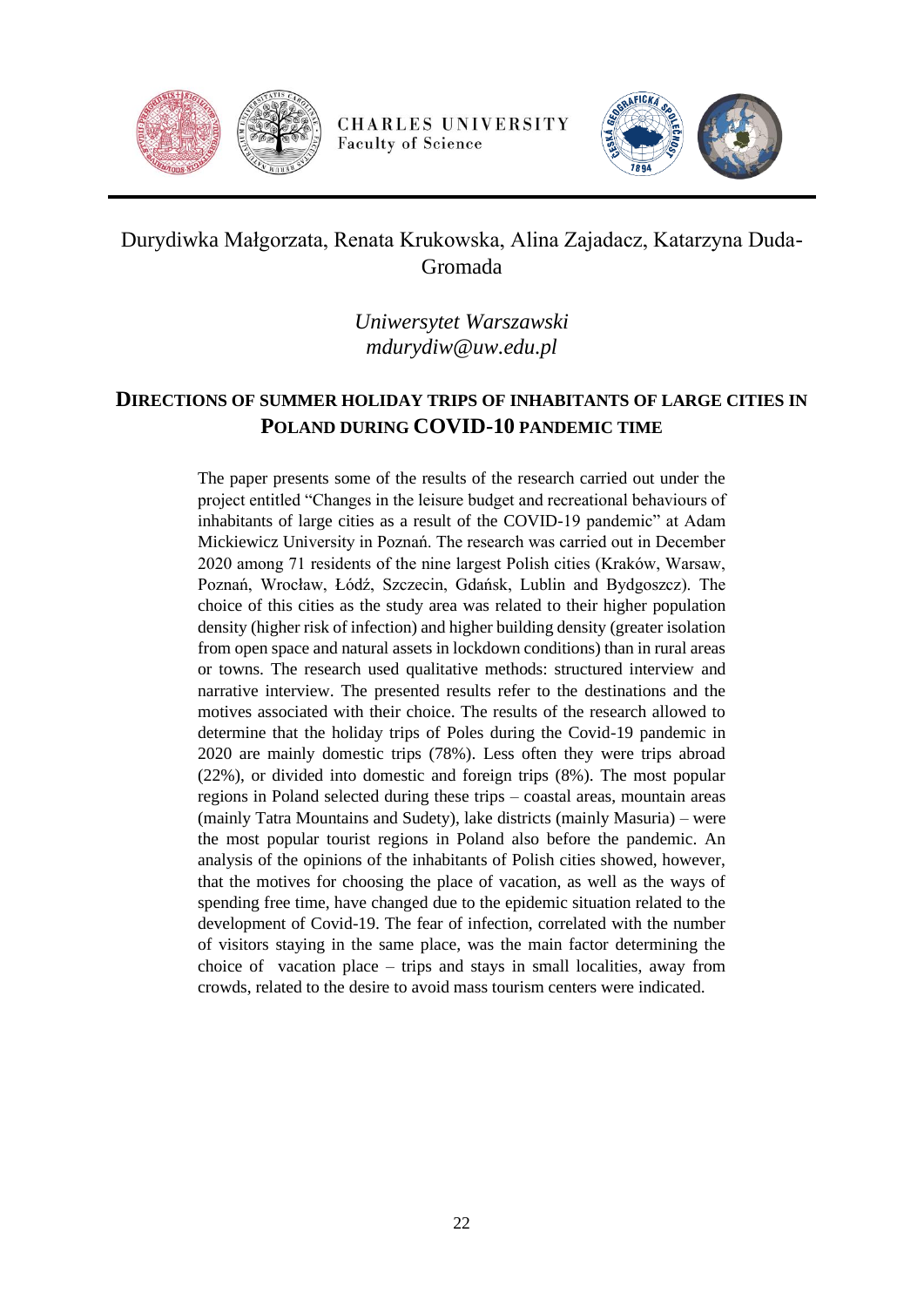



# Fialová Dana, Jiří Vágner, Zdeněk Kučera, Přemysl Štych

*Univerzita Karlova, Praha (dana.fialova@natur.cuni.cz)*

#### <span id="page-22-0"></span>**CHANGES IN TOURIST AND RECREATIONAL FUNCTION AT THE ORLÍK LAKE ON THE VLTAVA RIVER**

The contribution evaluates changes in the functional use of the banks of the Orlík lake on the central flow of the Vltava river in the 60-year history of the waterworks, with an emphasis on changes in tourist and recreational function, especially after 1989 under the changes in political, economic and social conditions. The Orlík lake is the second largest and the deepest reservoir in Czechia. It is also typical of the enormous concentration of different types of tourism and recreation on its shores which causes problems of an environmental nature, but also those associated with manifestations of overtourism and socio-cultural impacts. Functional analysis of the area includes analysis of accommodation facilities (hotels, campsites, houseboats) including numerous second homes, recreational activities, catering facilities, attendance of important cultural objects (Zvíkov Castle, Orlík Castle), water transport and day staycations. According to Butler's model of the tourist area life cycle (TALC), the area has been in a period of stagnation in recent years. The tourist infrastructure, built in the 1960s, has been significantly obsolete and after 1989 it undergoes transformations, modernizations in various intensities, creating new phenomena - apartment houses, campsites for foreign clients, ports for small motor-boats, golf course). It represents an example of the juvenalization stage according to TALC. Extreme summer seasonal concentrations and tourist congestion, followed by environmental burdens, along with fluctuating water levels and water quality and service shortages, have been identified as fundamental problems (before 2020). These problems are seen in the outdated infrastructure of access roads, campsites and accommodation facilities, built with the construction of the dam more than half a century ago, and problems of ownership structure due to privatization processes after 1989. There is a demand for modern management of local and microregional development of the area (an important role of the association of municipalities), where tourist and recreational functions continues to dominate.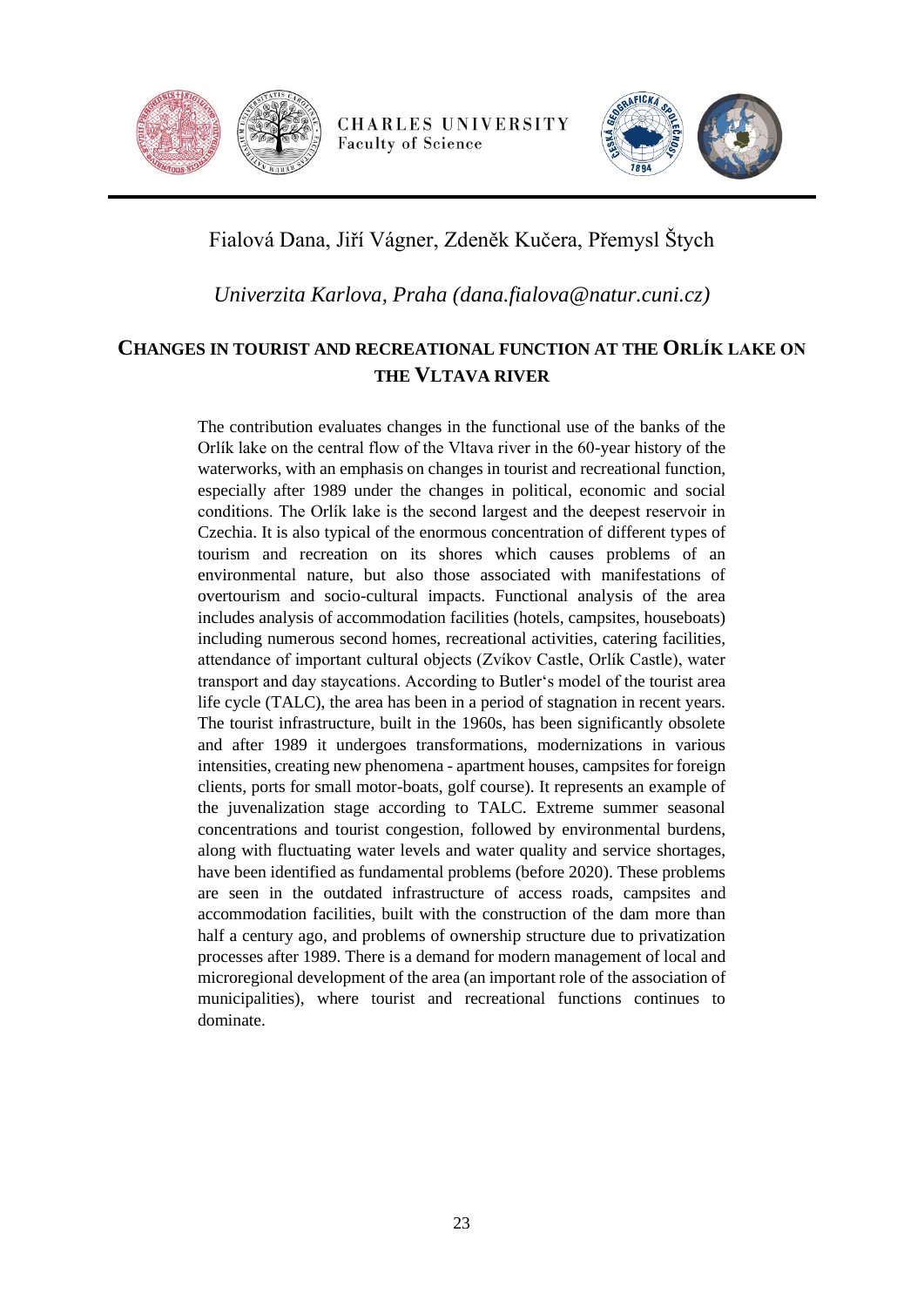



# Fialová Magdalena, Pavel Chromý

*Univerzita Karlova, Praha (madla.fialova@seznam.cz)*

# <span id="page-23-0"></span>**INVISIBLE AGENTS IN REGIONAL DEVELOPMENT: INDIVIDUAL STAKEHOLDERS AS A SUCCESS FACTOR OF REGIONAL PRODUCT LABELLING INITIATIVES**

Support for regional production along with its certification and labelling can be understood more broadly as regional development initiatives. Accordingly, the declared objectives of many certification schemes include environmental, economic, social, and cultural aspects. However, to bring benefits for the region, a certification scheme must be used efficiently. Stakeholder interviews combined with an assessment of the activities of thirty Czech certification schemes, all members of the Association of Regional Brands, helped us identify positive and negative factors as well as the initiatives' potential for enhancing regional development. In line with current institutional approaches to regional development, the engagement and creativity of stakeholders, which help them overcome various barriers, were found to be essential.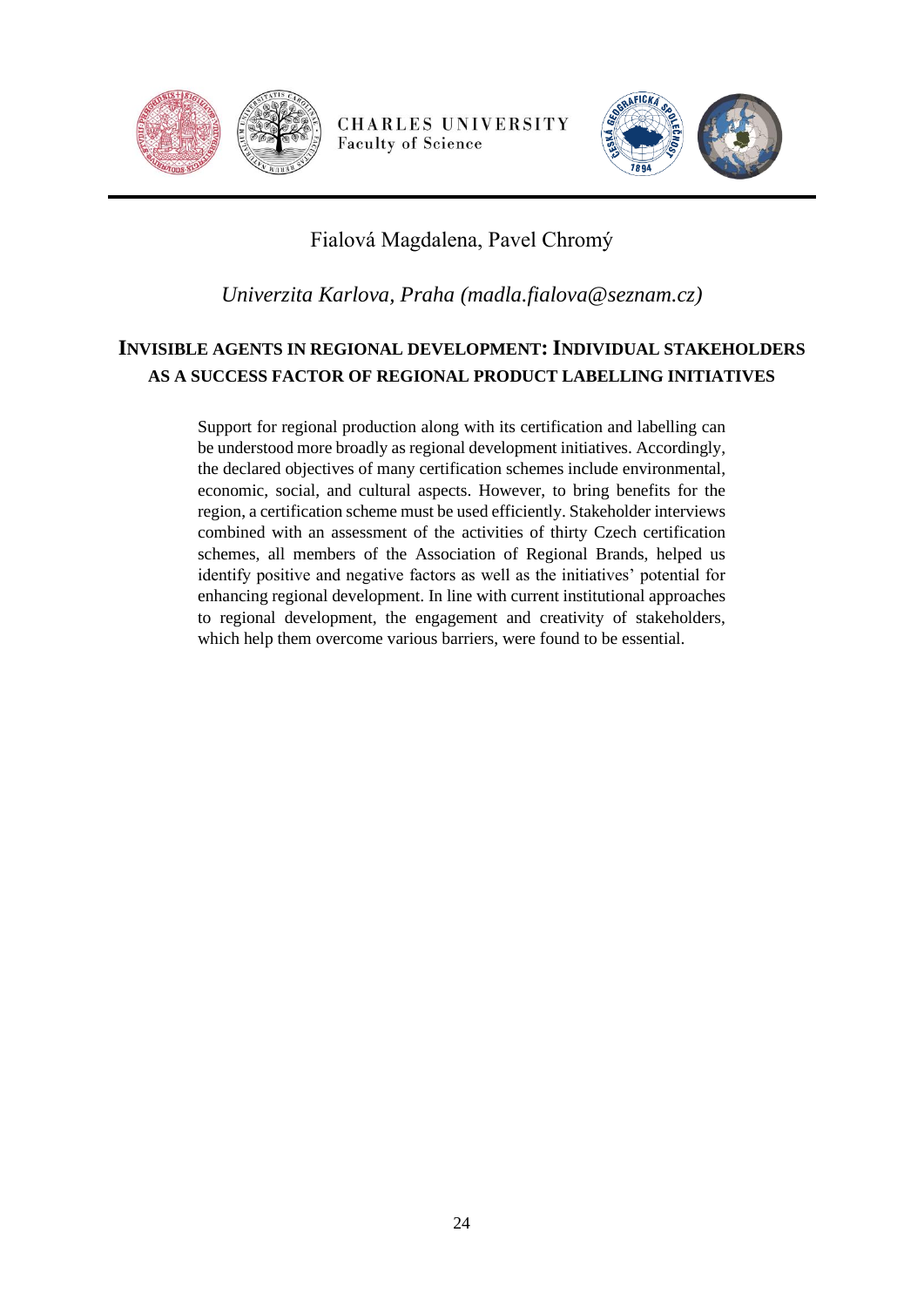



# Fuhrmann Magdalena

*Uniwersytet Warszawski mfuhrmann@uw.edu.pl*

# <span id="page-24-0"></span>**GATED SETTLEMENTS – WHETHER THEY STILL HAVE THE INTEREST OF THE INHABITANTS – THE EXAMPLE OF WARSAW**

The aim of the presentation is to present the phenomenon of gated settlements using the example of Warsaw as well as the results of the study among people who buy an apartment in the capital. The study made it possible to understand the attitude of residents towards gated settlements, which were in high demand until recently. Is that still the case? Are the new housing estates in Warsaw still gated settlements? What is the future of existing gated housing estates?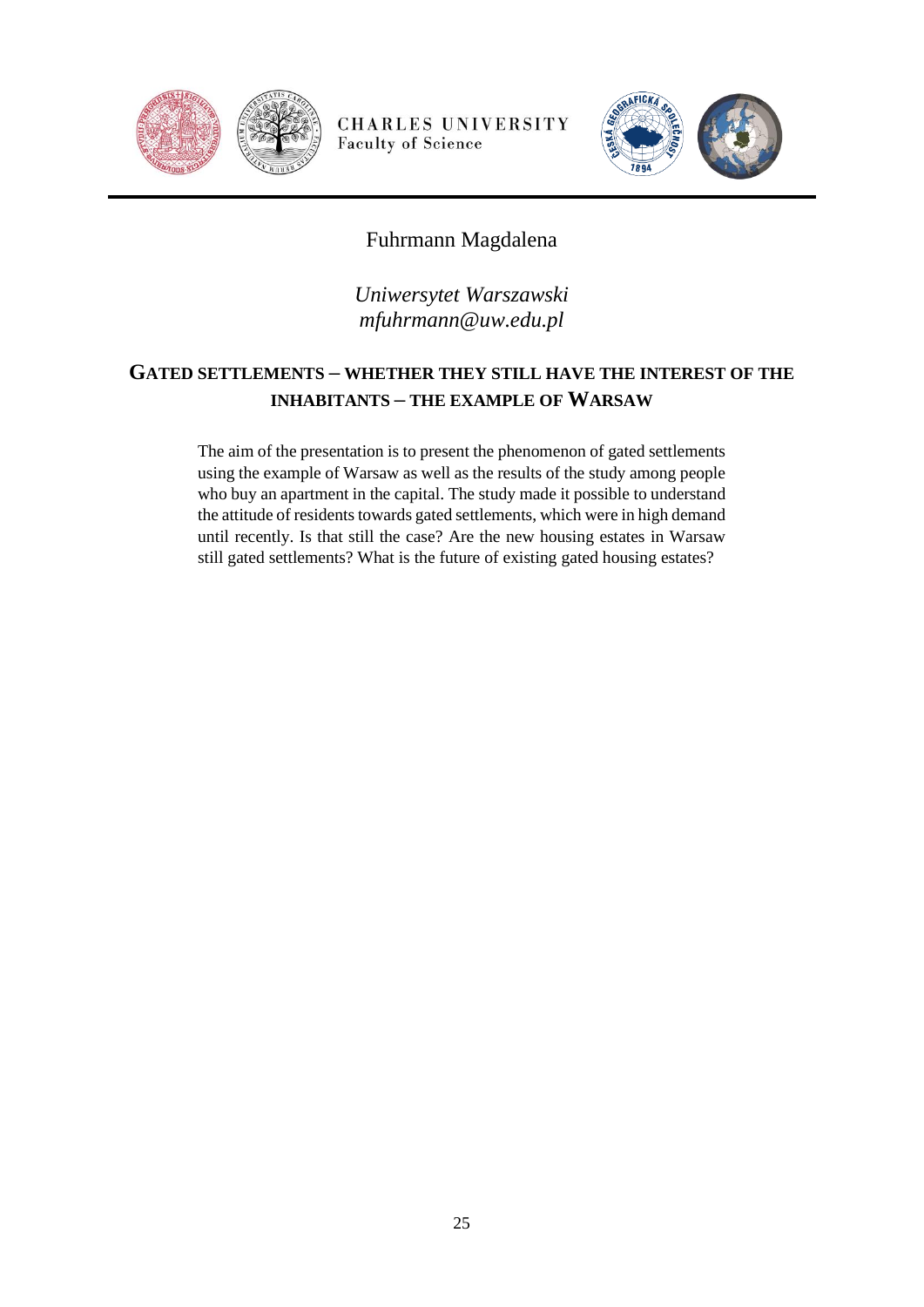



# Gołębiowska Izabela

## *Uniwersytet Warszawski i.golebiowska@uw.edu.pl*

# <span id="page-25-0"></span>**TOWARD LINKING COORDINATED VIEWS GEOVISUALIZATIONS WITH CARTOGRAPHIC SEMIOTICS**

Coordinated and multiple views (CMV) geovisualizations consist of several interactively connected data displays presenting spatial data by means of different visualization types, e.g. map, graph, charts (Roberts 2007). They are designed to support exploration of large data sets ang generating insights into unknown patterns thought interactive functions and with help of different perspectives offered by various visualization types in one layout. This kind of analytical dashboard has been applied for one of the world's most popular tool for tracking COVID-19 (https://coronavirus.jhu.edu/map.html). The usability research on CMV has been repeatedly conducted, but most of the studies aimed at detecting the tested tool's flaws and errors in a precise context of use (e.g. Yusof et al. 2016). There has been limited focus on referring CMV research to a theoretical framework. The aim of the presentation is to determine linking between research on CMV geovisualization with cartographic semiotics. Cartographic semiotics is a theoretical approach in cartography that focuses on cartographic signs, their functions, classification and cognitive aspects (Freitag 1971). Usefulness of this theoretical approach has been proven when studying design of thematic maps (Żyszkowska 2000), as well as topographic maps (Ostrowski 2008). While analyzing CMV there also can be indicated multiple advantages of referring to semiotics in order to determine relations, functioning and design process of CMV geovisualizations. During the presentation, there are going to be discussed issues of designing CMV geovisualizations in a context of cartographic semiotics. Acknowledgements This work was supported by the Polish National Science Centre [Grant number UMO-2018/31/D/HS6/02770].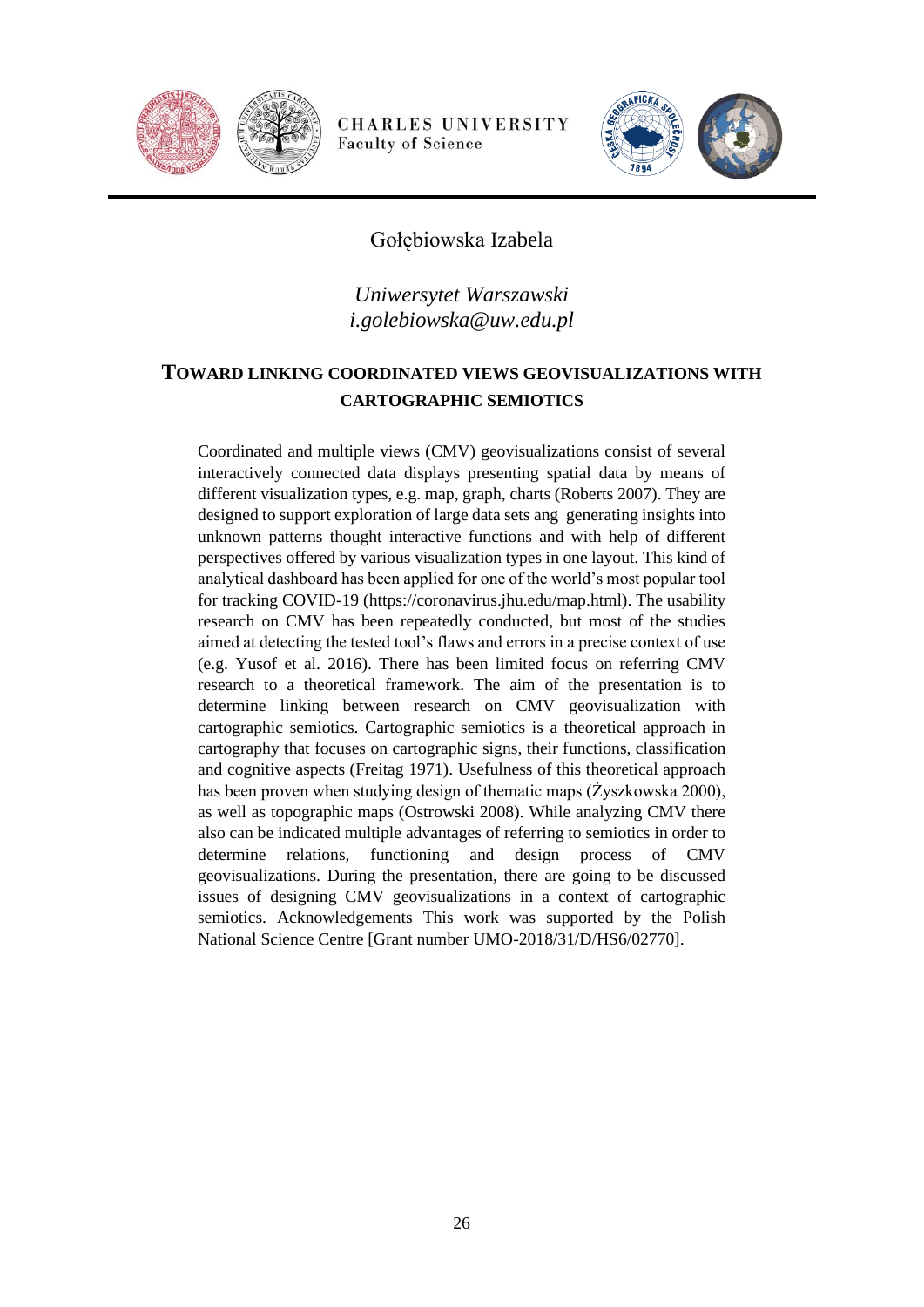



# Grzyb Tomasz

# *Uniwersytet Warszawski t.grzyb@student.uw.edu.pl*

#### <span id="page-26-0"></span>**WHAT, WHERE, AND WHY DO RESIDENTS EXPERIENCE IN THE URBAN RIVERSCAPE? INSIGHTS FROM THE PPGIS SURVEY**

The opportunity to directly contact nature, including urban riverscapes, is one of the main factors that improve the quality of life in cities. A broad palette of benefits and harms that impact the physical and mental well-being while accessing nature has been identified. These benefits fall within the Cultural Ecosystem Services (CES) framework, while negative experiences are analysed using Ecosystem Disservices (EDS) approach. This research aims to identify spatial patterns of CES and EDS delivery along the Vistula River in Warsaw, Poland, using Public Participation GIS (PPGIS) data. The online questionnaire based on the Maptionnaire software was prepared and distributed among members of ca. 300 neighbourhood and district Facebook groups who actually spend their time along the river. Survey participants were asked to identify several spatial locations or routes, mark them on a map, and respond to a set of questions regarding their markers. They were inquired to assess the benefits they experience using the Likert scale with reference to 12 statements regarding various CES. They were also asked to identify what disturbs them along the river; EDS patterns were revealed using the mix of quantitative data and free comments made by participants. 462 Warsaw residents provided information about 998 places or routes along the river. Although the city centre attracts more residents, they perceive the riverscape of the city outskirts as more beneficial to them. Hierarchical clustering revealed three main bundles of CES: mind-connected, activity-connected, and place-connected. Another six main groups of EDS were identified: safety issues, gatherings, riverine wilderness, quality of river, shortcomings of amenities, and trade-offs between users. The study contributes to the existing body of knowledge on urban riverscapes by (1) simultaneously assessing multiple CES and EDS by urban residents; (2) recognising bundles between these services.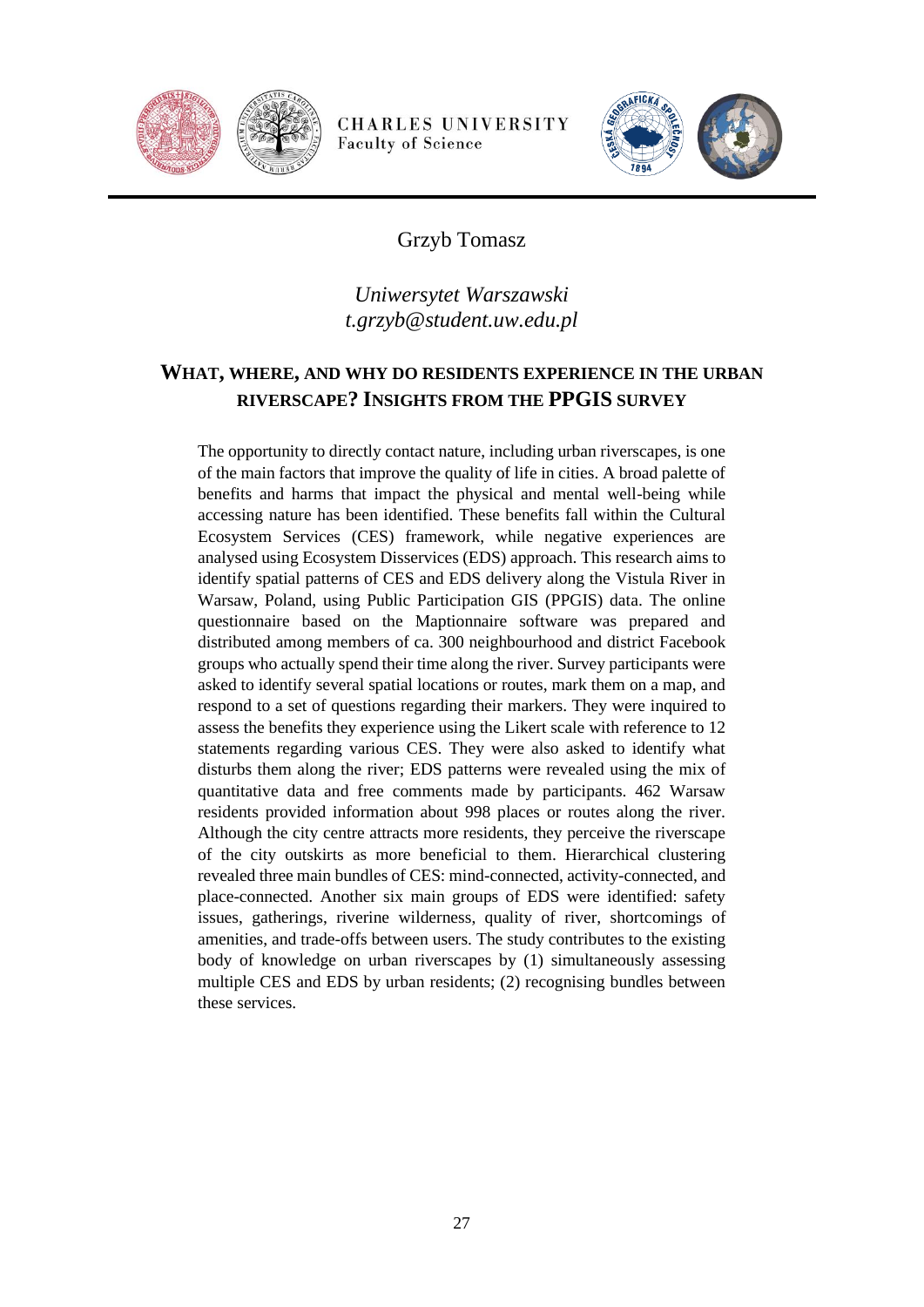



# Hána David, Kryštof Materna, Jiří Hasman

*Univerzita Karlova, Praha david.hana@natur.cuni.cz*

# <span id="page-27-0"></span>**DISTRIBUTION STRATEGIES OF NEW AND RENEWED REGIONAL INDUSTRIAL BREWERIES IN THE CONTEXT OF CZECH IDENTITY AND THE TRADITIONAL BEER MARKET**

The geography of the brewing industry is currently undergoing substantial shifts. While most attention has been paid to the boom of microbreweries, the sector of newly established regional breweries has been neglected and little is known about how they are gaining a position among consumers in stable and saturated markets. The aim of this article is to investigate what strategies new breweries use to establish distribution regions and which factors are at play based on the consumers' economic and socio-cultural preferences, all within the contextual influence of market development and territorial identity. The research is based on the mapping of distribution regions of seven new Czech breweries and interviews with their representatives. The breweries first opt for a contagion strategy focusing on local customers to provide a basis for further expansion. The hierarchy strategy with a preference for wealthier customers in distant cities subsequently prevails. The choice and success of the chosen strategy depend on the interaction between regional market development and consumers' territorial identity. In the Czech context, local breweries, especially those that have restored and maintained historic brewery buildings, are interesting for consumers from cities while consumers from the countryside prefer nationally known beer from big industrial breweries.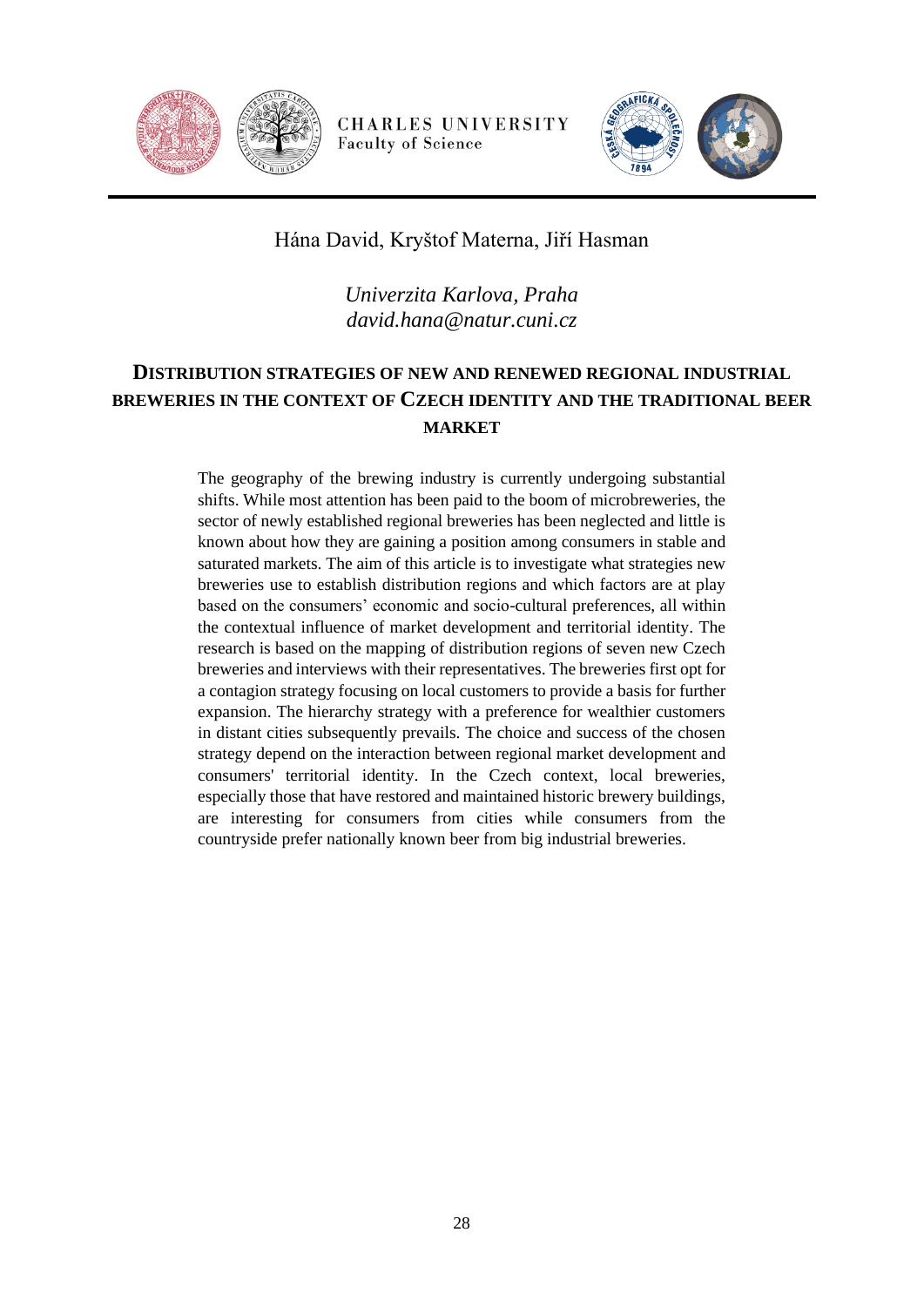



# Hasman Jiří, Jonáš Suchánek, Kryštof Materna, Veronika Bernhäuserová, David Hána

*Univerzita Karlova, Praha jirka.hasman@seznam.cz*

# <span id="page-28-0"></span>**HOW MICROBREWERIES FLOODED EUROPE: MAPPING A NEW PHENOMENON IN THE BEER INDUSTRY**

Europe has experienced a major boom of new breweries over the last thirty years, with thousands of new breweries being set up, even in regions where brewing has no history. So far, however, this microbrewing wave has not been systematically mapped. This contribution presents a unique database of European breweries from 1990 – 2020. Using a series of maps and statistical analyses, it shows how breweries have gradually spread across Europe. Initially, microbreweries were being established in countries that are in a declining stage of the beer life-cycle from industrial breweries. After 2005 (and particularly in the 2010s), breweries reached other regions through neighbouring and hierarchical spatial diffusion.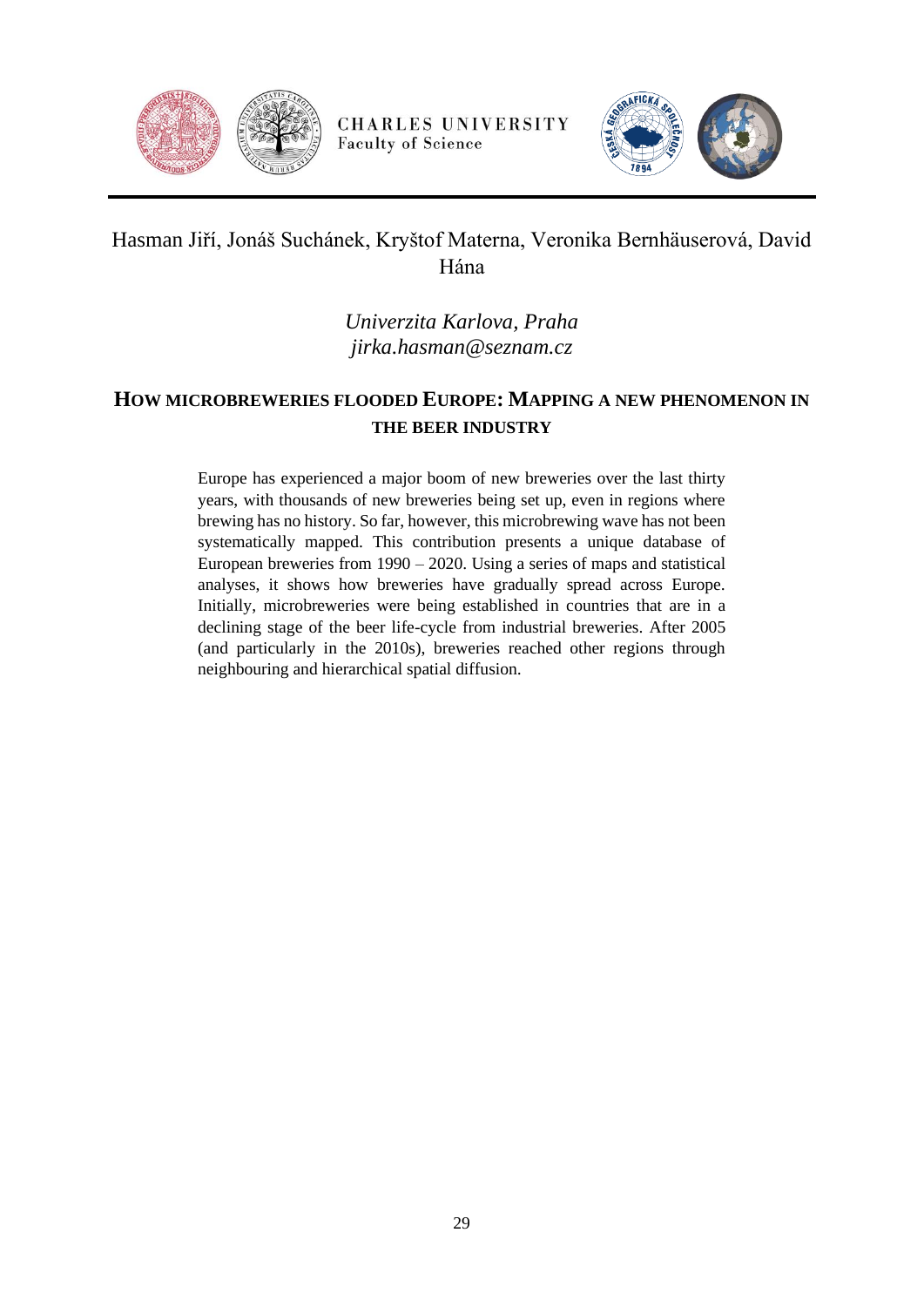



# Havlíček Tomáš

# *Univerzita Karlova, Praha tomas.havlicek@natur.cuni.cz*

#### <span id="page-29-0"></span>**REGIONAL DIFFERENTIATIONS OF RELIGIOUS ASPECTS ACCORDING THE 2021 CENSUS IN CZECHIA**

The census is a valuable probe into contemporary religious life in Czechia. First of all, it should be mentioned that the question covering religious beliefs was, as in 2011, voluntary and therefore had a significant risk of undersampling. Surprisingly for me, 70% of respondents expressed a religious belief (30% of the population did not answer the question), and of this number, almost 32% of the population identified themselves as believers, while people with no religious belief accounted for more than 68%. Among the believers, the majority of the population belonging to a specific church (institutional believers) numbered over 1.37 million (almost 59% of all believers) and of this number, the Roman Catholic Church showed traditional dominance with over 740 thousand, i.e. more than half of all institutional believers. On the other hand, believers not belonging to a church or religious institution (noninstitutionalised believers) numbered over 960 thousand (more than 41%). Comparing the results of the last two Censuses in 2011 and 2021, several trends can be seen. Firstly, we have seen a fairly significant drop in the proportion of the population who did not answer this question, from 45% to 30%. The population of Czechia is no longer indifferent to religious beliefs and in much larger numbers has made a choice either towards belief or towards non-belief. The trend towards increasing secularisation of Czech society has also stopped and for the first time since 1989 the number of believers has not decreased between the decades, but on the contrary it has slightly increased from 2.16 mil. (20%) to 2.33 mil. (22%) of the Czech population. The trend towards non-institutionalized faith, i.e. religious beliefs not associated with a particular church, continues. This number has grown from 705 thousand (2011) to over 960 thousand (2021).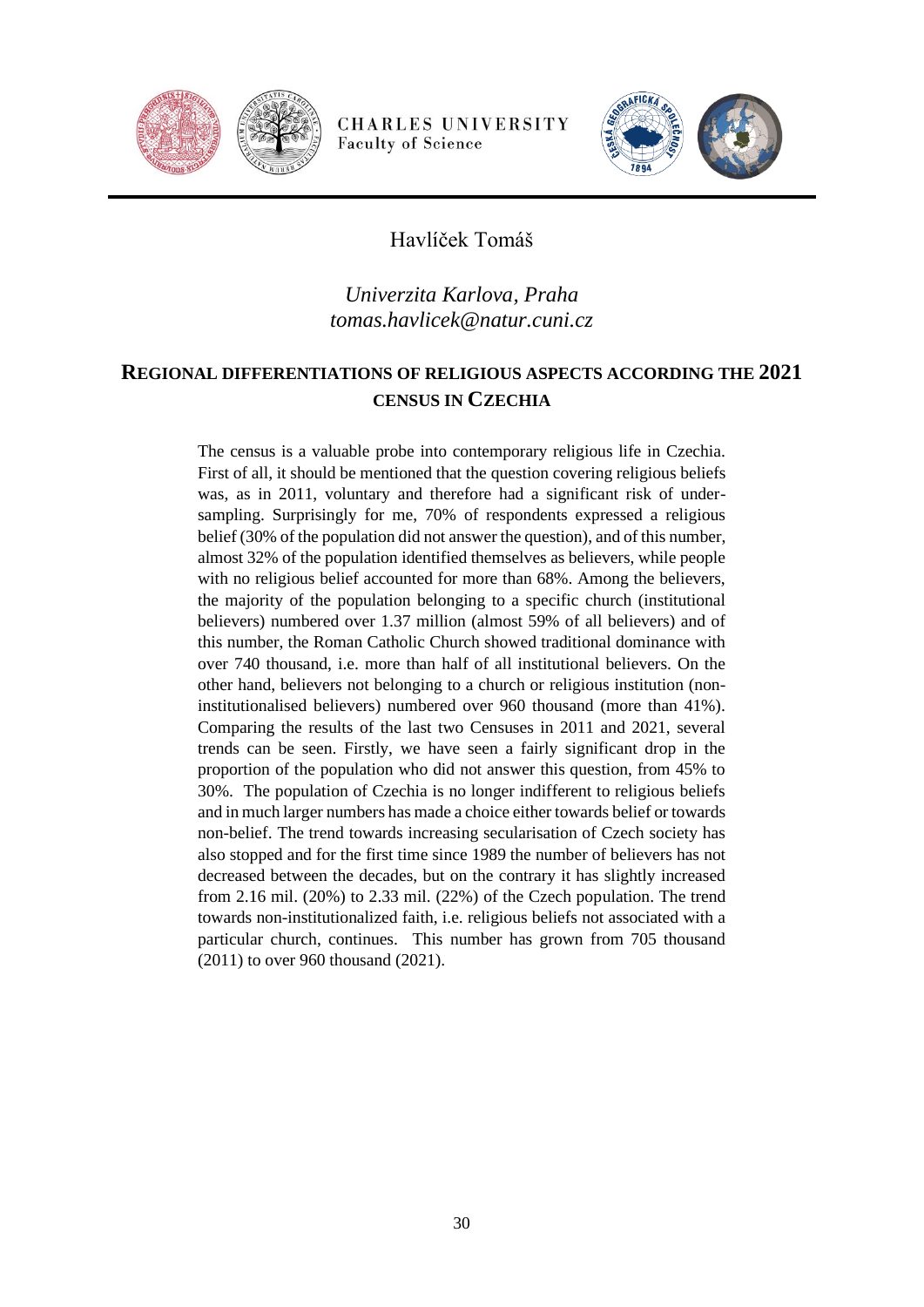



# Hejda Tomáš, Zdeněk Boudný, Lucie Kupková

*Univerzita Karlova, Praha hejdato@natur.cuni.cz*

# <span id="page-30-0"></span>**THE DECLINE OF MOUNTAIN CHALET FARMING AND LAND COVER CHANGE IN THE VICINITY OF SELECTED MOUNTAIN CHALETS IN THE GIANT MOUNTAINS AND THE HRUBÝ JESENÍK MOUNTAINS FROM THE MIDDLE OF THE 20TH CENTURY TO THE PRESENT**

The end of World War II was an important milestone as for the land use in Czechia, which in the following years and decades caused dramatic changes in land cover. The aim of this paper is to summarize the current knowledge of the development and extent of mountain chalet farming in selected areas of the Giant Mts and the Hrubý Jeseník Mts and to analyse land cover changes from the beginning of agricultural decline to the present. Changes in land cover were analysed in the ArcMAP software using multitemporal vector land cover data processed on a base of georeferenced aerial images. The time horizons of 1936, 1953, 1964 and 2020 were analysed. The following categories of land cover were evaluated: forests, dwarf pine shrubs, grasslands, artificial areas. The analysis was performed 6 study areas in Giant Mts (Dvoračky, Rennerovka, Růžohorky) and Hrubý Jeseník Mts (Šerák, Švýcárna, Ovčárna). The results of the analysis show that during the monitored period (84 years) there were significant land cover changes in some monitored areas. The decline of mountain farming caused significantly greater land use changes in case of Dvoračky area, where we recorded almost 25% increase of forests in the period 1936–2020. The largest decrease was recorded in the category of grasslands. The biggest changes in the Hrubý Jeseník Mts were recorded in the locality of Švýcárna. In contrast, some sites were almost unchanged. Our analysis showed that there were significant changes in land use in the vicinity of the monitored chalets after the termination of the mountain chalet farming in the Giant Mts and the Hrubý Jeseník Mts.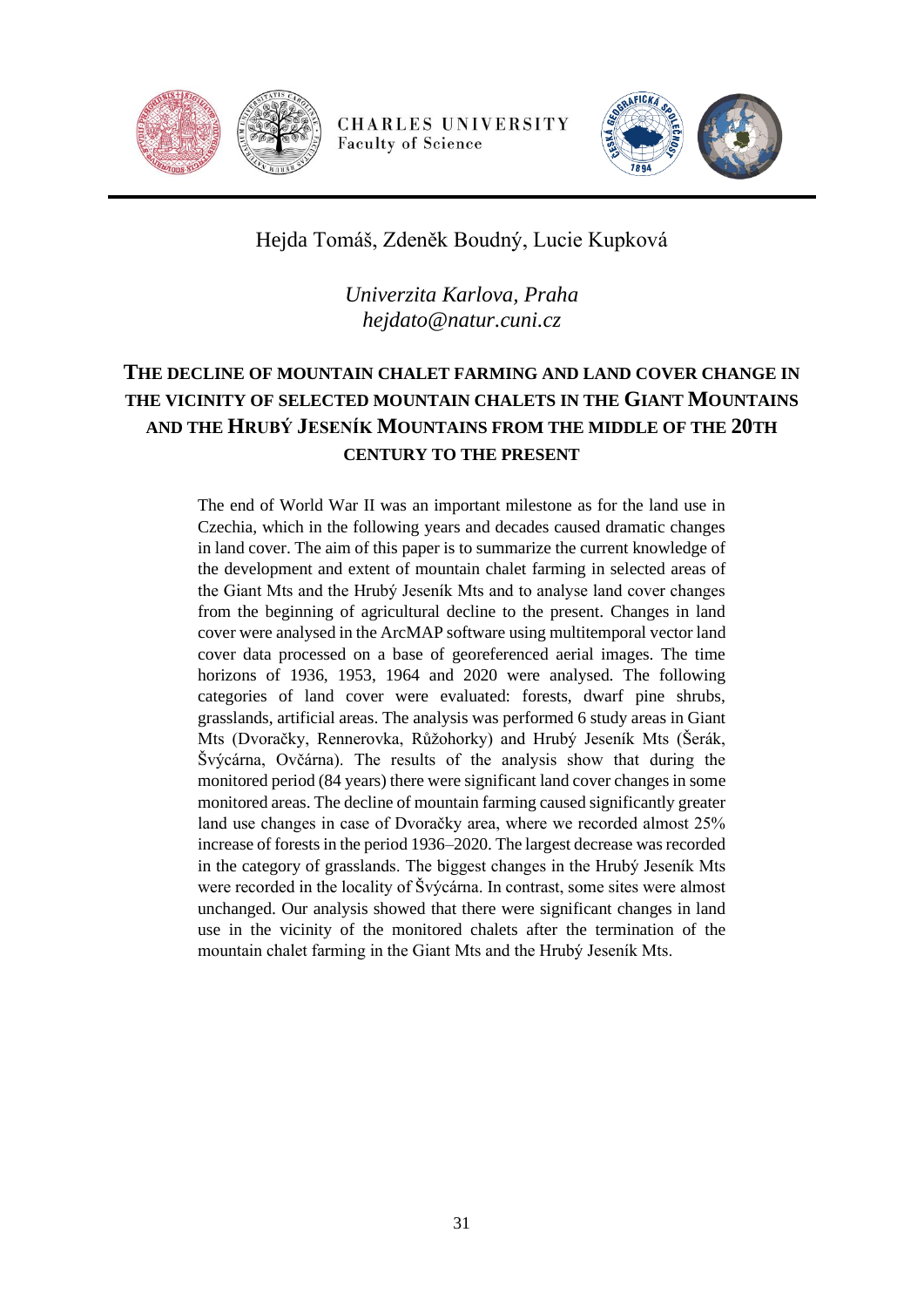



# Hellebrandová Lenka

*Univerzita Karlova, Praha lenka.hell@gmail.com*

#### <span id="page-31-0"></span>**WHAT IS THE ROLE OF CITIES IN CZECHIA IN MICROREGIONAL DEVELOPMENT?**

In Czechia, since the abolition of the administrative function of districts, there has been no intermediate level (administrative district) exercising selfgovernment. The potential can be in the municipalities with extended powers. To take on the role of development leader, they need to manage their city effectively. The paper will present the result of the analysis of the effectiveness of the governance of selected cities in the period 2002-2020. Based on these findings, their potential role in the future will be explained.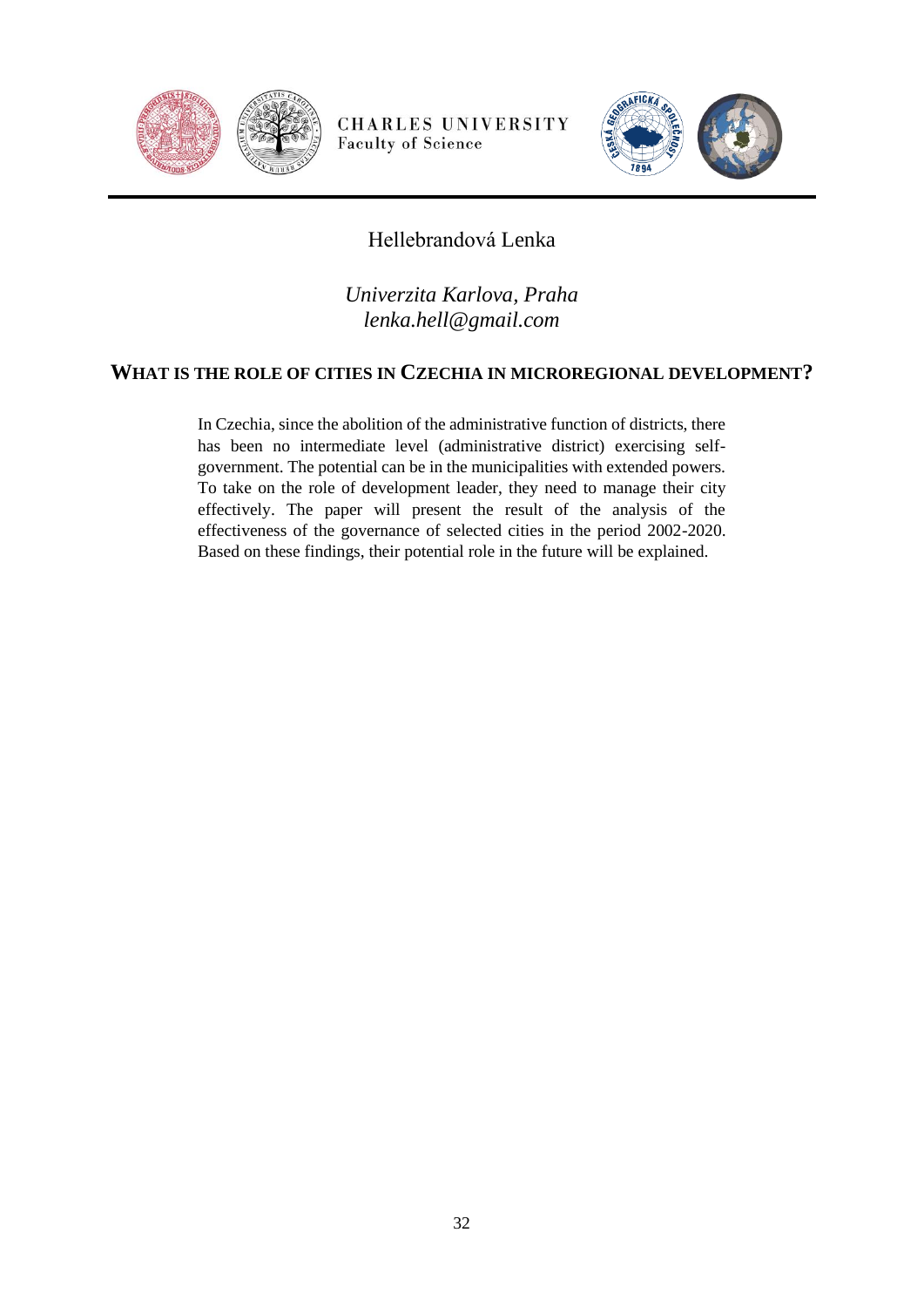



# Herodowicz Tomasz

*Uniwersytet im. Adama Mickiewicza w Poznaniu herod@amu.edu.pl*

# <span id="page-32-0"></span>**LIFE QUALITY AFFECTED BY GREEN INFRASTRUCTURE - POLISH CITIES´ PERSPECTIVE**

Paper aims to identify significant relations between the green infrastructure and the life quality in large cities. Paper fulfils a gap referring to lack of research on relations between green infrastructure and the life quality which results are applicable to wider populations. Conducted research allowed to recognise green infrastructure as an important factor affecting the life quality by taking into account populations of 28 large cities in Poland. Employed research procedure, involving cluster analysis and regression method, allowed to conclude that green infrastructure provides an explanation for the variation of the life quality of 15% to 25%. On the one hand, significant, positive relations have been confirmed between green spaces and the life quality aspects like physical well-being, psychological well-being, social well-being, and lower life stress. On the other hand, a negative effect of green spaces has been identified, related to conducing to social pathologies.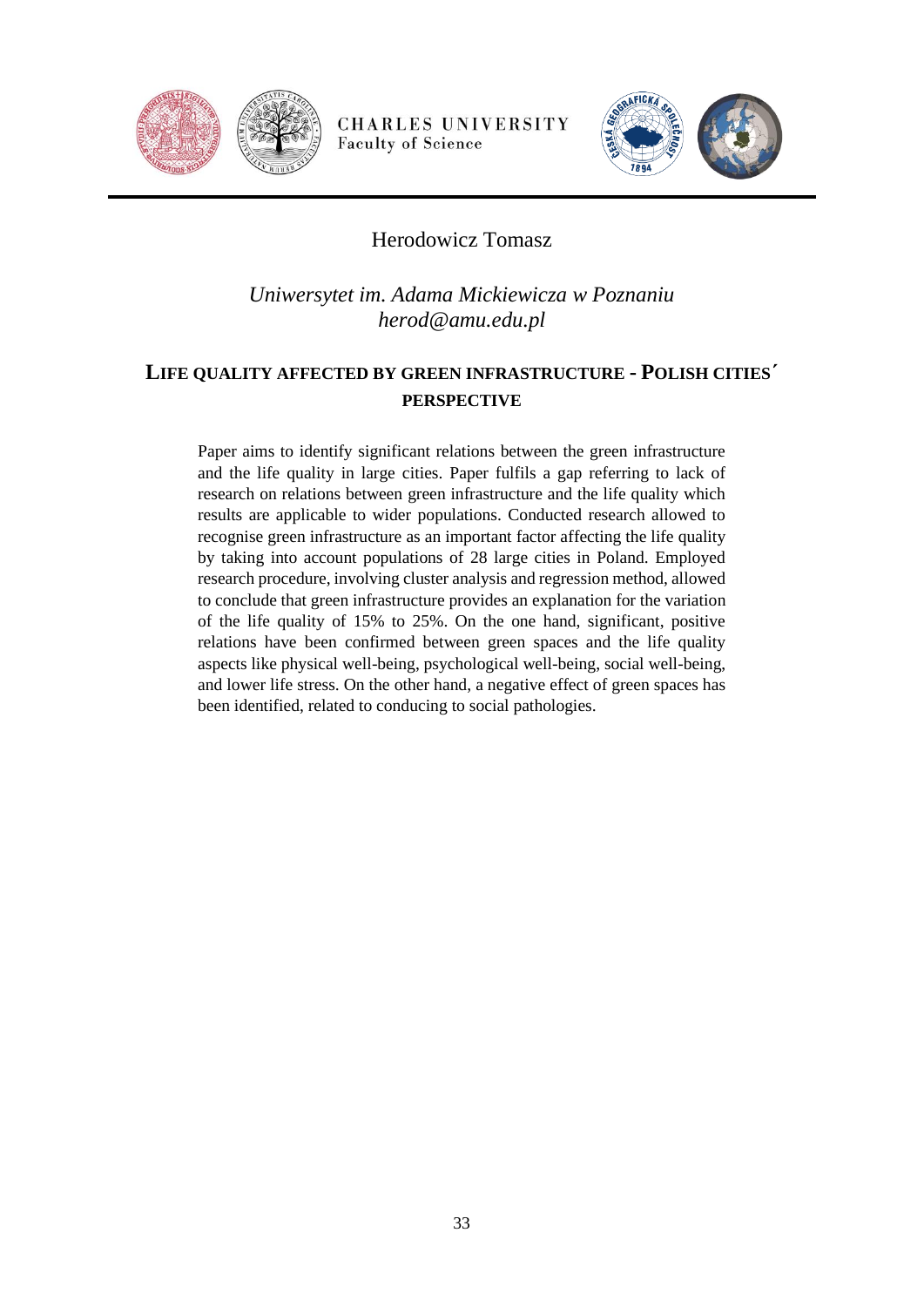



# Herodowicz Tomasz, Piotr Lupa

*Uniwersytet im. Adama Mickiewicza w Poznaniu herod@amu.edu.pl*

#### <span id="page-33-0"></span>**PROJECT TERRIFICA AS AN EXAMPLE OF CITIZEN SCIENCE IMPLEMENTATION**

TeRRIFICA (Territorial RRI Fostering Innovative Climate Action) is an international project implemented within the H2020 Programme in six pilot regions from Belarus, France, Germany, Poland, Serbia, and Spain. It aims at fostering competence for climate change adaptation in different European regions. The idea of the project is to improve the involvement of local communities in the process of climate action plans preparation. Through the co-creative multi-stakeholder approaches, participants have the opportunity to expand their knowledge around climate change and innovative climate action, and to identify opportunities, drivers, and barriers of solution implementation. Paper presents the current results of the project with a focus on the issues related to the citizen science approach. It shows various ways (i.e. crowd mapping, reflexive workshops, summer schools) of including multiple stakeholders in climate action.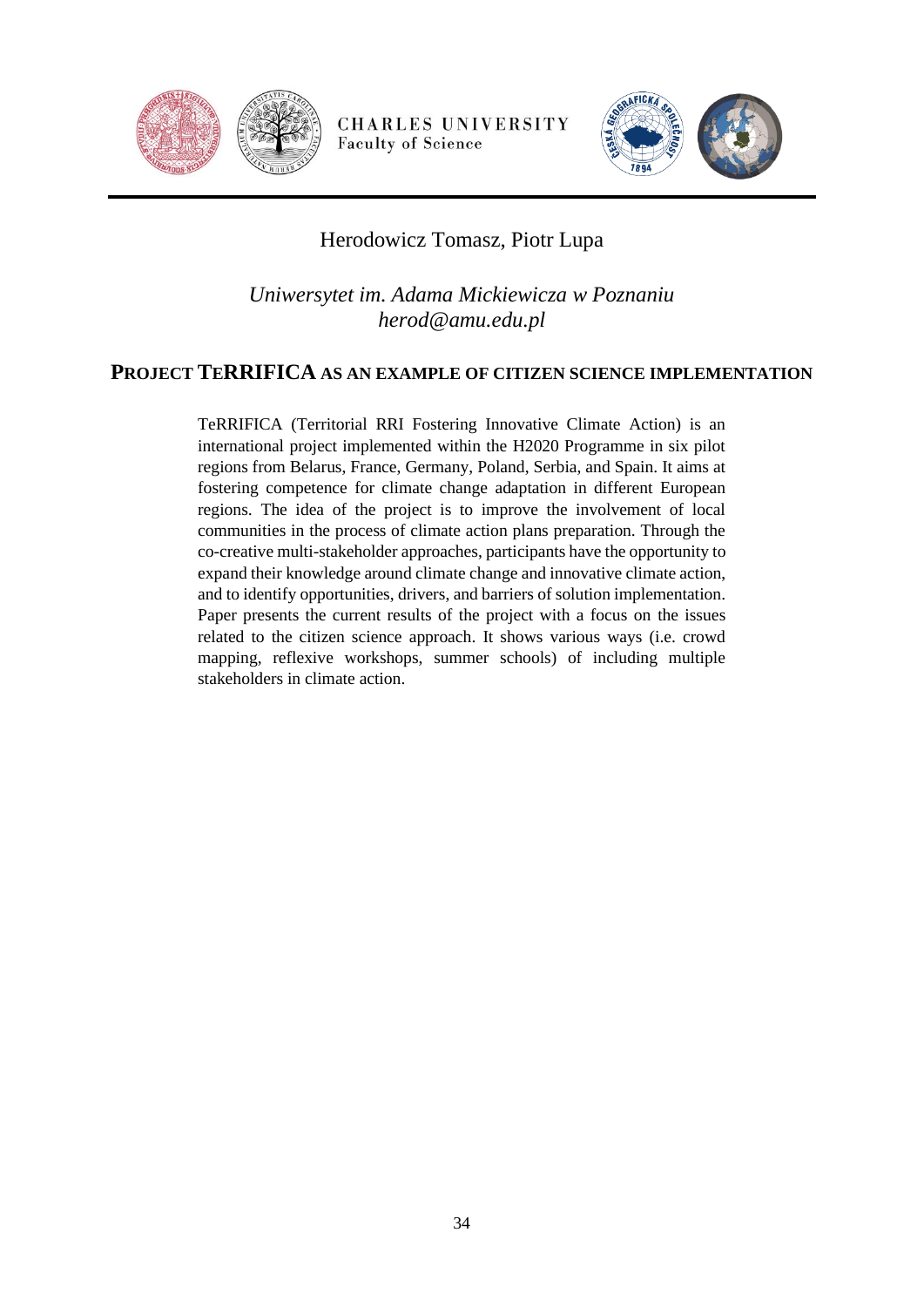



# Hluško Richard, Marcel Horňák

*Univerzita Komenského v Bratislave hlusko1@uniba.sk*

# <span id="page-34-0"></span>**PUBLIC TRANSPORT ACCESSIBILITY: GEOGRAPHICAL REALITY IN SLOVAKIA (CASE OF TRENČÍN SELF-GOVERNING REGION)**

The general accessibility of transport infrastructure is one of the main elements affecting the life-quality and accessibility of labour market, education, health-care system, food, political as well as social events. In developed countries, affordability of individual mobility means such as passenger cars is generally very high among most of the communities. Nevertheless, the public transportation is still believed to be an important means of public mobility for daily commute in regions where public-transport networks are well developed and offer an attractive alternative to the passenger car. In Slovakia, the geographical environment and a traditionally well-developed public transport supply generate favourable conditions for public transport use in every-day mobility. Studying regional and local specifics of public transport accessibility level may lead to interesting results when focusing on geographical peculiarities on regional, local or even micro levels. In everyday reality, accessibility of the nearest public-transport station or frequency of public-transport services may be crucial for passengers' decision on mobility means. Using the Self-governing Region of Trenčín in western Slovakia with high variability of geographical conditions and specific forms of rural settlement structure, we will try to present some of the approaches to public-transport accessibility level research at various territorial scales.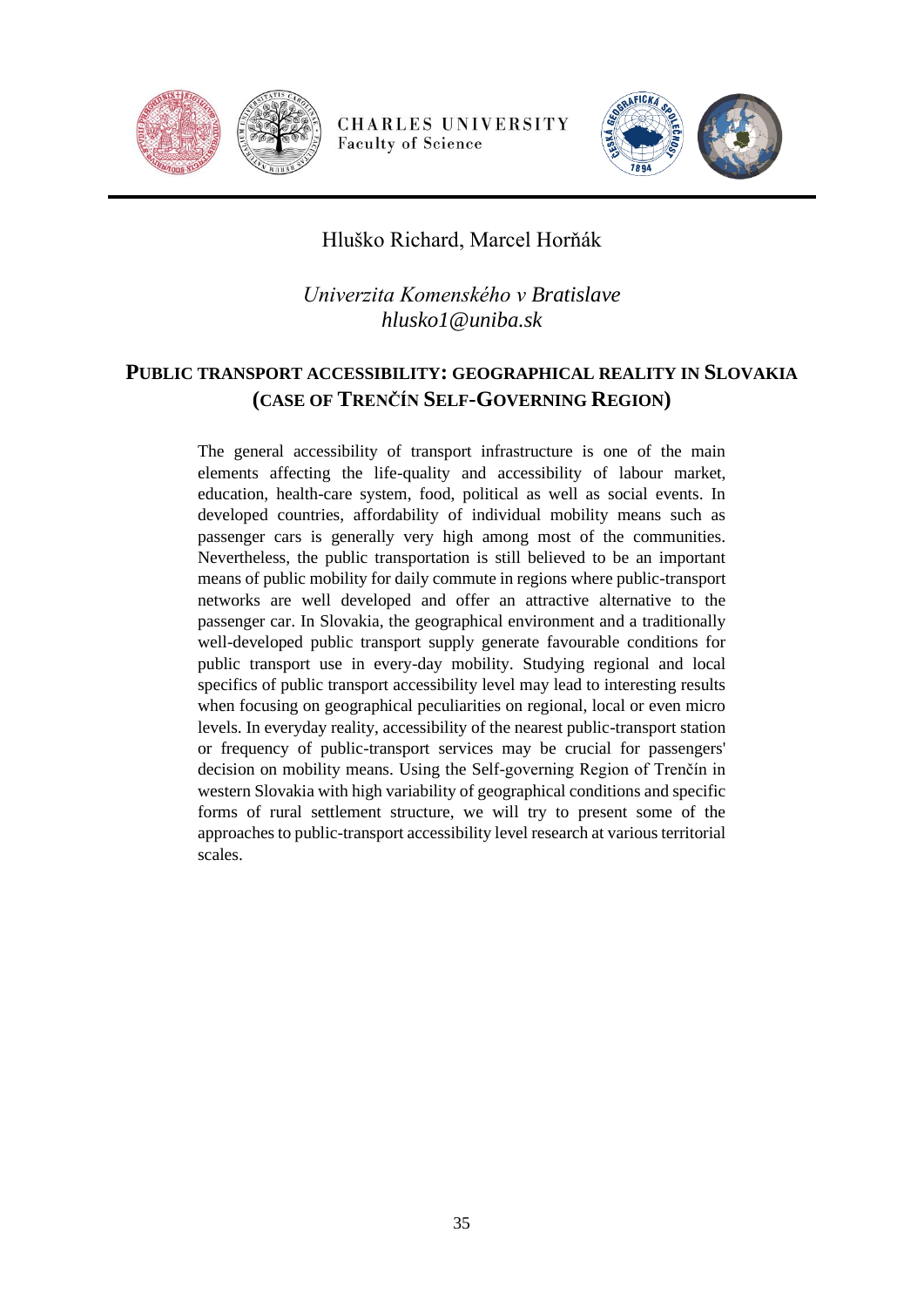



# Churski Paweł, Czesław Adamiak, Anna Dubownik, Maciej Pietrzykowski, Barbara Szyda

*Uniwersytet im. Adama Mickiewicza w Poznaniu chur@amu.edu.pl*

# <span id="page-35-0"></span>**THE INNER PERIPHERIES IN POLAND IN THE SYSTEM OF MULTIDIMENSIONAL SPATIAL DEVELOPMENT DIFFERENCES – OLD WINE IN A NEW BOTTLE?**

A widespread heterogeneity of resources occurring in economic space, which interact and are used in the process of economic growth to varying degrees, leads to geographic differences in socio-economic development, resulting in inequalities in the living standards of the population. These inequalities are a consequence of the formation of different, mutually interpenetrating patterns of development factors in individual territories, which occur, interact, and may be produced and enhanced there with different strength. Spatial differences in the level of growth and socio-economic development constitute the basis for the delimitation of territories with various types of development, including those left behind, and for seeking effective methods to support their growth (Martin et al 2021). One of them is internal peripheries (Servillo et al. 2016; ESPON 2017). They are not distinguished on the basis of their geographical location in relation to the areas of growth but on the basis of the degree of their separation from those areas and the resulting implications (Copus et al 2017). The study aims to show the results of the authors' own delimitation of internal peripheries in Poland in the pattern of functional urban areas (FUAs) and to compare them with the results of other analyses of spatial development differences in Poland. The results presented constitute the first stage of the implementation of the research project TIPERICO (www.tiperico.web.amu.edu.pl) financed by the National Science Centre in Poland (UMO-2020/37/B/HS4/01034): Trajectories and challenges of the development of internal periphery in the new conditions of post SARS-CoV-2 cohesion, whose task is to identify the regularities in socio-economic development changes in selected areas of internal peripheries in the post-COVID-19 period. The uniqueness of the adopted approach consists in the application of a wide range of life quality indicators, economic and financial performance, and the availability of transport in the spatial pattern of FUAs determined on the basis of migrations, commuting and transport accessibility. The results obtained point to large differences in peripherality in various geographical patterns. They indicate the usefulness of approaches to the case study and purposeful, dedicated to various types of area development, programming of place-based policy to overcome development challenges in difficult circumstances of the present pandemic crisis (Churski et al 2021).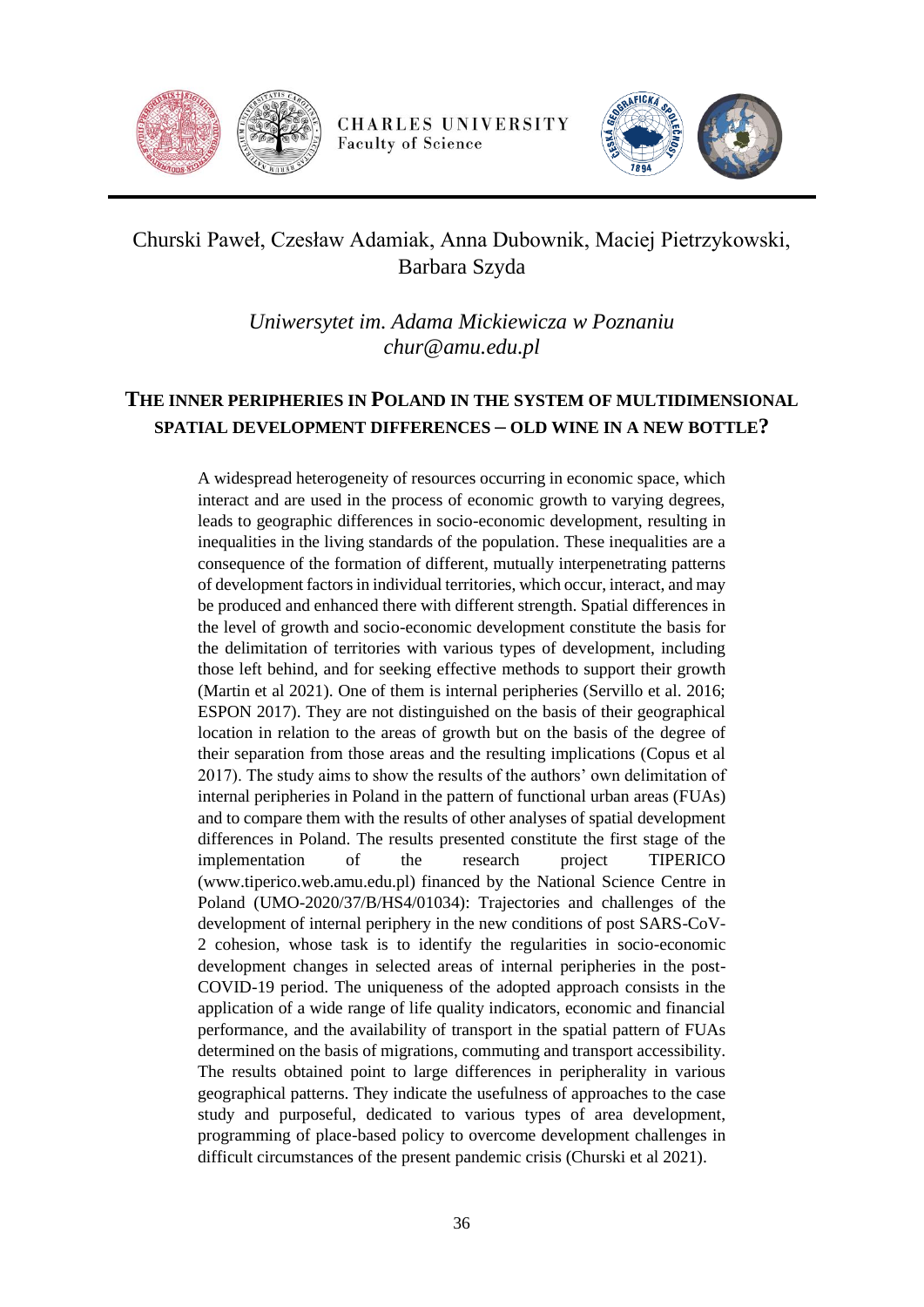



## Churski Paweł, Robert Perdał

*Uniwersytet im. Adama Mickiewicza w Poznaniu chur@amu.edu.pl*

## **GEOGRAPHICAL DIFFERENCES IN THE QUALITY OF LIFE IN POLAND - CHALLENGES OF REGIONAL POLICY**

Commonly used in human geography, the quality of life refers to the way and degree to which objective human needs are met, not only existential ones, but also those regarding the development of human personality. The article aims to diagnose the quality of life understood in this way in Poland and its changes between 2004 and 2018, i.e. in the modernization phase, which is a continuation of the systemic transformation, and after joining the EU. In order to fully identify the regularity of spatial differentiation of the analyzed phenomenon, the reference points are local units (380 LAU1). In the research procedure, the first step is to formulate, an operational definition of a multidimensional quality of life with the separation of its constituents/dimensions, the selection and construction of organized indicators that can be determined at the level of LAU1 units. The second step includes the quantification of local differences in the rate of growth and the level quality of life using multivariate analysis (PCA). In the third step, on the basis of the obtained results, an attempt to answer the following questions has been made: (1) What extent does economic growth lead to an increase in the quality of life? (2) Are there spatial regularities in the changes of the life quality in Poland? (3) Which constituents/dimensions of the quality of life significantly affects a spatial differentiation of level its quality?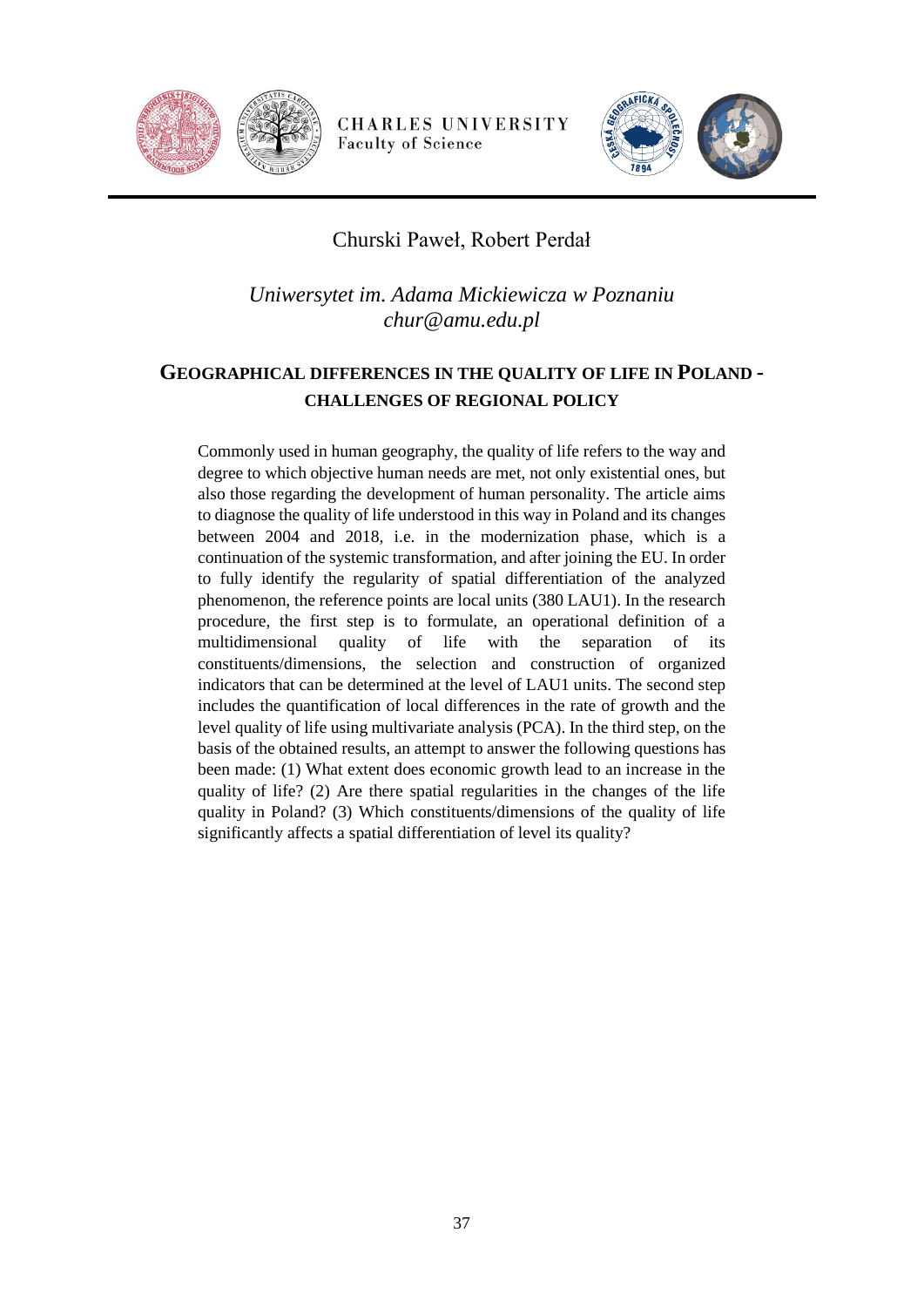



# Jelen Libor

*Univerzita Karlova, Praha libjel@natur.cuni.cz*

#### **RUSSIAN GEOPOLITICS IN THE NEAR ABROAD**

Russian geopolitics has long been characterized by military interventions in the former USSR region and, more recently, also in more remote regions. Are these interventions part of Vladimir Putin's foreign policy concept, or are they ad hoc responses to the deteriorating security situation in the region? What are the main determinants of Russian foreign policy, what are its ideological backgrounds, how to read the geopolitical code of the Russian Federation, how to theoretically conceptualize Russian geopolitics? The presentation attempts to discuss several key issues of the current Russian-Ukrainian crisis based on a broader geographical-historical context and an analysis of antagonistic geopolitical discourses.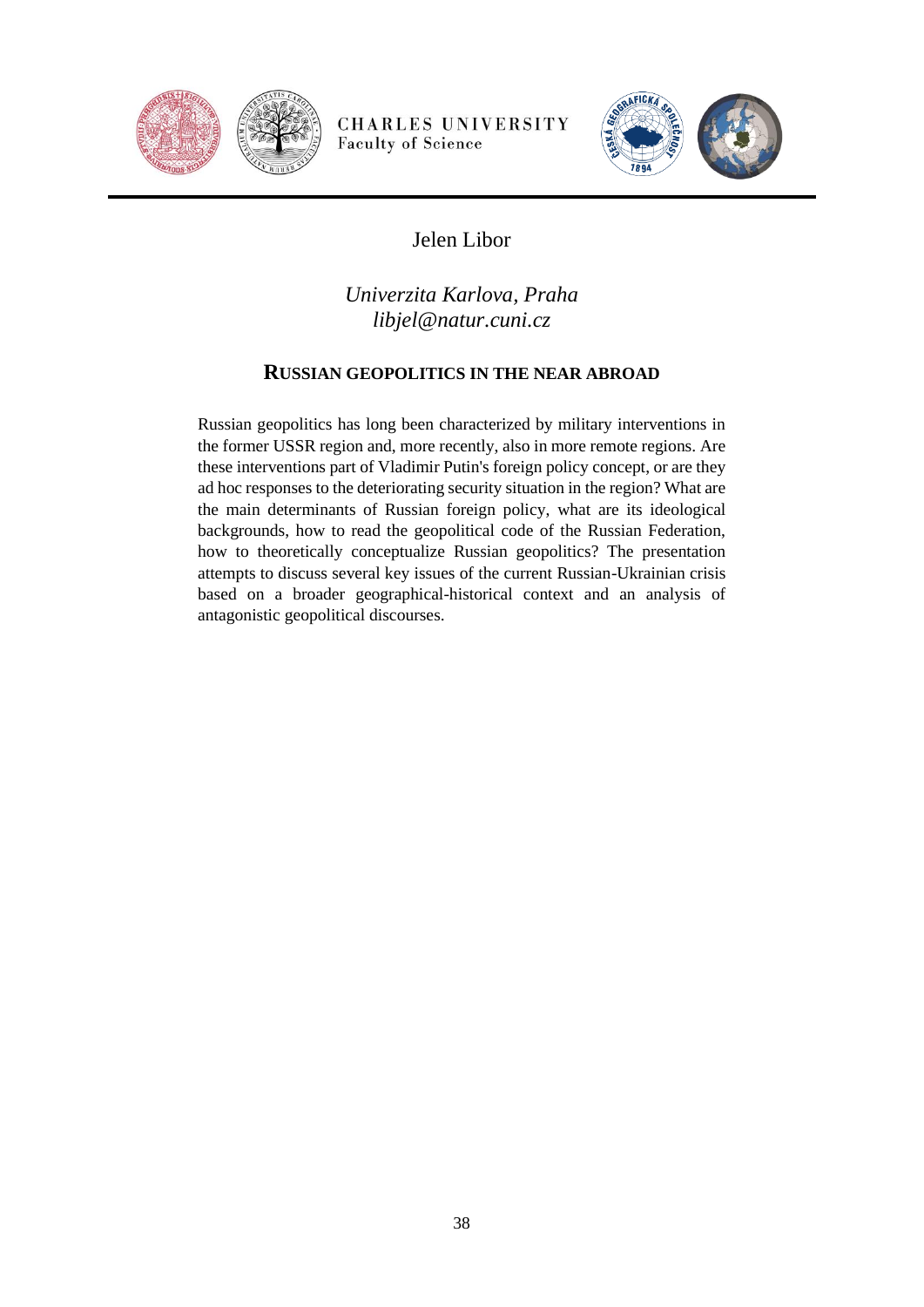



#### Karsznia Izabela

*Uniwersytet Warszawski i.karsznia@uw.edu.pl*

## **THE USE OF DATA ENRICHMENT AND MACHINE LEARNING IN CARTOGRAPHIC GENERALIZATION. CASE STUDIES OF SETTLEMENT AND ROAD NETWORK AUTOMATIC SELECTION FOR MAPS AT SMALL SCALES**

Machine learning (ML) has recently been recognized as a promising generalization technique and even called a new paradigm for cartographic generalization. The presented research follows this paradigm shift in the map generalization process. It offers a case study of automatic settlement and road network generalization for small-scale maps using selected ML models. In this research, we concentrate on one generalization operator, namely selection. The scope of this research concerns automatic selection at small scales. The source scale is 1:250 000, and the target one is 1:500 000. We show how to apply Data Enrichment and the selected ML models to varied settlement and road network data samples within two case studies. Using ML models, settlements and road networks can be automatically classified as selected and omitted. To evaluate the ML models, we validate the results against the selection status acquired from an atlas reference map and then compare the performance across the applied ML models. The obtained selection accuracy for each tested model understood to be similar to the settlement selection on the atlas reference map is very high, ranging from 70% to nearly 85%. Moreover, we use ML models to infer additional rules from existing maps, thus making explicit the "deep knowledge" of cartographers and extending the cartographic rule set. Further, we show how the results of ML can be transformed into a human-readable form for potential use in the guidelines of national mapping agencies (NMAs). We use the case of settlement and road network selection in the small-scale maps published by the Polish national mapping agency. However, we believe that these methods and findings can be adapted to other environments with minor modifications. This research was funded by the National Science Centre, Poland, grant number UMO-2020/37/B/HS4/02605, "Improving Settlement and Road Network Design for Maps of Small Scales Using Artificial Intelligence and Graph Theory".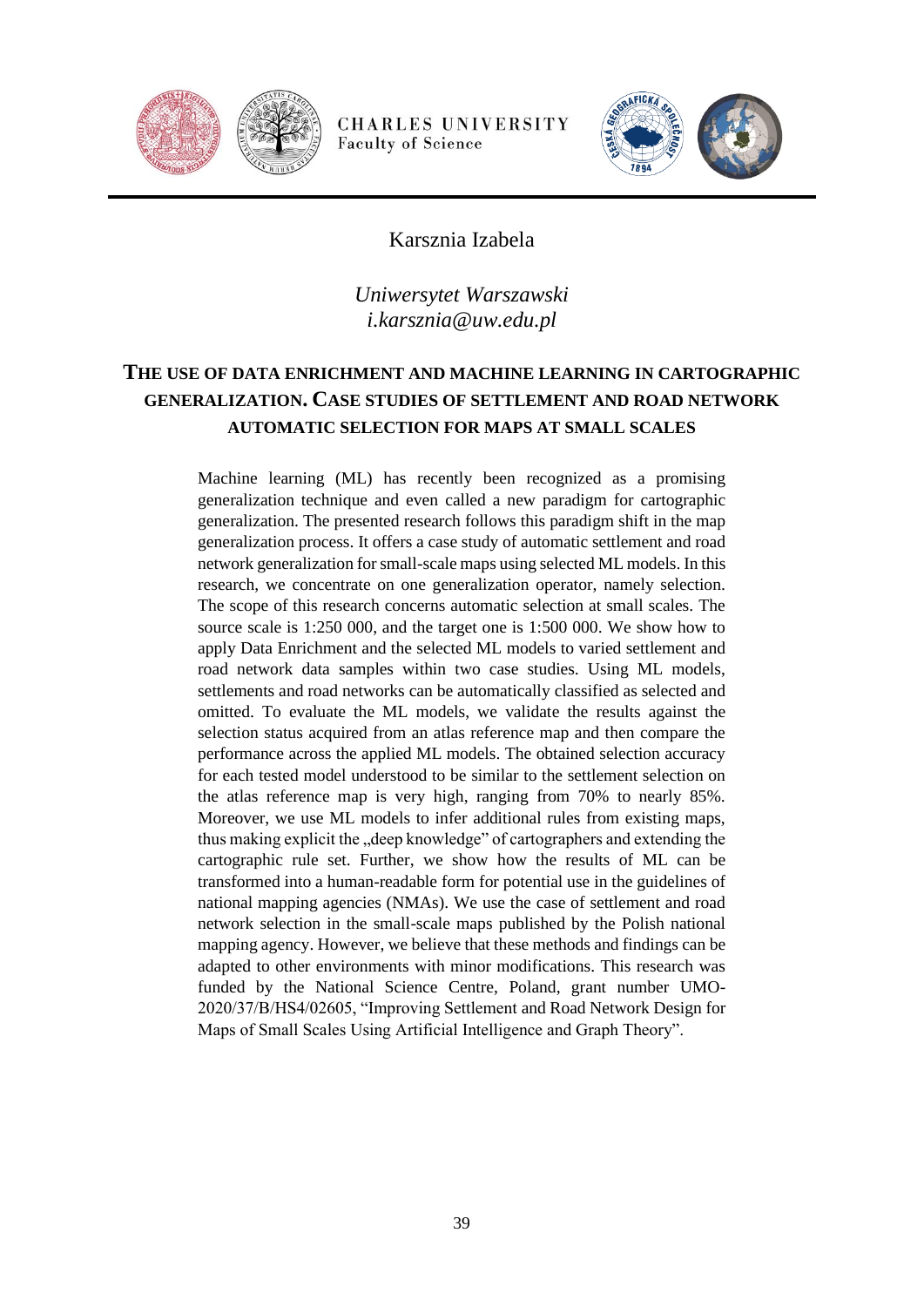



### Klein Małgorzata

## *Uniwersytet Warszawski malgorzata.klein@uw.edu.pl*

### **DOES DEVELOPMENT ASSISTANCE BENEFIT MADAGASCANS? SPATIAL AND ECONOMETRICS ANALYSIS**

In the ongoing debate on whether Official Development Assistance (hereinafter: ODA) is effective or ineffective, the arguments in favor of the latter seem to prevail increasingly often. This study focuses on Madagascar, as it lends a unique insight into the problem. This country, an ODA recipient for over six decades, has not been involved in a war (development's most common disruption) since becoming independent in 1960. The study analyzes and evaluates the effectiveness of the ODA extended to Madagascar in the period 2000–2019. The Autoregressive Distributed Lag Models (ARDL) and the synthetic control method are used to determine whether, and if so how and to what extent, this assistance has impacted quality of life in Madagascar. The Human Development Index for the period provides objective quality of life data. The study shows that ODA has an overall positive impact on HDI, but that this is not clear-cut. This is because the impact of ODA varies considerably from one quality of life metric to another. In the case of education, the effect is actually deleterious. Finally, the original data for 2015– 2019 are used to present the spatial distribution of different types of developmental projects implemented in Madagascar. Levels of objective quality of life are then superposed on the aid distribution maps. This enables the impact of foreign aid to be assessed also on the regional level.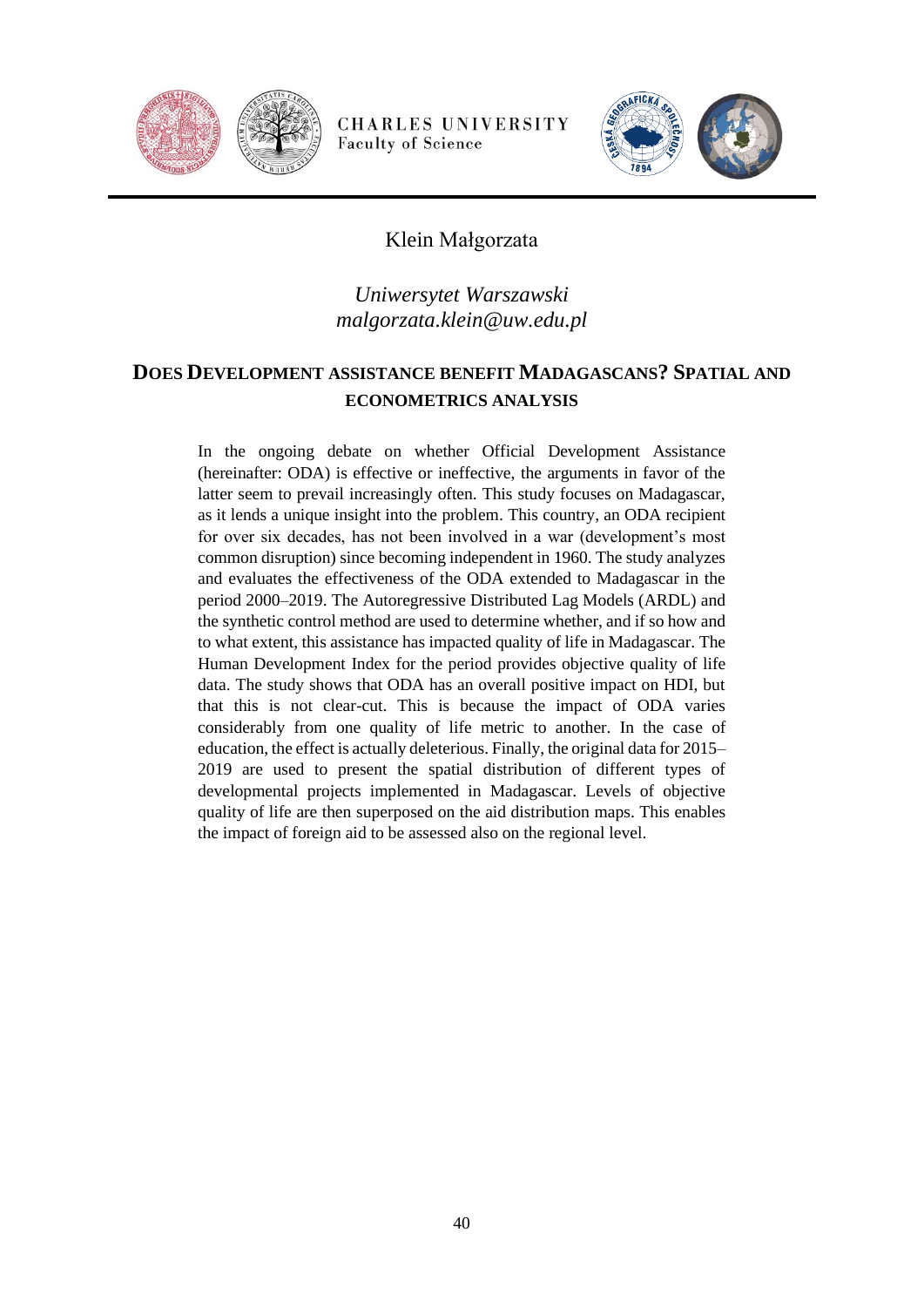



## Klsák Adam

## *Univerzita Karlova, Praha klsaka@natur.cuni.cz*

## **THE DIVERSE METROPOLIS: PRAGUE'S MINORITIES AND FOREIGNERS IN HISTORICAL PERSPECTIVE**

Today's Prague, which is inhabited by more than 235,000 foreigners (thus approximately 17.5 percent of the population), is a true phenomenon among the cities of Central and Eastern Europe in this respect. However, Prague has been a magnet for diverse people from all over the world even in earlier times – whether as an important cultural and commercial centre of the Austro-Hungarian Empire, the capital of the interwar democratic First Republic, or a western outpost for the allied countries within the Eastern Bloc. This paper aims to sketch the development of socio-geographic characteristics of ethnic minorities and foreign communities in Prague in its modern history, in other words it's shaping as a multicultural city. It is primarily based on the census between 1869 and 2011(2021), but also uses other unique historical publications, documents and maps. Paper is part of the NAKI project DG20P02OVV013 "Prague suburbs: the dynamics of the social environment within the growing metropolis".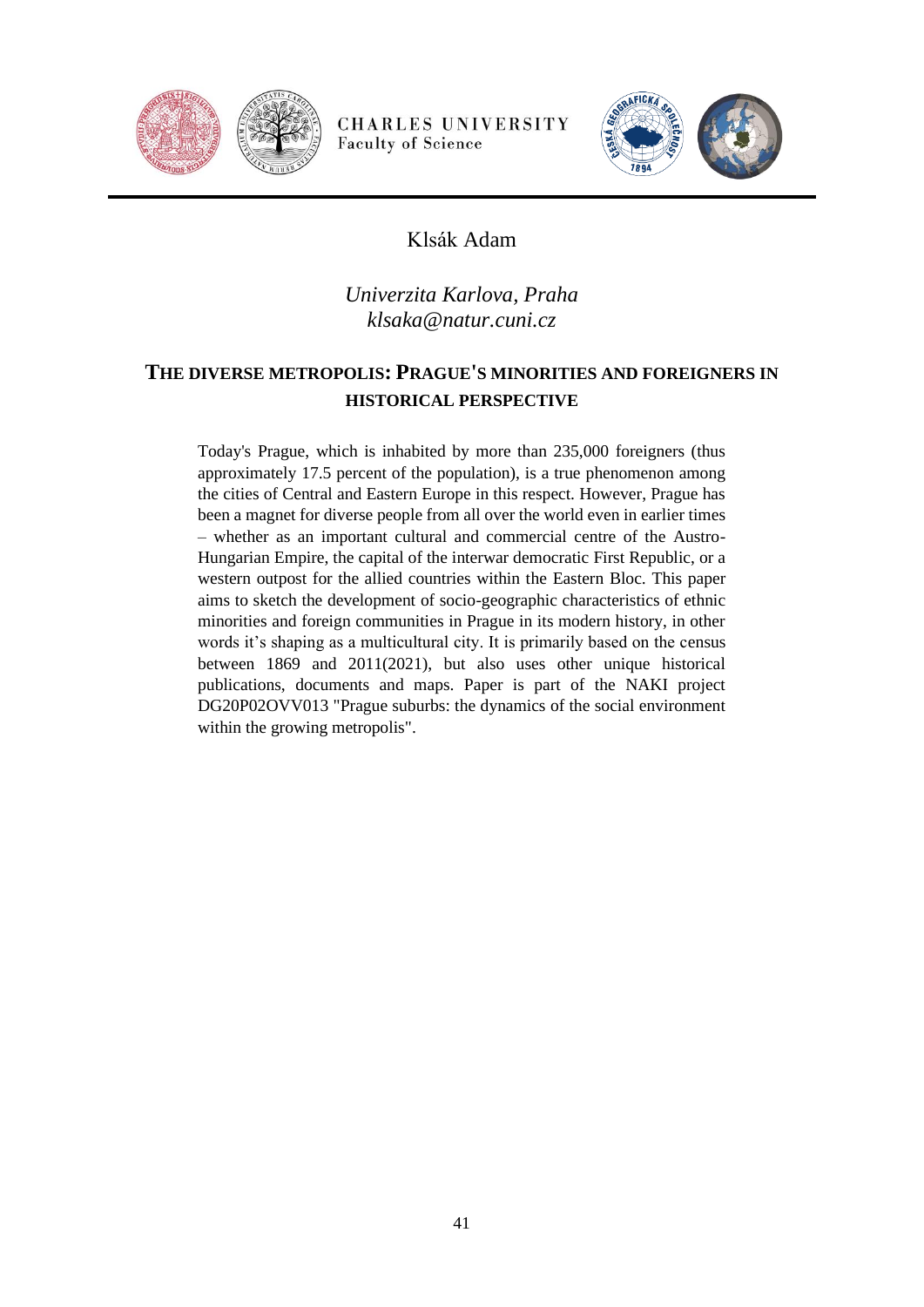



## Konecka-Szydłowska Barbara, Katarzyna Kulczyńska, Jan Hauke

*Uniwersytet im. Adama Mickiewicza w Poznaniu bako@amu.edu.pl*

### **SOCIO-ECONOMIC DIFFERENTIATION OF THE REGIONS OF THE VISEGRAD GROUP**

A contemporary problem of socio-economic development is the deepening of spatial differences visible in a regional approach. The research on regional differences starts with determining the state of the economies of regions and with dividing them into strong and weak ones. It is assumed that inequalities in the level of development of regions are detrimental to, or even hinder, the socio-economic development of a country. They cause contrasts in the population's level of living, determine the ability of regions to undertake their own measures for development, and limit the possibility of establishing interregional cooperation. The tendency to reduce regional inequalities has become one of the chief tasks of regional policies. This paper offers an analysis of the current state of, and changes over the recent years in, regional inequalities in the countries of the Visegrad Group, which includes Poland, the Czech Republic, Slovakia, and Hungary. The study was made for 37 NUTS 2 units: 17, 8, 4 and 8, respectively, in each country. The time range embraced the years 2003-2019. The following cognitive questions were addressed: 1. How did the level of socio-economic development of the analysed NUTS 2 units change over the study period? 2. Was there a visible tendency for regional differences in socio-economic development to decrease? The evolution of regional inequalities in the countries of the Visegrad Group was examined using convergence methods. In a broad sense of the term, regional convergence means a tendency for an equalisation of regional per capita incomes over time. In a narrower sense, convergence means faster development of weak regions than of economically strong ones that causes a narrowing of differences between them. The opposite tendency is termed divergence. The analysis presented in this paper covers both approaches.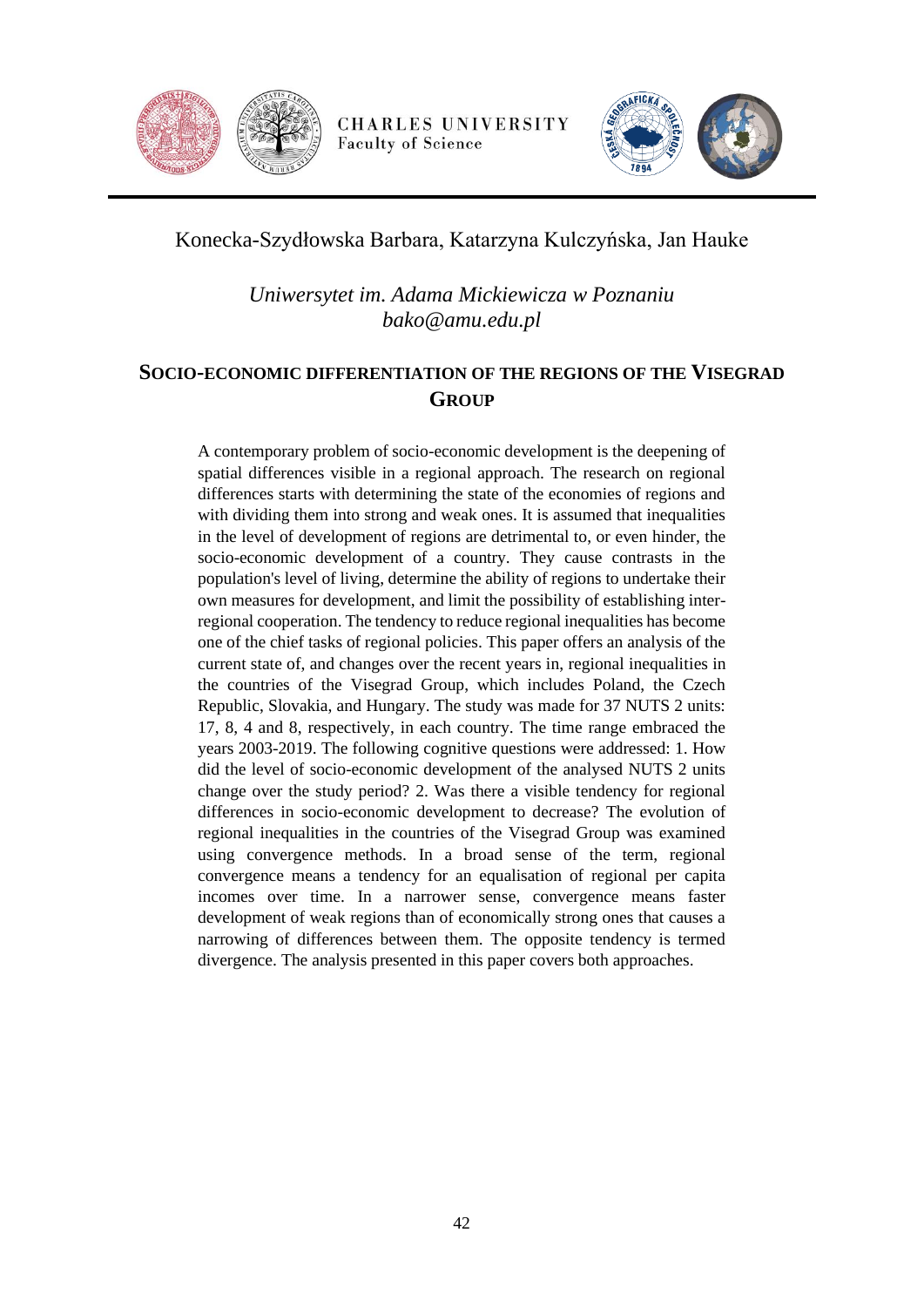



## Korec Pavol

## *Univerzita Komenského v Bratislave pavol.korec@uniba.sk*

### **TWO WORLDS OF SLOVAKIA OR SLOVAKIA IN THE TRAP OF GLOBALIZATION AND DEMOCRACY**

Today, economic, social, cultural, political and environmental "productions" of the space (or region), their representations and the power of these representations are often emphasized. The emphasis on the economic interpretation of globalization is still widespread and the economy is still considered the "core" of globalization. The neoliberal globalization has contributed to significant differences that have emerged between regions on the global and national levels since the mid-1980s. The qualitative exceptional changes that have taken place in the past 50 years (in the last 30 years in Slovakia) are multiplied by globalization, partocracy and financialization. We witness protests and conflicts, we see dissatisfied people living in lagging regions, being less flexible, less educated, with poor knowledge of foreign languages and information technologies. For these people, globalization has brought existential uncertainty and exclusion from a full participation in the society. The dissatisfaction of those affected by economic and social developments brings the renaissance of xenophobia, expansive nationalism, left-wing and right-wing radicalism and aggressive extremism. The fact that some political parties, state institutions or "very well-oriented" individuals will always try to take advantage of this situation is obvious and difficult to deal with. Slovakia is no exception, and these phenomena have become a reality here. Democracy works well in EU countries. Today, we see that democracy cannot stand everything, and it needs some regulation, and overwhelming by nonsense can destroy it. However, the phrase "democracy needs a regulation" is a bit controversial, although we all understand that some regulation is necessary. Today, Slovakia is highly polarized, it seems there are two worlds, and this situation is largely explained by a 20-year-old quotation: 'The main source of poverty, unhappiness and great differences in today's world are bad governments, and the second main source of these negative phenomena is poor geographical location'.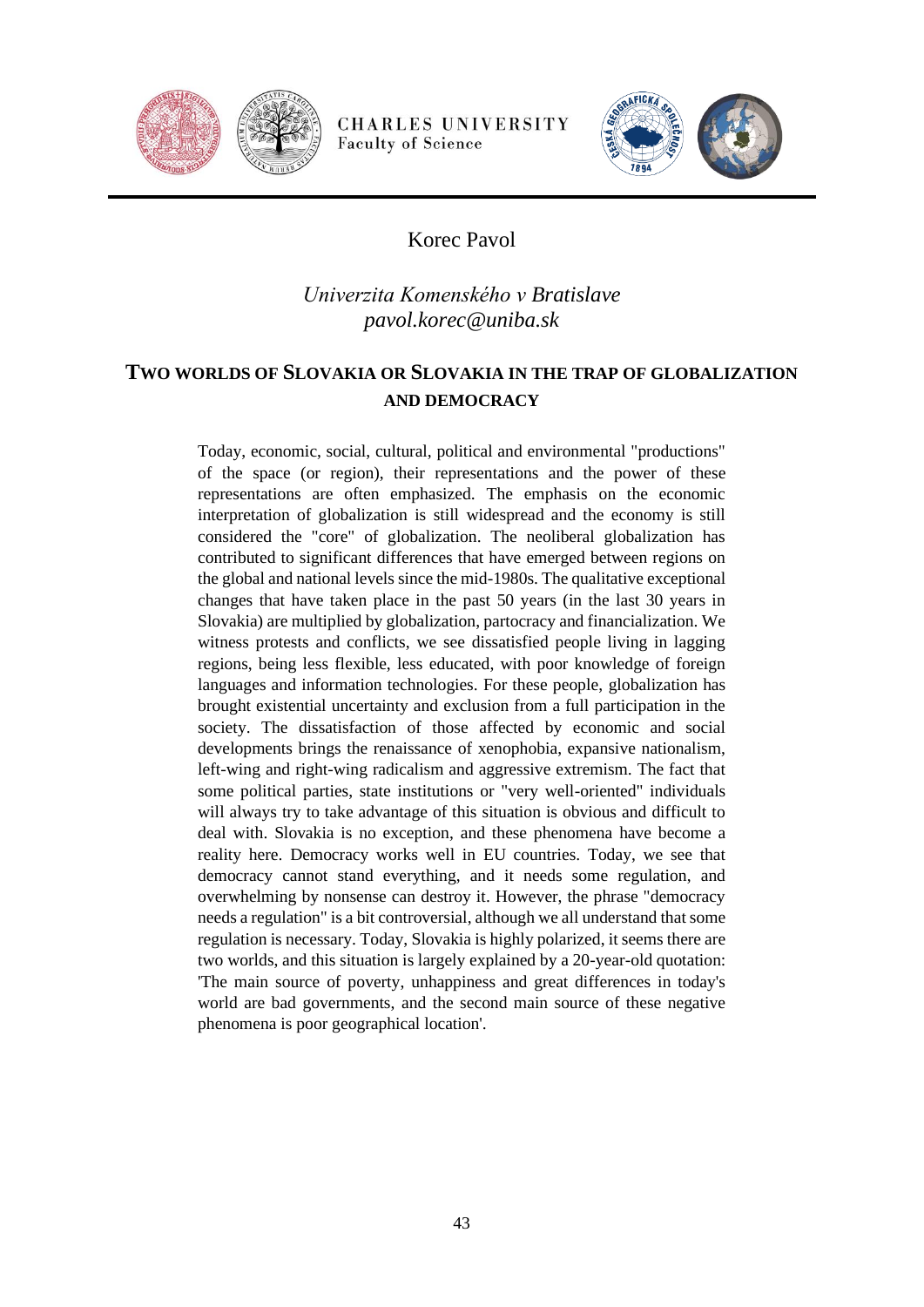



### Korpysz-Wiśniewska Aleksandra

*Uniwersytet Warszawski aleksandra.korpysz@uw.edu.pl*

#### **LITERARY TOURISM AND THE COVID-19 PANDEMIC**

Many researchers around the world have already addressed the impact of the COVID-19 pandemic on tourism in i.e. social, economic or organisational context. However, it seems legitimate to suppose, that the challenges and opportunities associated with the current situation vary considerably, depending on the form of tourism. The author in this context examines literary tourism, putting forward a thesis, that literary tourism has greater potential to adapt to pandemic conditions. For instance, in comparison with visual art, theatre or music, literature – being based almost entirely on words – can function better in virtual reality. This makes cyclical literary festivals or meetings with authors possible to maintain. Moreover, many literary tourism activities can be carried out locally and they often have individual character. The author in her presentation considers selected opportunities and challenges for the operation of this form of tourism, as well as brings together selected attempts to transfer the activities related to literary tourism into the virtual world. The examples come from selected European cities and the data was collected primarily from websites, press materials and social media.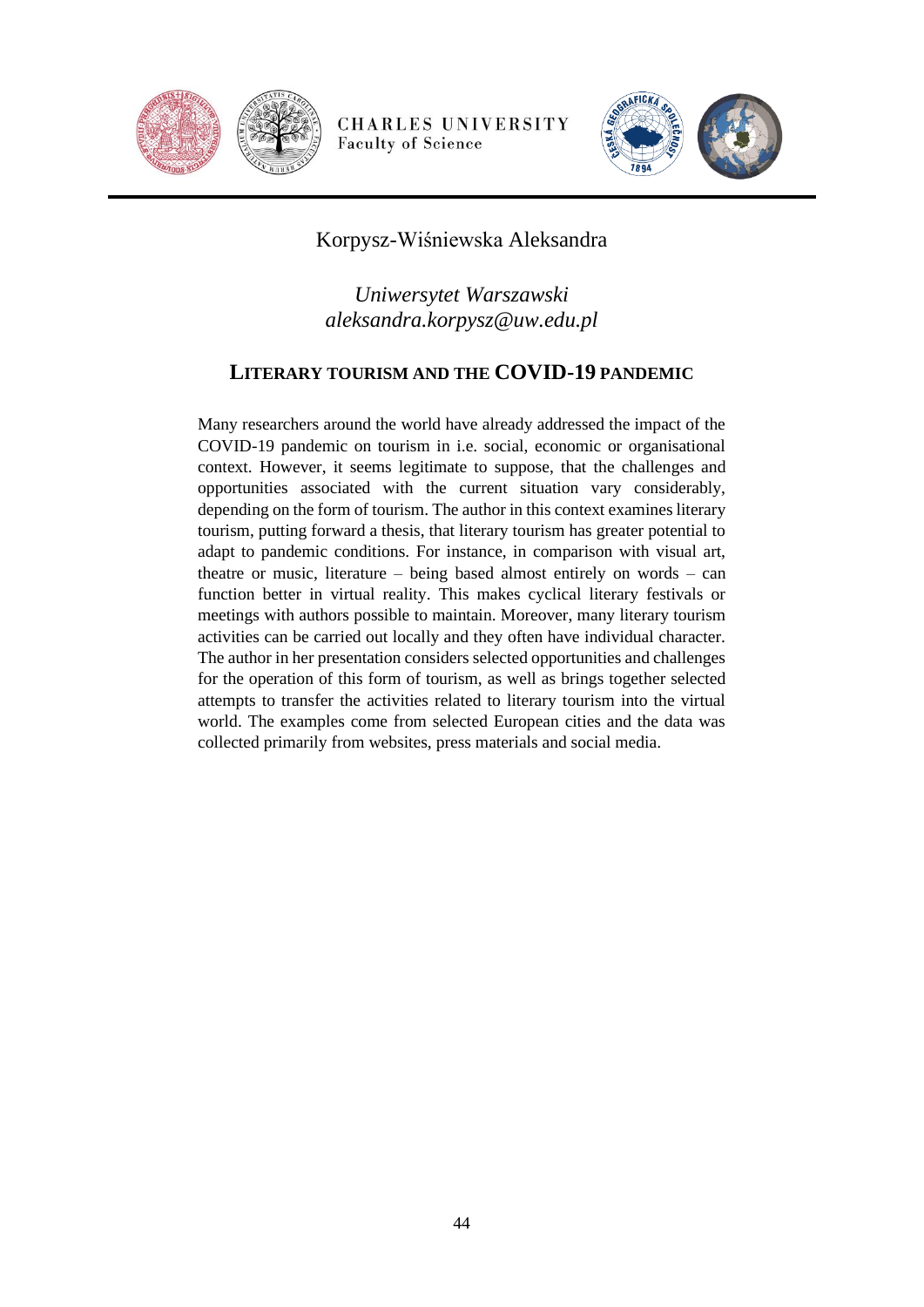



### Korycka-Skorupa Jolanta

*Uniwersytet Warszawski j.skorupa@uw.edu.pl*

#### **COMBINING MULTIPLE MAP TYPES ON ONE MAP - WHAT, WHEN AND WHY?**

The modern world provides people with a lot of data, including spatial data. Often this data is of high degree of complexity, referring to several variates. In this case a clear presentation in order to assure proper understanding of presented phenomena may cause some problems. Therefore special care needs to be put to make this kind of data to be correctly presented and effectively understood by a user. Information can be conveyed through speech, the written word, photographs, diagrams, or maps. Multivariate information can be conveyed to a user in different forms. It can be presented in the form of several simple maps that require the user to read, interpret, and conclude together. A cartographer can also combine several variates and show the final effect of this combination on one complex map using several map types. The paper attempts to discuss the most popular combinations of different map types, which are used to present multivariate quantitative information on a single thematic map. It also discusses the need for empirical evaluation of effectiveness of multivariate maps as well as users' preference toward this kind of maps.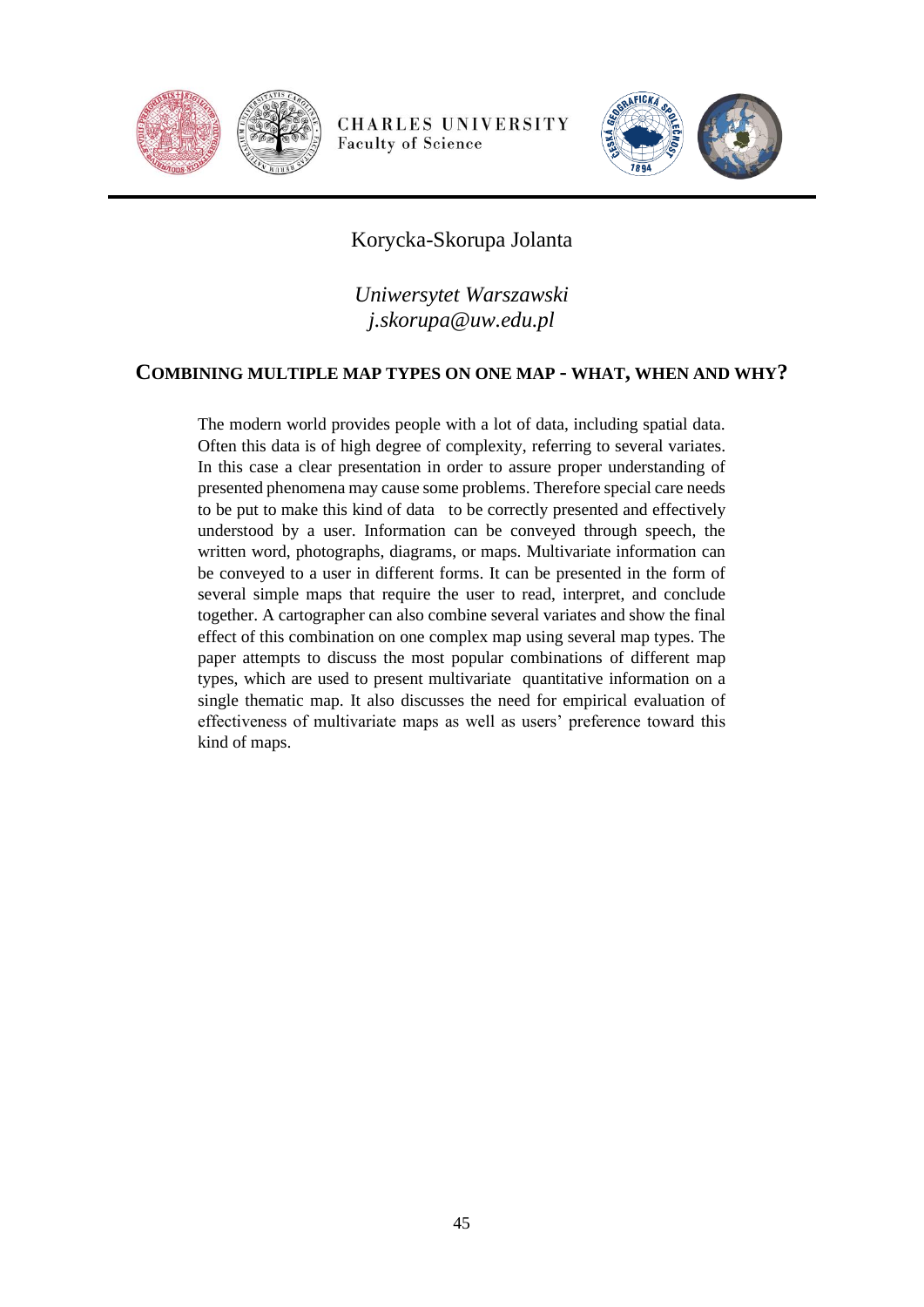



## Kowalczyk Andrzej

*Uniwersytet Warszawski akowalcz1@uw.edu.pl*

#### **TOURIST REGION - THEORETICAL APPROACH AND PRACTICE**

The concept of region became an object of consideration in human geography in the 19th century. However, for the present understanding of what a geographic region is, the interpretations of R. Hartshorne and D. Whittlesey were of the greatest importance. Although the discussion among geographers about the region was at its greatest in the 1960s and 1970s, it is still one of the most widely used terms in geography. Apart from the definition itself, the topics often considered in the context of a region are: (1) criteria for its designation, (2) openness/closure of a region, (3) hierarchy of regions, (4) stability/variability of the region. As a result of discussions about idea of region between geographers, a distinction has also emerged into formal (homogenous), functional (nodal) and vernacular (mental) regions. The above problems apply to the concept of a tourist region, which is considered in theoretical terms and is very often used in practice. The above-mentioned issues are the main subject of the theoretical considerations of the author, who proposes a multidimensional model of understanding the term tourism region. At the same time, the paper contains numerous references to the term tourism region in practice: in the tourism business, in tourism policy, in spatial planning and in everyday language.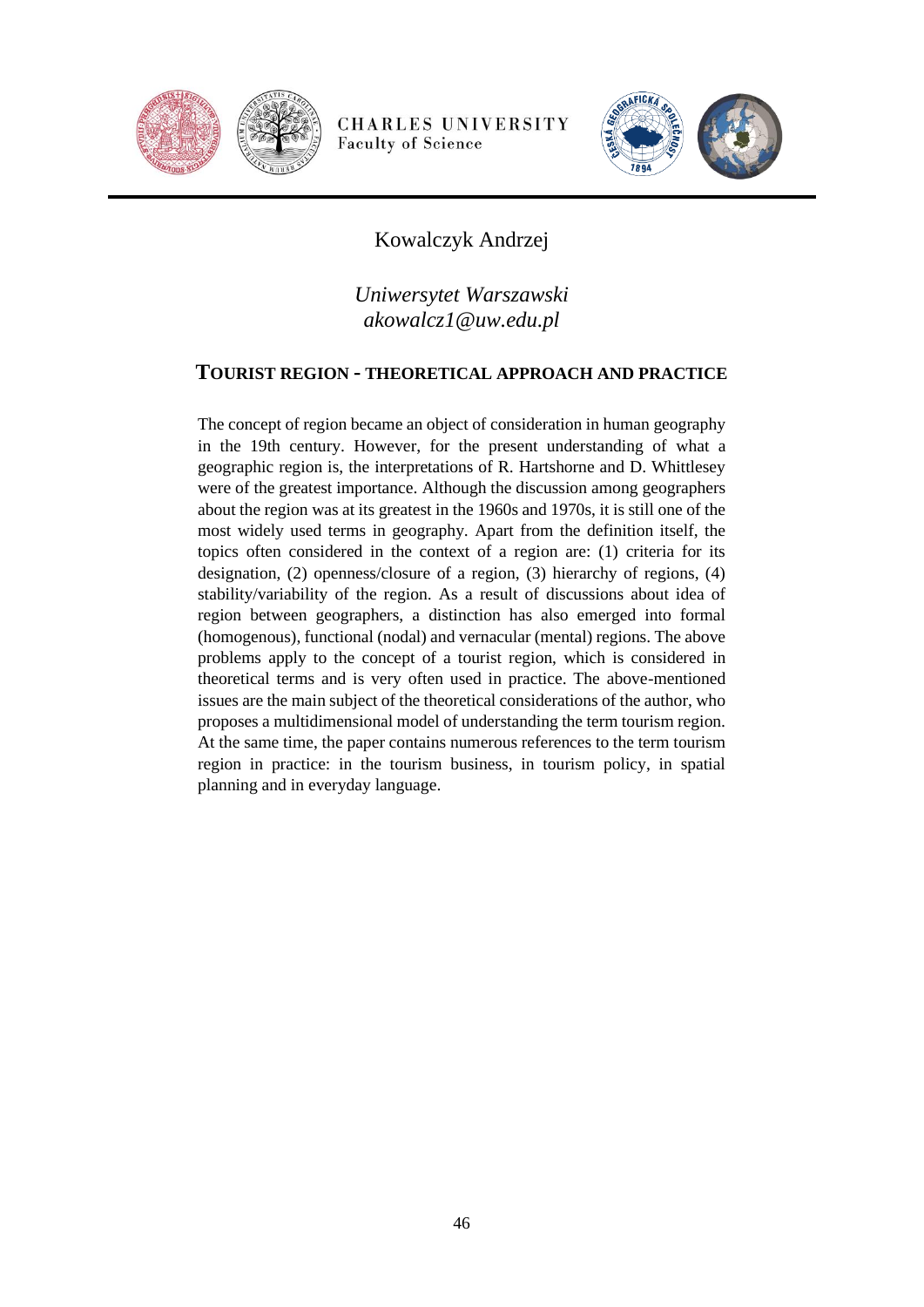



# Kraft Stanislav, Miroslav Marada, Jakub Petříček, Vojtěch Blažek, Tomáš Mrkvička

*Jihočeská univerzita v Českých Budějovicích kraft@pf.jcu.cz*

### **SPATIOTEMPORAL PATTERNS OF MOTORCYCLE ACCIDENTS AND THEIR CONDITIONAL FACTORS: THE USE OF KDE+ AND TWO-STEP CLUSTER ANALYSIS**

In recent decades, there has been a significant increase in the number of newly registered motorcycles worldwide. However, there is not only an increase in the number of motorcycles in traffic but also an increase in the number of conflicts between motorcyclists and the surrounding environment. A relatively significant research gap can be identified in the relationship between spatial factors and motorcycle accident rates. The paper analyzes the spatiotemporal patterns of motorcycle accidents and study their underlying factors. We use the KDE+ method to identify concentrations of motorcycle accident key hotspots. To study the underlying traffic accident determinants, we use two-step cluster analysis. The analysis is based on the database of motorcycle accidents in the Czech Republic from 1 January 2016 to 31 December 2020. The paper achieves a few main findings. By applying the KDE+ method, the most dangerous sections of the road network in the Czech Republic were identified, where a significant accumulation of motorcycle accidents occur. Motorcycle accidents are highly seasonal. Motorcycle accidents tend to accumulate in the afternoon, especially during the summer months. Concerning the frequency of accidents and the collective risk index, urban traffic, i.e. the traffic density, is an important cause of motorcycle accidents, along with the winter period with rather unfavourable weather conditions, and especially the directional conditions - curves and intersections - are among the hazardous sections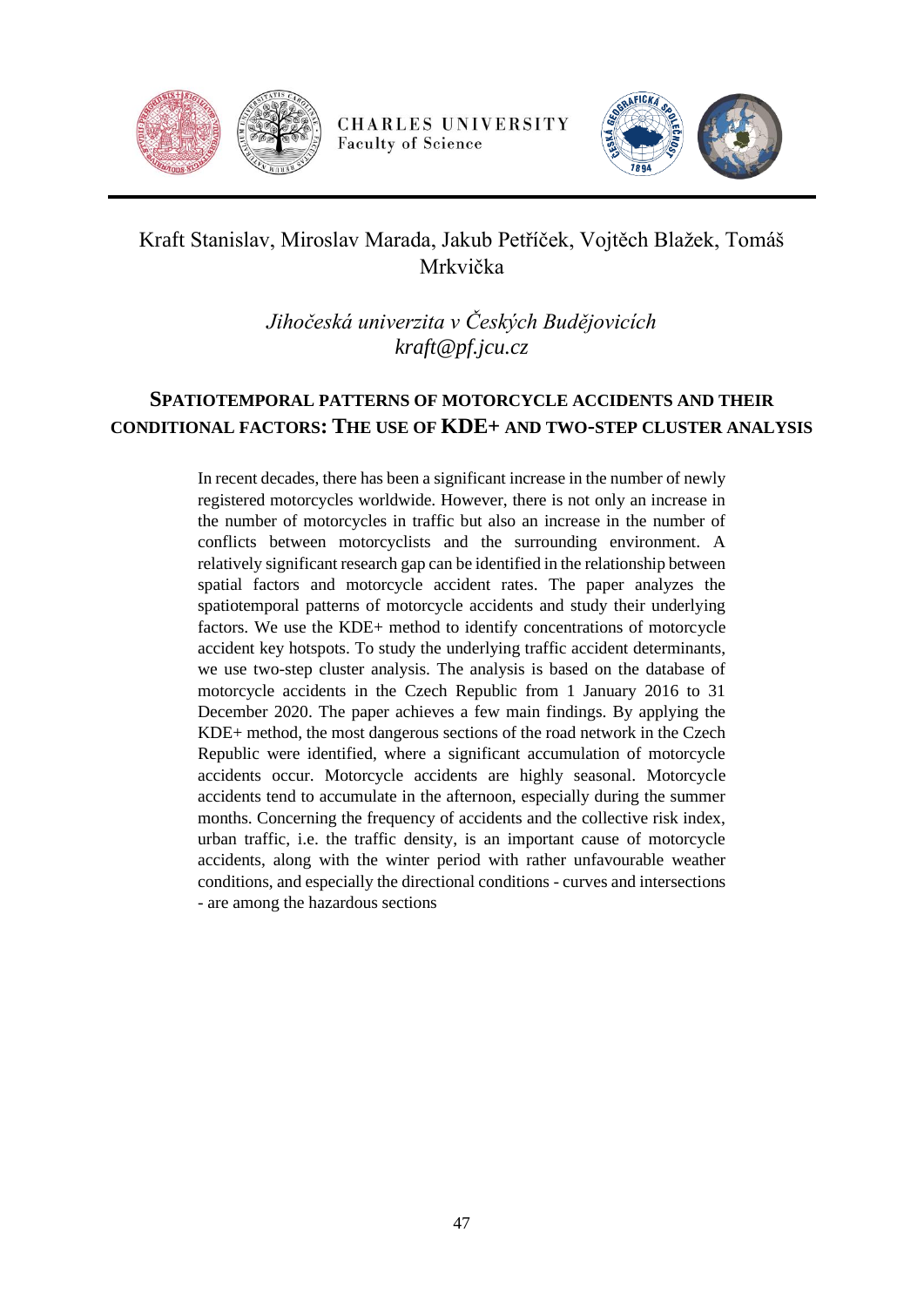



## Kůsová Tereza, Dana Fialová, Martina Tůmová

*Univerzita Karlova, Praha tereza.kus@gmail.com*

### **THE VLTAVA RIVER IN SERVICE OF SOCIETY**

The presentation is devoted to the problem of human use of the Moldau River from the past to the present. It focuses mainly on the impact of the construction of reservoirs, which resulted in significant changes in the socio-economic structure of the region. It is based on data on the development of the number of permanent inhabitants, holidaymakers, housing stock and land use. The second part of the paper discusses the benefits and losses of the construction of the Vltava cascade for the society as a whole in the form of opinions of the general public.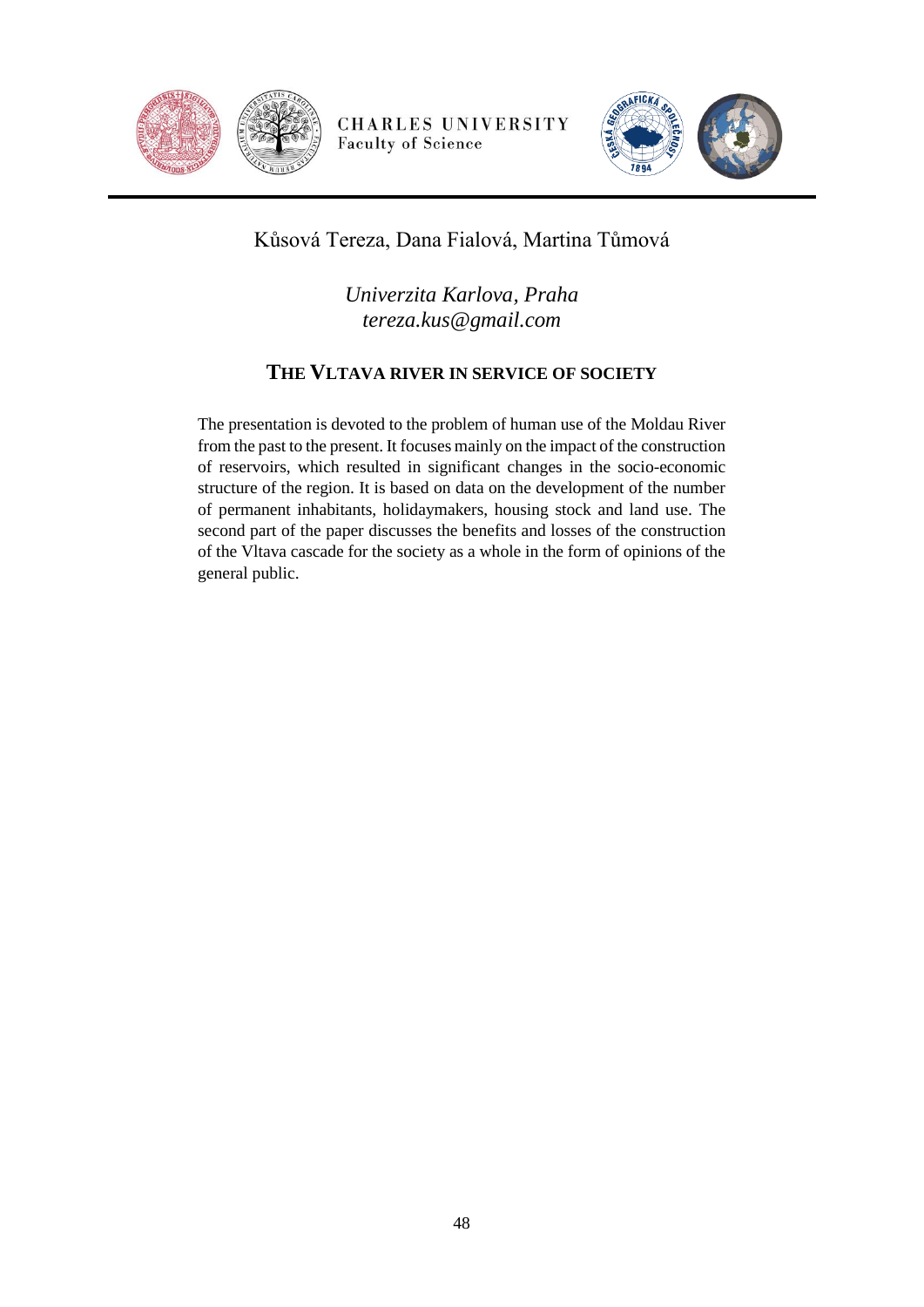



Latocha Agnieszka, Katarzyna Kajdanek, Paulina Miodońska, Dominik Sikorski, Robert Szmytkie, Przemysław Tomczak

> *Uniwersytet Wrocławski agnieszka.latocha@uwr.edu.pl*

## **DIVERSE PATHWAYS OF RURAL TRANSFORMATIONS AND THEIR DRIVING FORCES IN THE PERIPHERAL MOUNTAIN AREAS IN SW POLAND. KŁODZKO REGION CASE STUDY.**

The peripheral rural areas in the Sudetes Mountains in southwestern Poland have been recently subject to intense transformations. After long-term depopulation and recession, the symptoms of socio-economic revival can be noted in some villages in the last 15-20 years. The process includes various types of changes, such as demographic (local increase in the number of inhabitants), economic and functional (increase in the number of economic entities, and especially these ones related to services), spatial and landscape (new investments, especially an increase in the number of tourist infrastructure and single-family houses, including "second homes") as well as social (i.e. increase in the number of the local NGOs and the general activity of local societies). The study aims to assess the main trends of recent transformations in the rural areas and to identify the main driving forces and factors responsible for the observed variety of changes in the villages and their spatial differences. The study was based on diverse methods and sources: analysis of statistical databases and cartographic materials from different time periods, as well as field surveys, including questionnaires and interviews with local inhabitants, and focus groups. The study proposes a conceptual model of current transformations of rural areas in the Kłodzko region as a case study. It also attempts to forecast the potential future scenarios for development of the mountain villages in the Sudetes Mountains.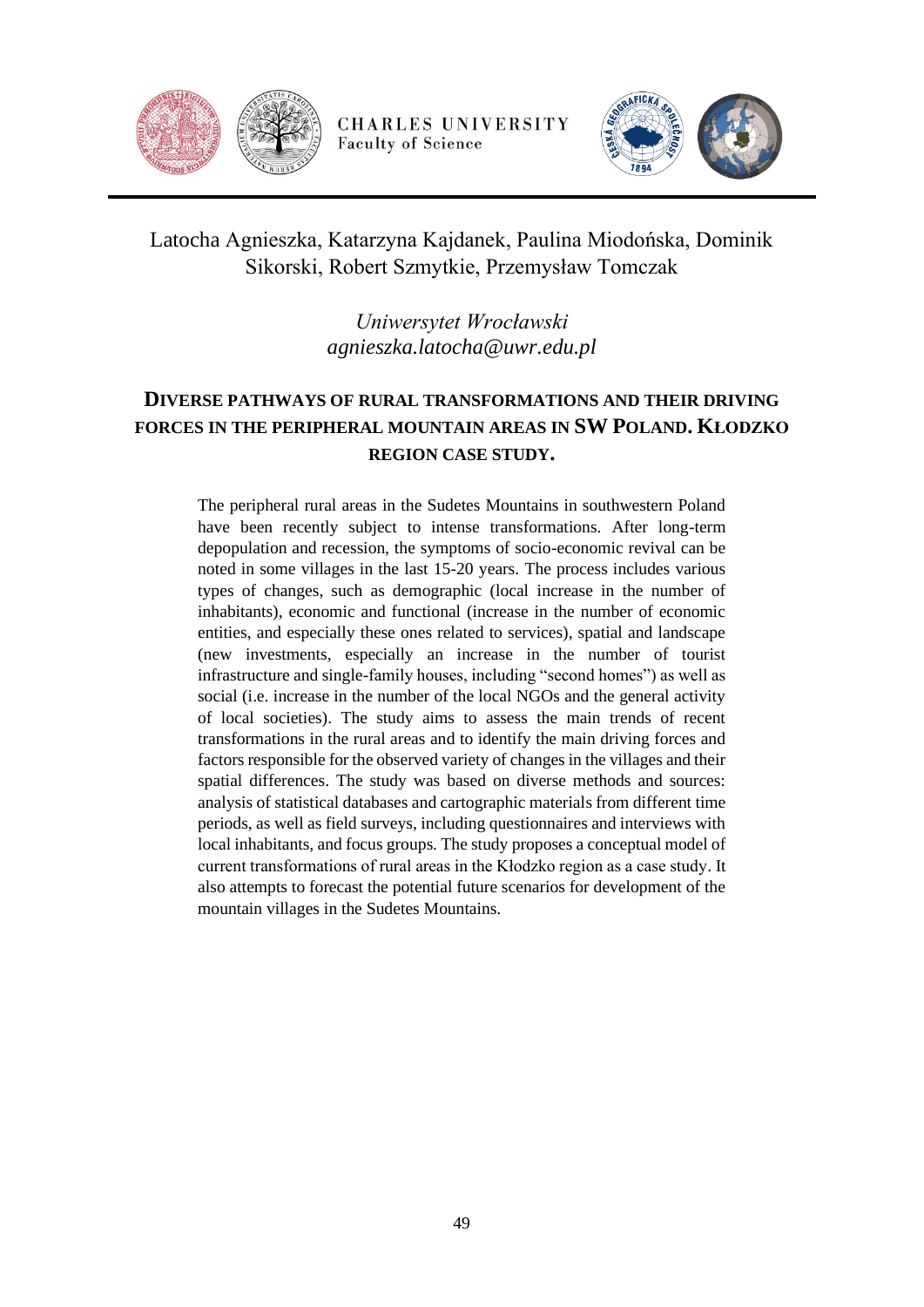



### Lopuch Jozef, Vendula Svobodová

*Masarykova univerzita, Brno jozef.lopuch@gmail.com*

### **STATUES AND SPRAYS: TWO CASES OF GRAFFITI AS SPATIAL PRACTICE OF RESISTANCE IN PRAGUE**

Topic of this paper is focused on two cases of spraying on the statues in Prague. In the first one there was red paint spilled on the statue of Konev and writing "No to bloody marshal, we will not forget" and years '45, '56, '61 and '68 were sprayed there. The second one is spraying "Was racist, Black Lives Matter" on the statue of Churchill. We chose those cases because they are similar in their nature – those are acts of resistance through the spatial practice by spraying on the statue, but they create different responses in Czech society. We analyze and compare those responses through media discourses created shortly after these events occurred (in the case of Konev – august 2019, in the case of Churchill – June 2020). At the same time, we focus on more extreme narratives, mainly created by disinformation media. There is a different response since it is not just about the level of material – "destroying" something tangible, but both statues have their symbolic meanings. Those are created by the actions of people, who are represented by statues and by peoples' interpretations of those actions. In these interpretations, there is also an important role of central Europe and post socialist space. The importance of geography can be seen on a few other levels in this case. The act of resistance is formed spatially, because writing must be placed on a statue in public space to create impact or change the previously dominant discourse. Also the role of geography is connected to actions of people represented by statues – based on the impact of those actions to (the history of) Czech Republic.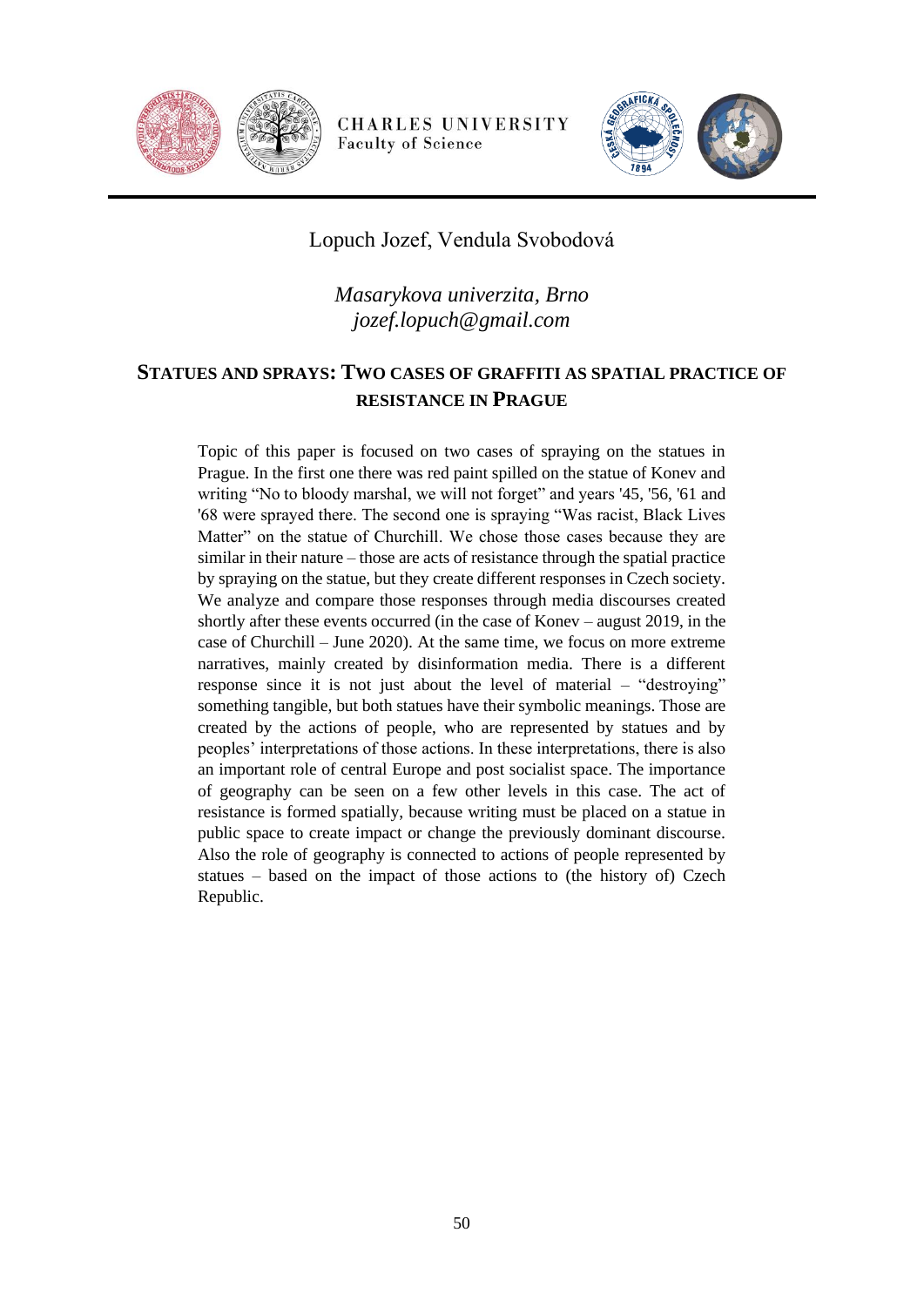



Łukomska Julita, Wojciech Dziemianowicz, Magdalena Cybulska

*Uniwersytet Warszawski j.lukomska@uw.edu.pl*

### **"GEOGRAPHICAL PROXIMITY AND MUNICIPAL DEVELOPMENT FACTORS IN DIFFERENT DIMENSIONS OF DUALISMS**

The presented topic is based on results of research carried out within the project "Dualism of municipalities development in Poland in the context of policies and aspirations of local communities and external factors - against the background of selected units of the European Union". (NCN grant, DEC-2018/31/B/HS4/00260). In previous studies on the impact of proximity on development, innovation and knowledge flows, physical distance was the most commonly used measure. During the presentation we will present the results of econometric analyses (spatial regression) on the importance of physical distance in explaining selected factors of municipal development such as affluence of local budget, entrepreneurship of residents, innovation of local firms, activity of local authorities and local community. The key criterion for selecting municipalities for the study was qualifying a given unit to one of the examined dimensions of development dualisms. Municipalities belonging to the six dualisms studied within the project were identified on the basis of values of selected statistical indicators. In most cases, the average value of the indicator in 2016-2018 was used. On their basis, 300 units representing the extreme dimensions of individual dualisms (social, economic and spatial) were selected. W dotychczasowych studiach dotyczących wpływu bliskości na rozwój, innowacyjność i przepływ wiedzy najczęściej wykorzystywaną miarą była odległość fizyczna. W trakcie wystąpienia zaprezentowane zostaną wyniki analiz ekonometrycznych (spatial regression) dotyczące znaczenia odległości fizycznej w wyjaśnianiu wybranych czynników rozwoju gmin takich jak: zamożność budżetu lokalnego, przedsiębiorczość mieszkańców, innowacyjność lokalnych firm, aktywność władz lokalnych i społeczności lokalnej. Kluczowym kryterium doboru gmin do badania było zakwalifikowanie danej jednostki do jednego z badanych wymiarów dualizmów rozwoju. Gminy należące do sześciu dualizmów badanych w ramach projektu wskazano na podstawie wartości wybranych wskaźników statystycznych. W większości przypadków posłużono się średnią wartością wskaźnika w latach 2016-2018. Na ich podstawie wybrano 300 jednostek reprezentujących skrajne wymiary poszczególnych dualizmów (społecznych, gospodarczych i przestrzennych).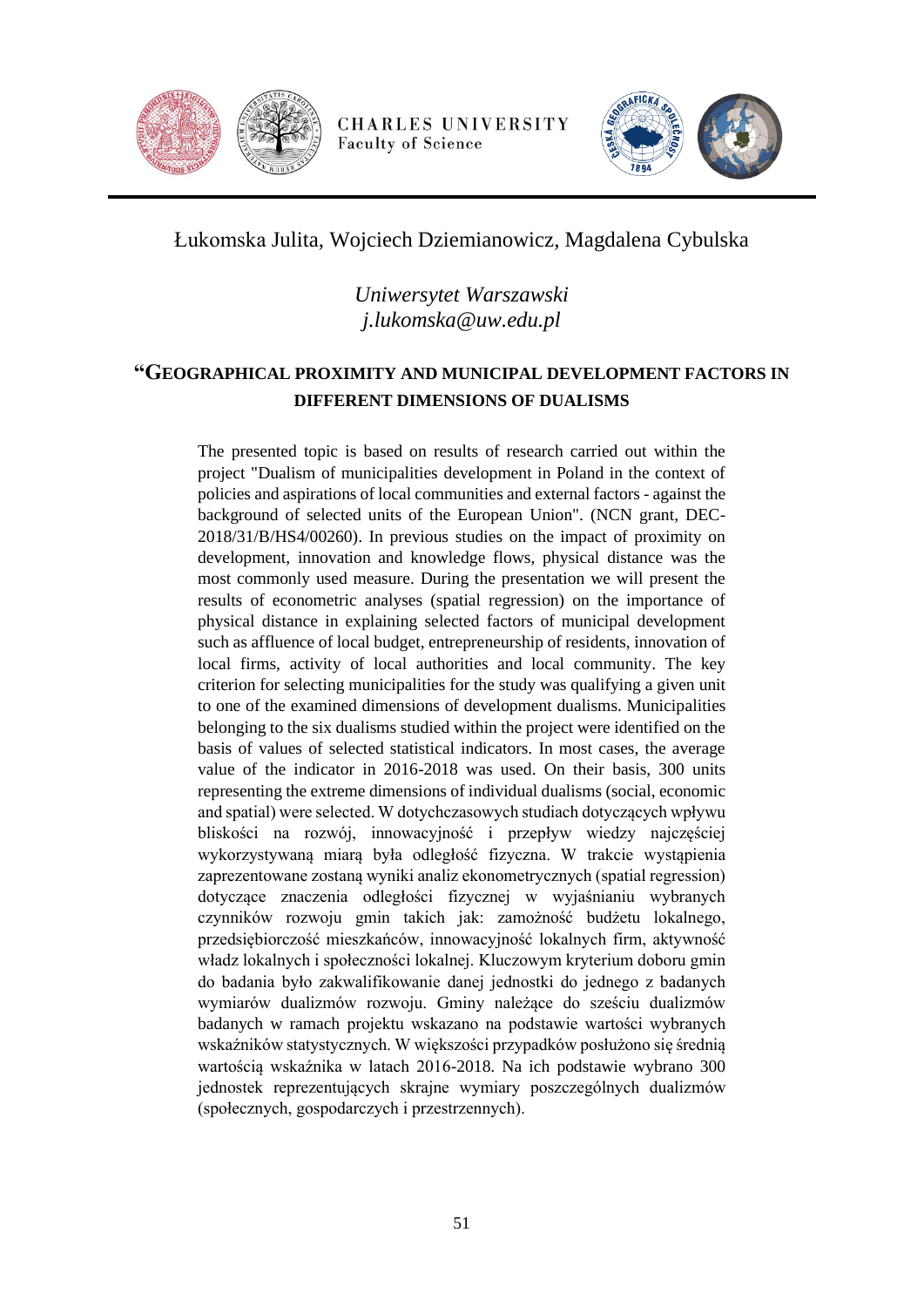



## Mantey Dorota

*Uniwersytet Warszawski d.mantey@uw.edu.pl*

#### **NEIGHBORHOOD SATISFACTION IN THE CONTEXT OF RETROFITTING SUBURBS**

A strong preference for suburban living has led to extensively developed postsocialist suburbs that need retrofitting by improving their compactness. Although an importance attributed to compactness in building sustainable suburbs seems to be unquestionable, a dilemma arises how to reconcile the need for densification of built environment with the preferences of suburbanites, so that it ultimately translates into greater neighborhood satisfaction. An attempt to make suburban areas more sustainable only by shaping their spatial form, without considering individual demands and preferences, is usually ineffective. The aim of this research is to better understand the factors that are important for suburban neighborhood satisfaction and to determine the relationship between neighborhood satisfaction and both the objective spatial attributes reflecting different levels of spatial chaos and satisfaction with particular neighborhood characteristics. The paper presents results of the research conducted in three suburban villages representing three main urban sprawl forms: peripheral accretion, linear development, and leap-frogging development. Although the research proved that subjective measures are more important determinants of neighborhood satisfaction, fighting urban sprawl should be based on the interference in both subjective evaluations and objective spatial attributes, since two of the four subjective factors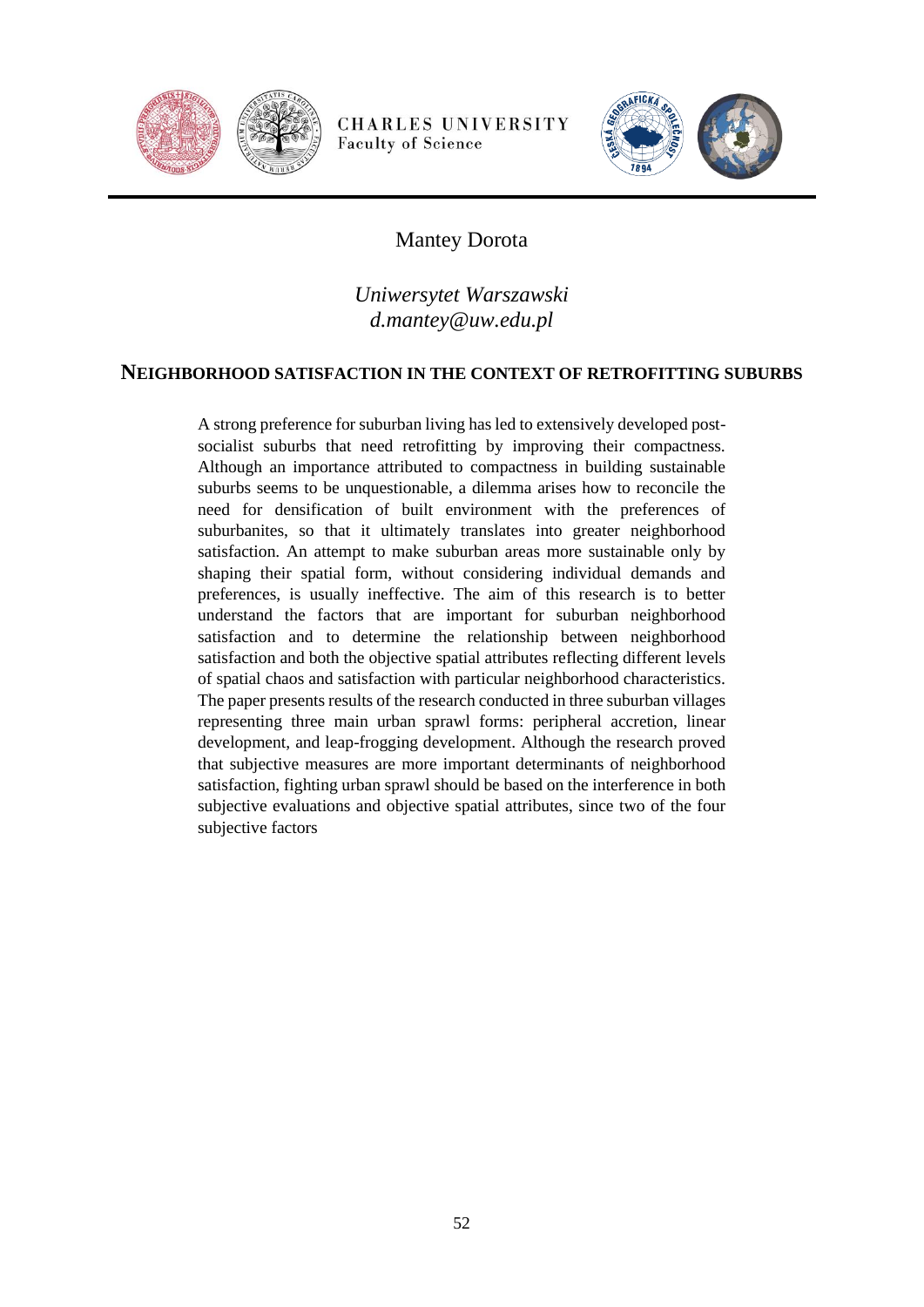



## Marada Miroslav, Marek Komárek, Michal Kowalski

*Univerzita Karlova, Praha marada@natur.cuni.cz*

## **OCCASIONAL BUSINESS TRIPS: WHAT WE KNOW ABOUT THEM FROM BIG DATA ON THE ROUTE PRAGUE - BRNO – OSTRAVA**

Mobility studies mainly focus on regular daily commuting. Occasional, "semiregular" business trips have so far been of interest to researchers, but, with the development of digital services and the experience of the covid-19 pandemic, these trips have become increasingly important. At present, for example, labour standards are being re-evaluated by employers, especially in services. We analyse occasional business trips on the basis of data from mobile telephone operators on routes between the largest cities in Czechia. The paper provides answers to questions about the characteristics of these passengers, the frequency of trips or their preferences regarding the price and mode of transport.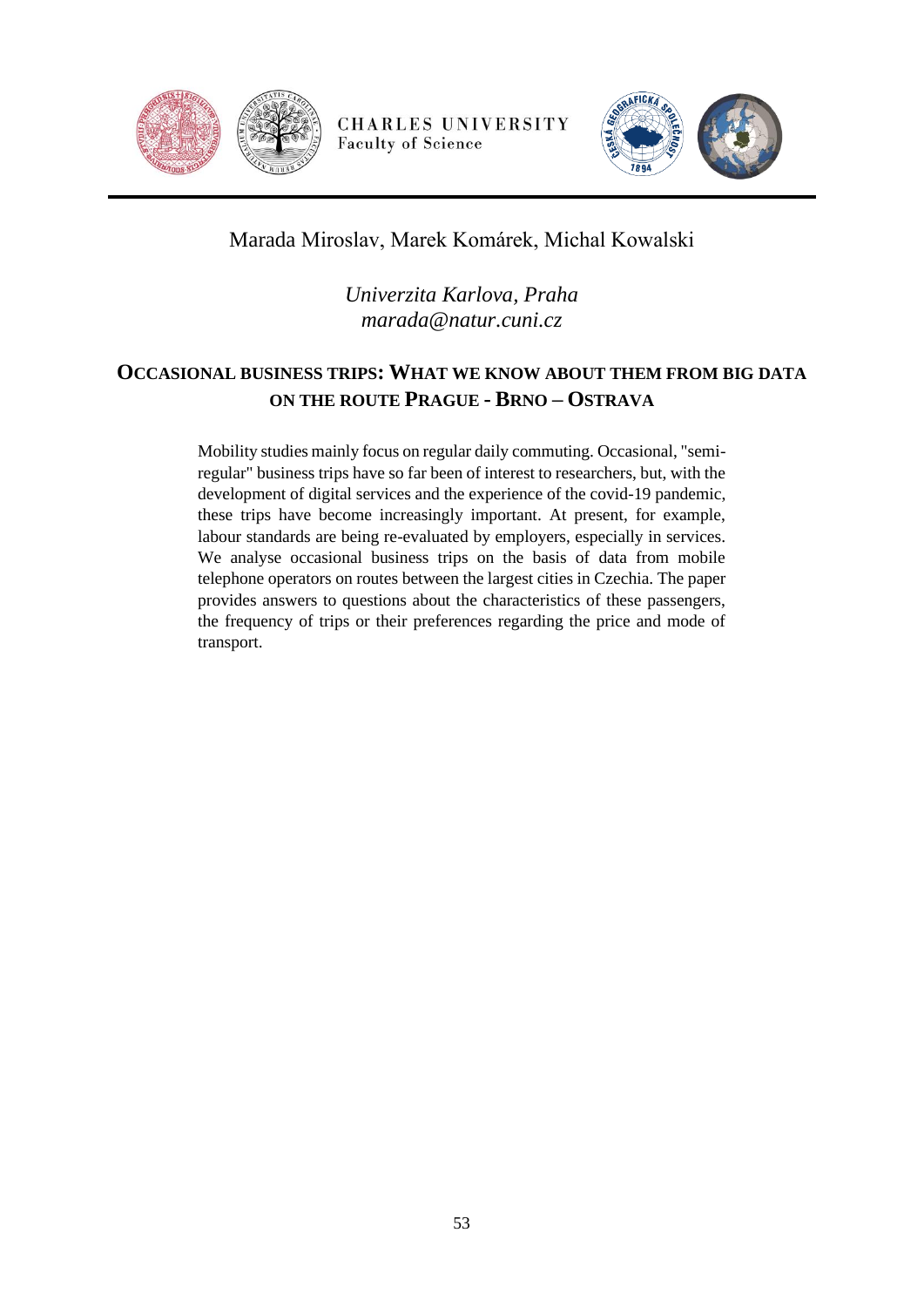



### Marianovská Veronika, Marek Neuman

*Institut plánování a rozvoje hlavního města Prahy marianovska@ipr.praha.eu*

## **SHORT-TERM RENTALS AND THE CITY OF PRAGUE: THE COMPARATIVE ANALYSIS OF THE DEVELOPMENT AND REGULATIONS**

The rapid development of Airbnb and other types of short-term rentals (STR) in Prague (as well as in other cities) causes a vibrant debate between different actors. The debate is even more heated as the phenomenon is place-specific and its distribution across the city is uneven. The paper shows evidence from Prague in comparison to other European cities and aims to explain the current situation in Prague, its limitations, and conflicts. The restriction on hospitality and travel imposed due to the global pandemic situation of Covid-19 has caused a decrease in tourism intensity in cities and thus a decrease in the use of STRs. Paradoxically, this situation has led to an even more intense discussion about future development. Many cities want to take advantage of the "tourism pause" and "get back in better shape." The research is based on a quantitative analysis of secondary data of Airbnb units. The development of Airbnb in 12 European cities in conjunction with the implementation of regulations is analyzed. Particular attention is paid to the period of covid-19 restriction and its impact on the volume, activity and distribution of Airbnb units. The results show that Prague's regulation of STRs is delayed compared to Airbnb's dynamic of growth. This is caused by the place-specific impacts of STRs in Prague and the weak position of the capital city in the Czech legislation framework.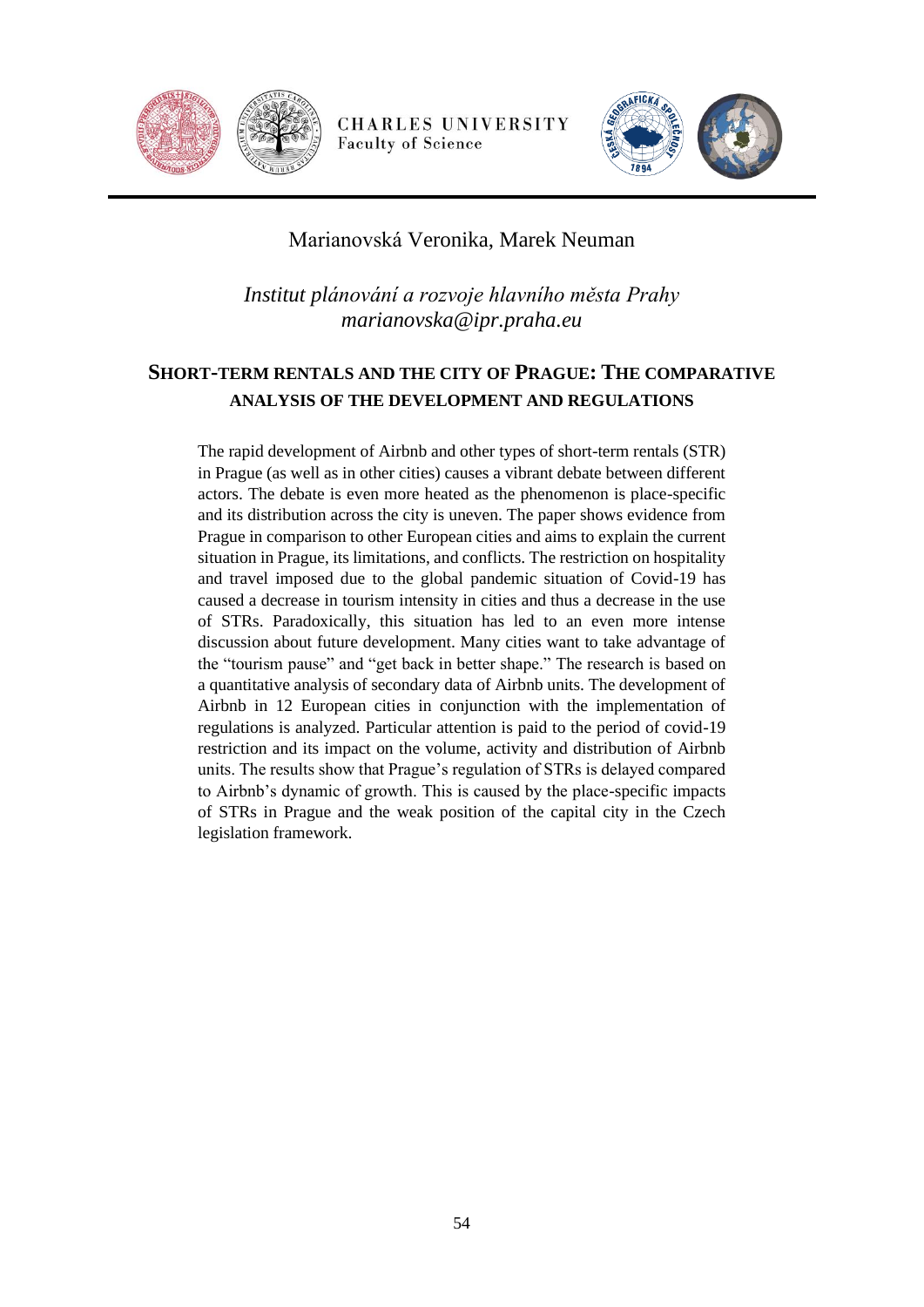



## Motek Paweł, Bartłomiej Kołsut

*Uniwersytet im. Adama Mickiewicza w Poznaniu pamo@amu.edu.pl*

#### **LOCAL TAX HAVENS? VEHICLE TAX AND TAX BASE MOBILITY IN POLAND**

This study fits in with the issue of local tax competition and its consequences. It is assumed that local taxes are instruments used for competing for mobile production factors, primary inhabitants and entrepreneurs. The purpose of the study is to determine the results of the communal fiscal policy based on very low tax rates and to identify local tax havens. Emphasis was put on the investigation: 1) whether a reduction of local tax rates affects the migration of the tax base between units and the level of budget income, and 2) whether there are local tax havens in Poland. It is not too popular a topic in studies on local government in Poland and East-Central Europe. The research was based on local vehicle tax analysis, with the example of four urban regions in Poland, i.e., Warsaw (72 communes), Tricity (Gdańsk-Gdynia-Sopot, 30 communes), Wrocław (15 communes) as well as Poznań (22 communes). Therefore, it was assumed in the empirical study that tax competition for mobile production factors takes place mainly in large urban agglomerations, between a core city (or cities) and neighbouring units. Thus, local tax havens will be communes situated around a large city, which try to attract the mobile tax base by reducing vehicle tax rates. Such competition mainly benefits entrepreneurs who reduce operation costs. It should be also advantageous to communes which are becoming tax havens by increasing the income level out of this tax. This study was conducted based on three basic sources of empirical data. The first source of information came from the budget reports of communes, the collective breakdown of which was prepared by the Ministry of Finances. The second source of data was the Central Registry of Vehicles and Drivers. The third source of information was the Local Data Bank of Statistics Poland.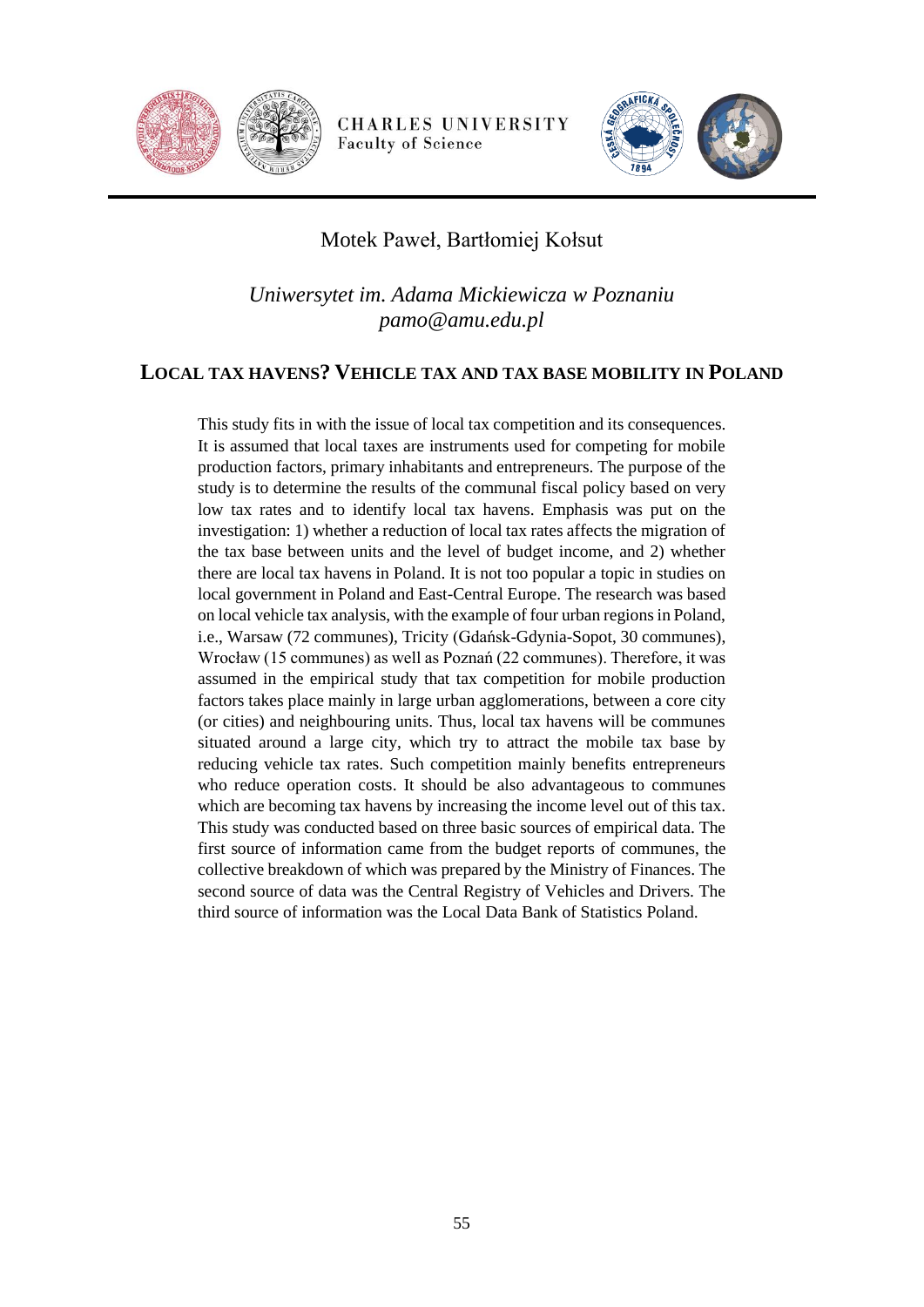



## Mubeenová Geti

*Univerzita Karlova, Praha mubeenog@natur.cuni.cz*

### **CONSTRUCTED "OTHERS" - NATIONAL IDENTITY POLITICS IN PAKISTAN**

The long-term consequences of the Partition of India and Pakistan are still significantly visible today. The eclectic connection of critical geopolitics and micro-oriented narratives allows us to unveil the seemingly invisible problems connected to national identity among chosen religious groups of citizens of Pakistan and India affected by Partition. On a micro-level, I ask how the influence of geopolitical events shapes and complicates building a national identity among citizens in Pakistan. I argue that the nationally-oriented productions of history have been successful in a way that from a long-term perspective, they have led to not only the opposite hostile inter-state relations in South Asia but also have divided people with common traits and roots.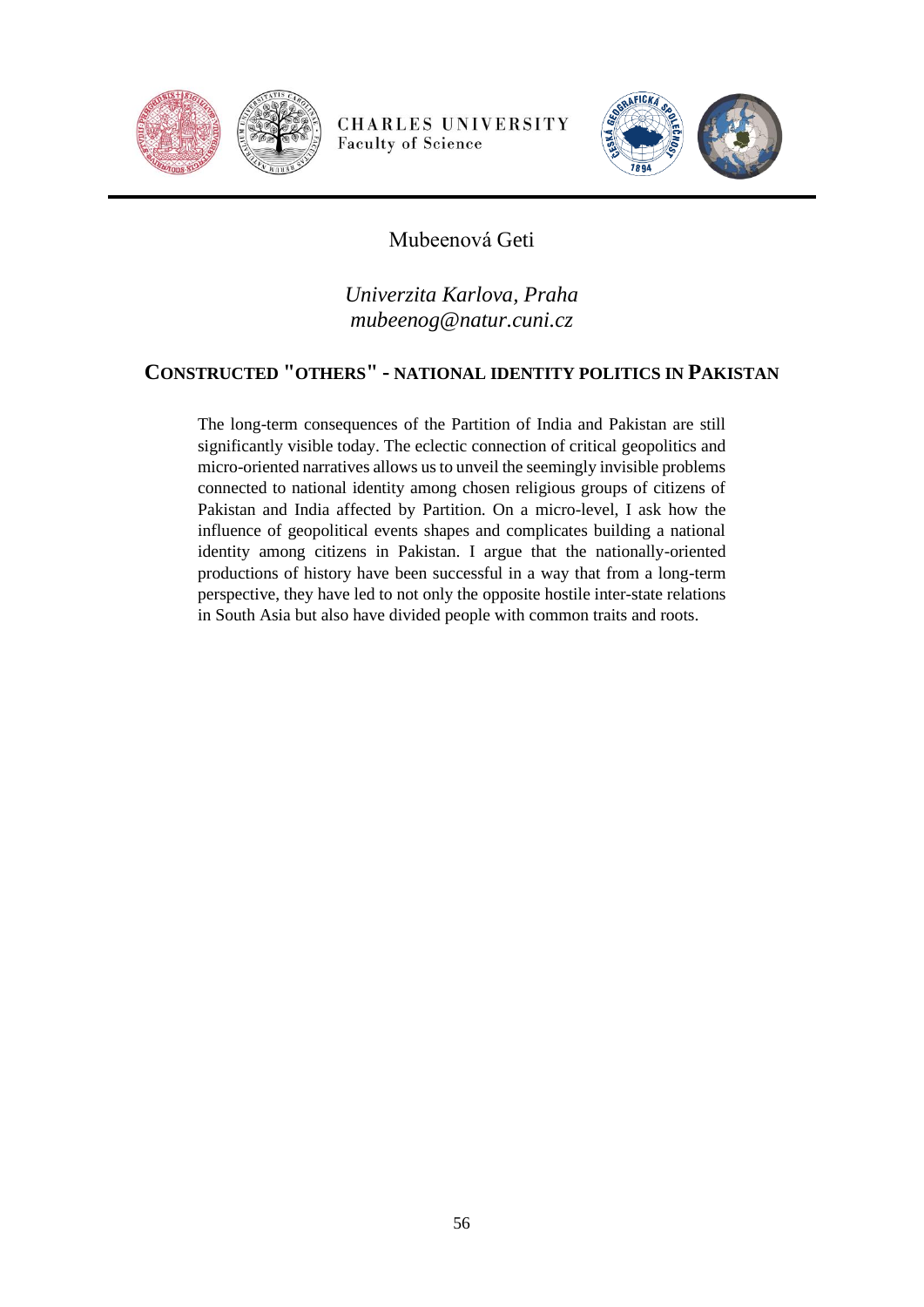



## Nekolný Lukáš

## *Univerzita Karlova, Praha lukas.nekolny@natur.cuni.cz*

#### **IS THE RICHNESS OF ANIMAL TAXA IN EUROPEAN ZOOS DECREASING?**

Zoos are a social construct, whose form is influenced by numerous cultural aspects and social development. It is humans who choose the form of the zoo, and moreover, the species which are kept there. Zoos transformed during the 20th century from assembled collections to internationally managed insurance populations. The aim of this article is therefore to identify, describe, and discuss the changes in all animal and mammal taxa numbers in zoos of both the former Eastern and Western Bloc as well as zoos established before 1900 and between 1900 and 1960. The data from the International Zoo Yearbook (IZY) were used and analysed. A decreasing number of mammal taxa kept was detected, but the same trend is not generally the same for all taxa. The total taxa numbers are nearly the same as at the turn of the 1950s and 1960s. On the contrary, zoos in the former Eastern Bloc have increased the number of all taxa and mammal taxa. Their collections are now richer than those of zoos west of the former Iron Curtain. There are big differences among European regions and the time of zoo opening. Zoos opened before 1900 have traditionally a high taxa richness and this is still true, but not in the case of mammals. The taxa composition has been dramatically changed.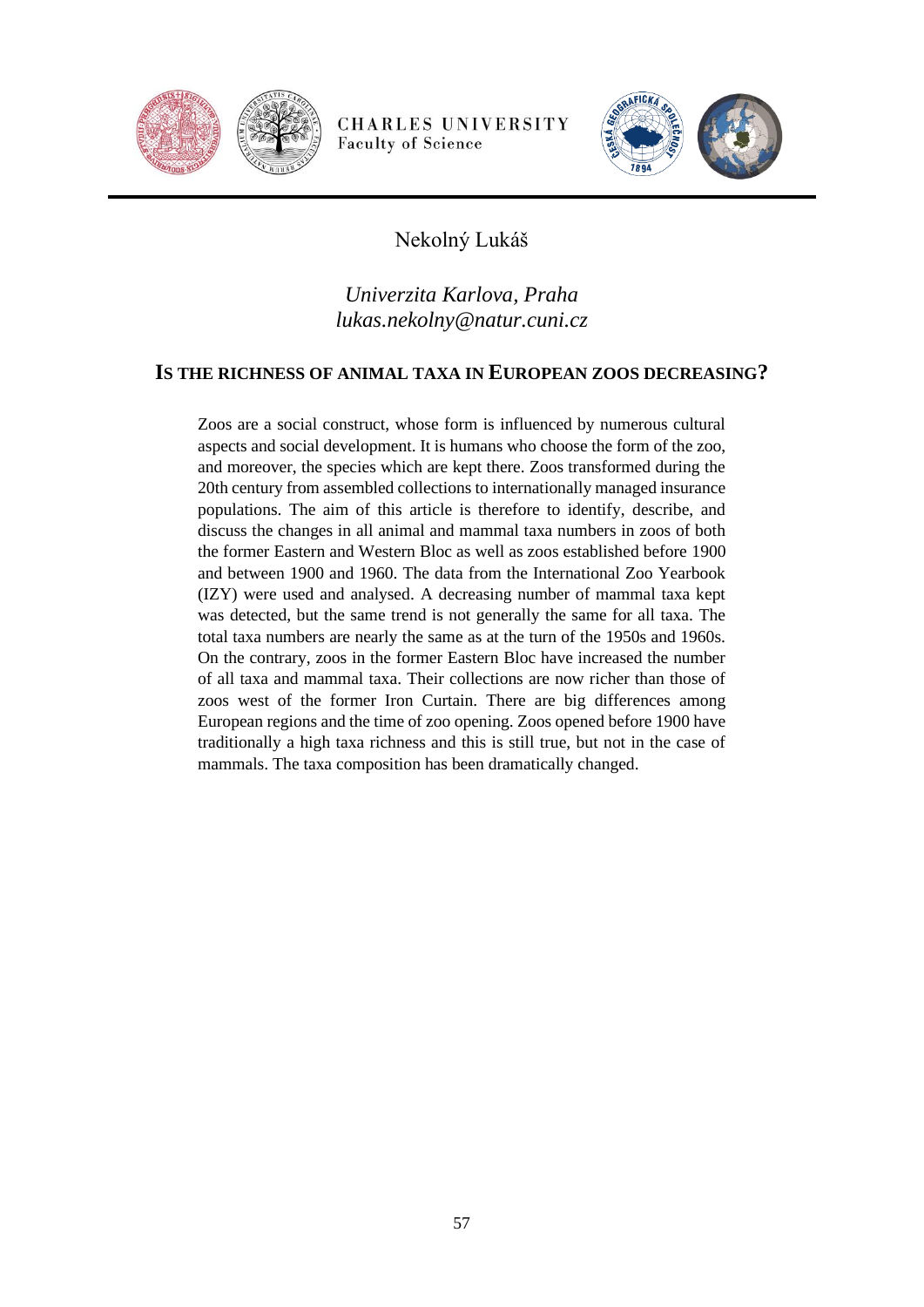



# Novotný Josef

*Univerzita Karlova, Praha pepino@natur.cuni.cz*

### **WOMEN AND SANITATION CHANGE**

This paper will discuss the role of women in efforts to improve sanitation conditions (particularly access and use of toilets) in rural parts of developing countries. Different perspectives and conceptualisations of the women's roles will be overviewed and confronted with evidence from rural India and Ethiopia.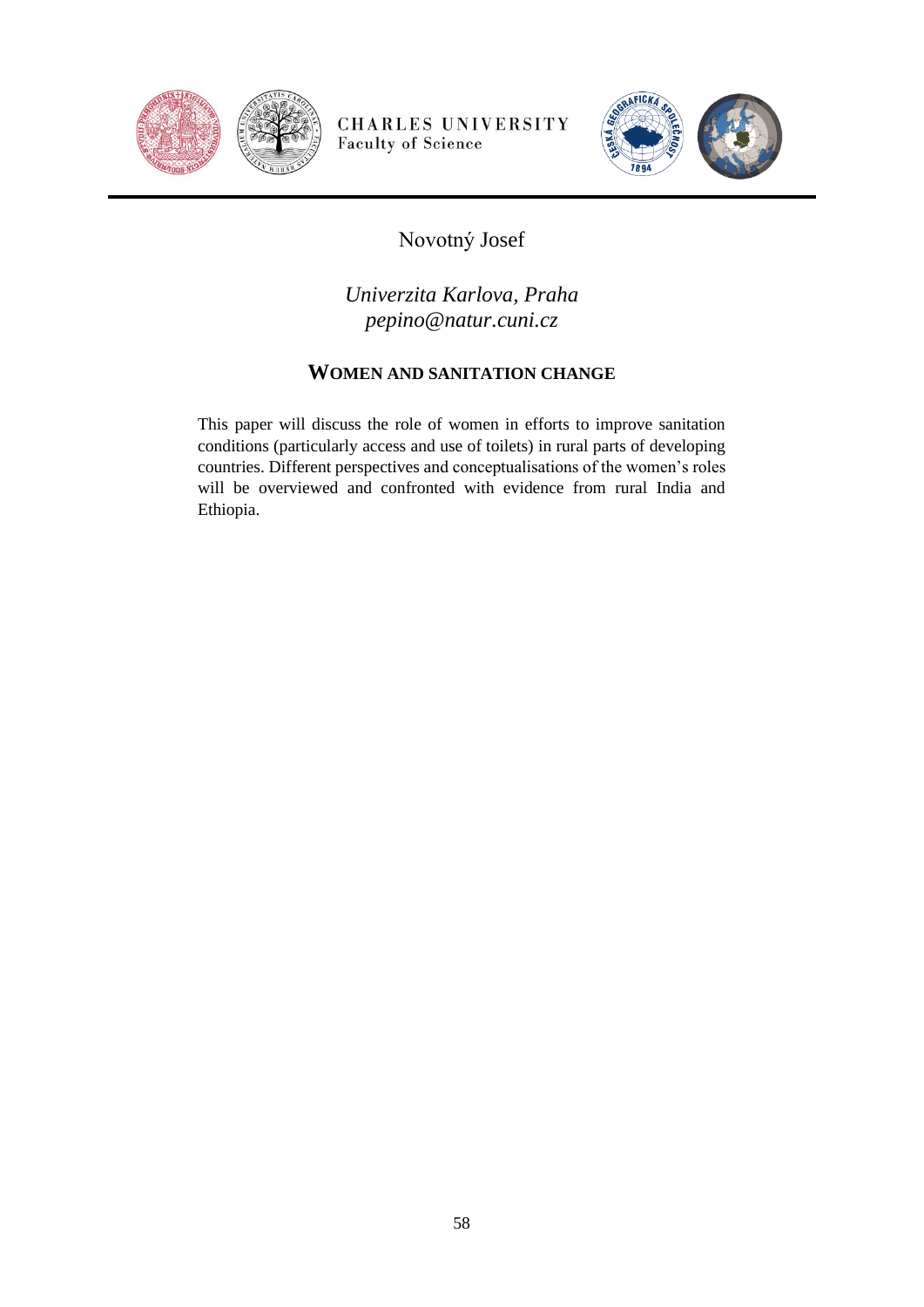



### Ouředníček Martin

*Univerzita Karlova, Praha slamak@natur.cuni.cz*

### **WHO ARE THE USERS OF NEW RESIDENTIAL PROJECTS IN PRAGUE METROPOLITAN AREA?**

Since the economic crisis, the recovery of housing construction has lasted a relatively short amount of time, especially in Prague where the number of completed dwellings has considerably grown, but also in the Central Bohemian Region, with recent construction having reached almost similar values to that of the mid-2000s. Altogether, 107 thousand new apartments in Prague and 115 thousand in the Central Bohemian Region were completed between 2000 and 2019. Despite suburbanisation being considered one of the main process changing the socio-spatial structure of settlements in CEE countries in recent years, the proportion of housing construction in the monitored area of Prague and the Central Bohemian Region confirms that this is not the only process taking place. Previous research in the field explains that the settlement system is influenced in parallel by various urbanisation processes. In addition, it is possible to hypothesise that these urbanisation processes are mutually conditioned and complementary. In recent years, increasing international migration has been placed amongst the most important regional processes, which can create pressure on the domestic population and its subsequent de-concentration in the form of suburban or counterurban migration. The main objective of the presented paper is to describe contemporary tendencies in residential development, structure of users (residents) of new residential projects and to explain relationships between various migration processes within the Prague Metropolitan Area. The research is based on the combination of data sources – migration statistics, new 2021 census data and terrain research within the new residential projects.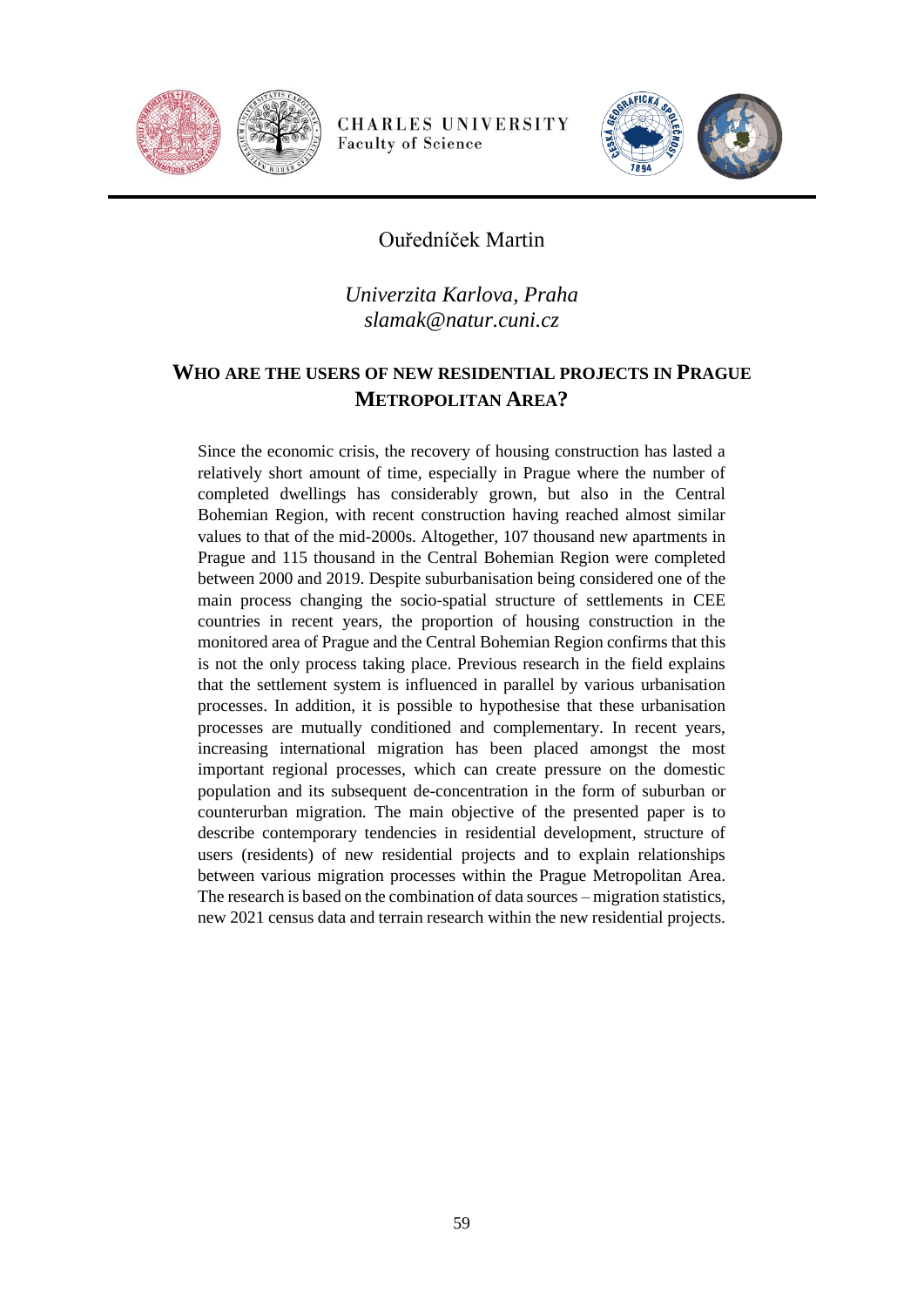



# Perlín Radim

*Univerzita Karlova, Praha perlin@natur.cuni.cz*

## **LOCAL CULTURE AFTER PANDEMIA**

Regjonal differentation in cultural activities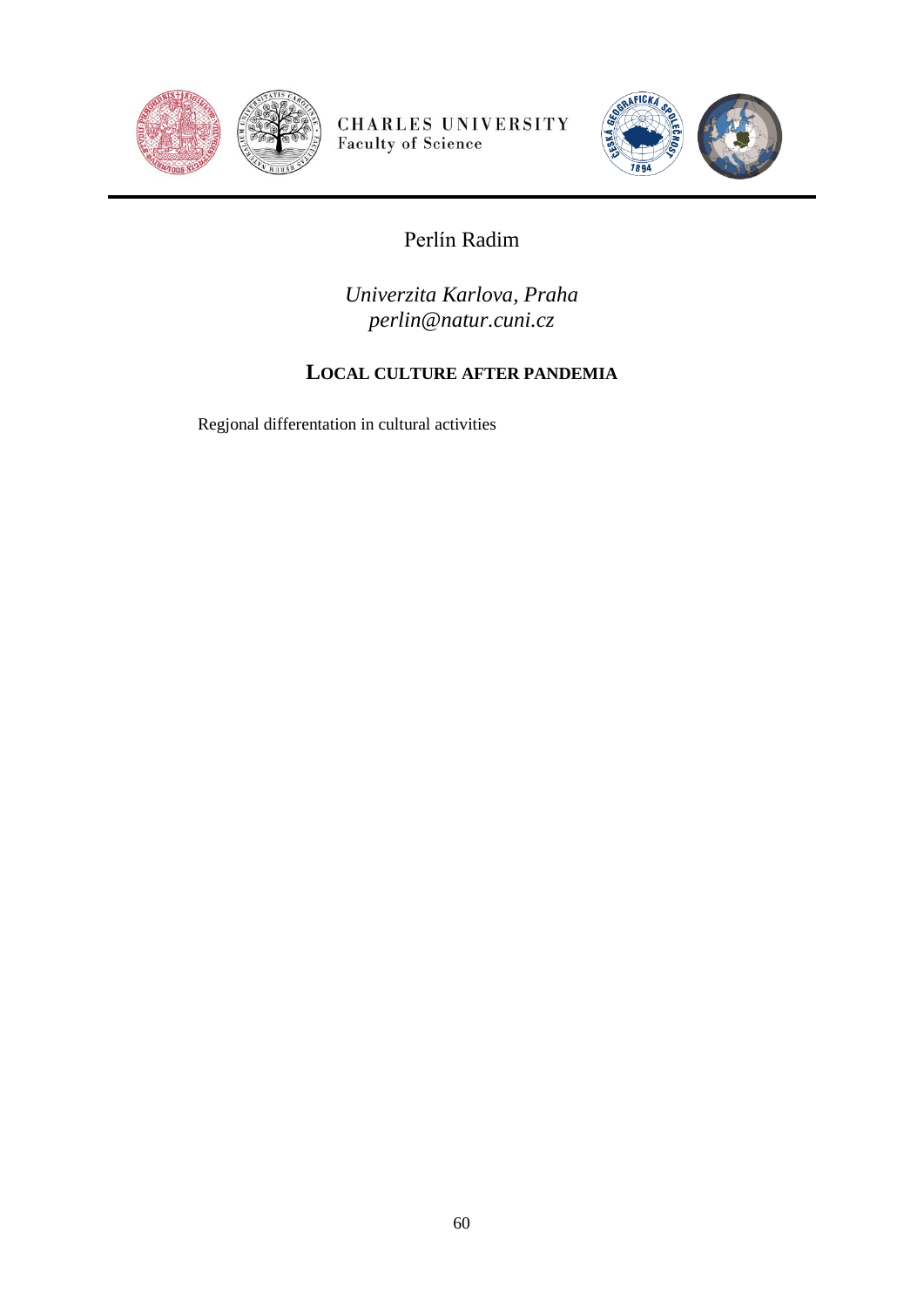



## Pileček Radek

## *Univerzita Karlova, Praha radek.pilecek@natur.cuni.cz*

### **THE INFLUENCE OF LOCAL CANDIDATES ON VOTER DECISION-MAKING IN THE CZECH PARLIAMENTARY ELECTIONS**

The fact that candidates enjoy above-average electoral support in the localities of their residence is nothing new. This "friends and neighbours effect" has already been studied by dozens of political geographers, mainly through various methods of spatial analysis of secondary aggregated data. New individual data from a questionnaire survey in six different regions of Czechia (obtained within the project GA UK No. 265521; collected at the end of October 2021, two weeks after the most recent Czech parliamentary elections) allow us to monitor these influences in more detail at the individual level. Among other things, a model of multi-level conditionality of the importance of local candidates for voter decision-making will be presented, which includes not only socio-demographic characteristics and locality of residence, but also the factor of local identity. How much do Czech voters care about local candidates in the elections to the Chamber of Deputies? Are these candidates just an insignificant complement on the candidate lists, in the shadow of national party leaders, or do they really matter and are they relevant for shaping voter preferences? How well do we actually know the candidates from our surroundings? The contribution is based on a combination of psychosocial theory of electoral behaviour with a contextual approach in the field of electoral geography.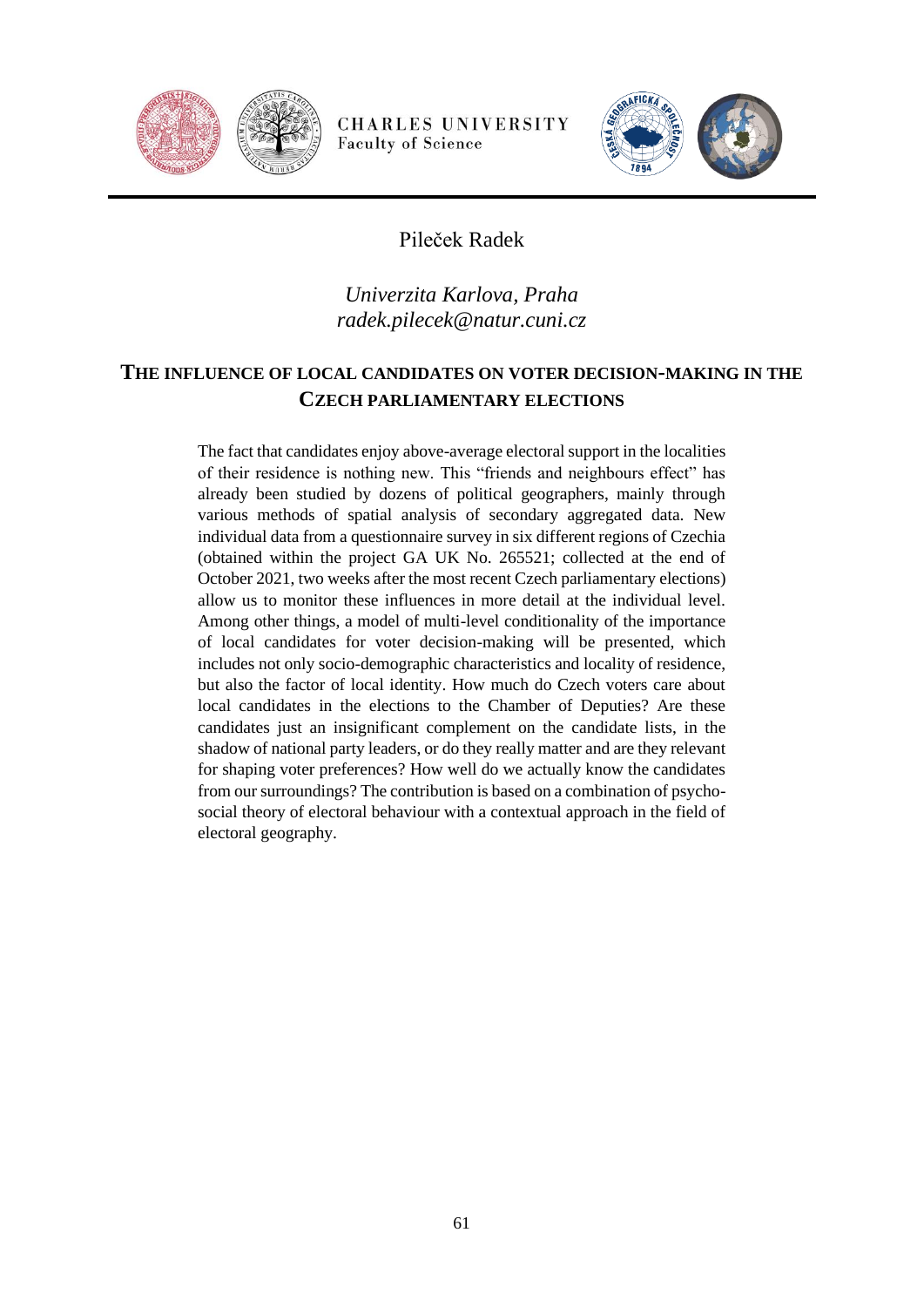



### Píša Jan, Tereza Grosse, Vladan Hruška

*Univerzita Jana Evangelisty Purkyně v Ústí nad Labem jan.pisa@ujep.cz*

### **COMBATTING SOCIAL EXCLUSION IN OLD INDUSTRIAL TOWNS OF NORTHWEST CZECHIA**

Old industrial regions (OIR) face several challenges arising from their continuing dependence on declining economic sectors. The decay of the formerly fundamental economic activities is accompanied by several emerging and mutually interconnected problems concentrated in areas that have been, at least on the national scale, important economic centres. However, their deindustrialization resulted (among other problems) in the concentration of social exclusion and accompanying negative social phenomena. Therefore, local agents come into play in an effort to address this issue through various local initiatives or facilitation of strategies designed on the higher administrative scale (national or EU). In our presentation, we focus on agents of change in four old industrial towns in NW Czechia: Chomutov, Most, Teplice and Děčín. Although the structural setting of empirically examined towns is relatively similar (co-location in one OIR, social and historical context, administrative level, and population size), individual strategies for combating common social problems differ significantly. This is caused by partial geographical differences, but also diverse approaches and agencies initiated by local actors (from leaders of local administrative bodies to managers of NGOs, voluntary, or even private sector representatives). The aim of this paper is to examine how does the change agency affects the problem of social exclusion in selected towns and why and how does the change agency differs in individual cases. In the context of the institutional framework of higher scale and based on 20 interviews with agents of change and representatives of regional development organizations, we suggest what elements of the state social system are considered appropriate and which are rather un/counterproductive. Following this, we found that many local initiatives arise from the lack of system solutions or the absence of local leadership in a particular social issue.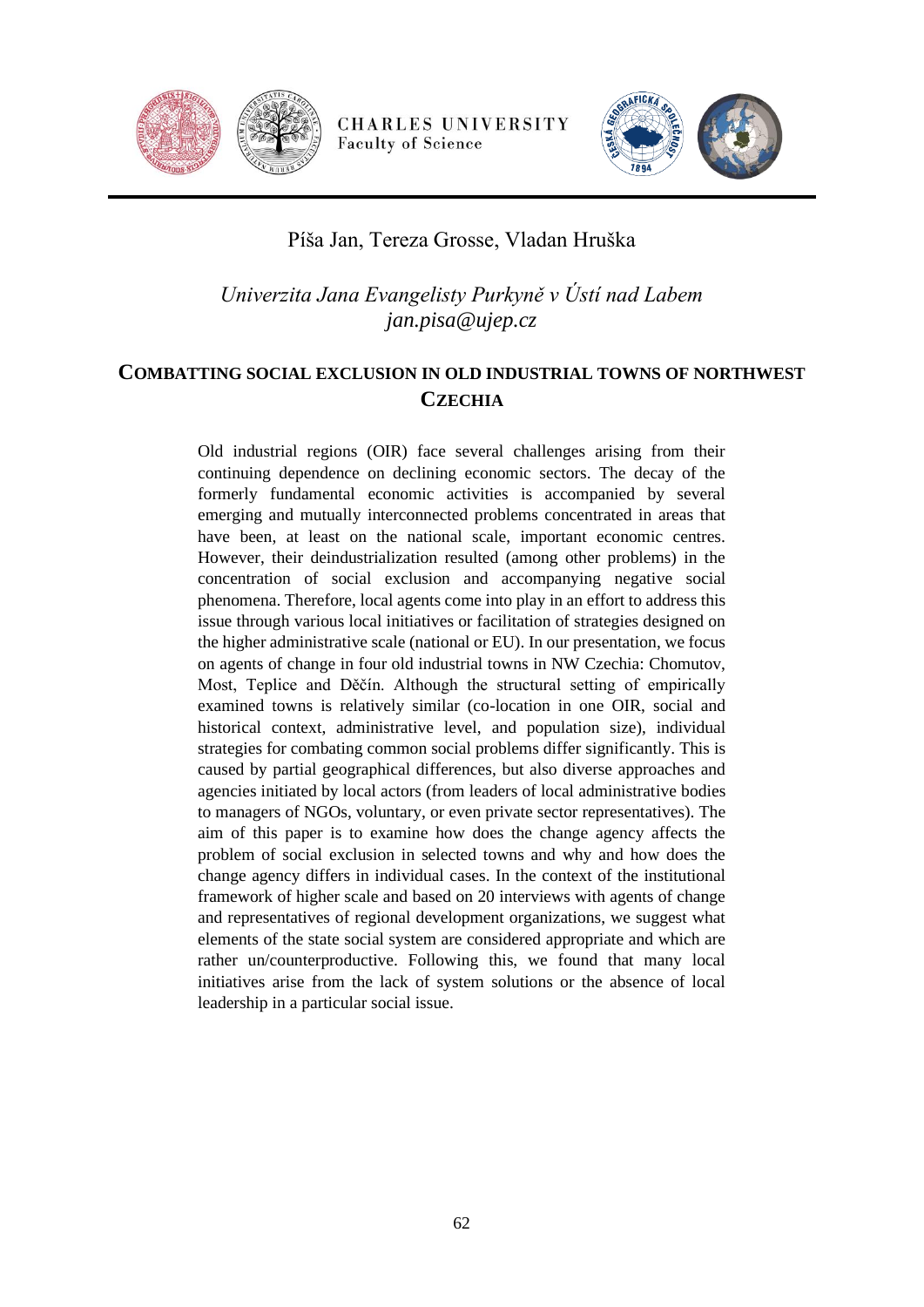



## Raška Pavel, Vladan Hruška, Martin Dolejš

*Univerzita Jana Evangelisty Purkyně v Ústí nad Labem pavel.raska@ujep.cz*

## **WHEN DOWNSCALING TURNS THE GOOD INTO THE BAD AND UGLY: NARRATING THE LOCAL LAND USE CONFLICTS RESULTING FROM (SUPRA)NATIONAL CLIMATE POLICIES**

Land is a scarce resource and the increasing demands on its various uses create fundamental challenges to reconcile different societal interests. Among the key challenge that integrate various demands for and expectation about land use is a climate change, encompassing a complexity of root causes, impacts, spatiotemporal manifestations, and options for mitigation and adaptive interventions. In Czechia, these challenges have been addressed in the Strategy for climate change adaptation that reflects key international policies, namely the EU Climate Adaptation Strategy and the EU Green Deal, and is aligned with further policies, such as Sustainable Development Goals or Sendai Framework for Disaster Risk Reduction. The Strategy sets the priority objectives, each of them evidence-based and legitimate per se. With downscaling of these priorities, these priorities may oftentimes clash in a particular local setting and create local land use conflicts, however. In this presentation, we first conceptualize local land use conflicts as value incommensurability that manifests itself differently across scales, and we provide the preliminary results of a nation-wide public perception survey regarding the climate change adaptation priorities and their possible conflicting nature. After then, we provide a series of illustrative case studies, ranging from renewable energy projects on an agricultural land, floodplain restoration, and urban renewal, all of which reveal causes of and mechanisms through which the stated adaptation priorities may create local land use conflicts. Finally, we will discuss the options to reconcile the fragmented priorities within and across planning policies, and the options for tracing, understanding and managing the emerging land use conflicts in local arenas.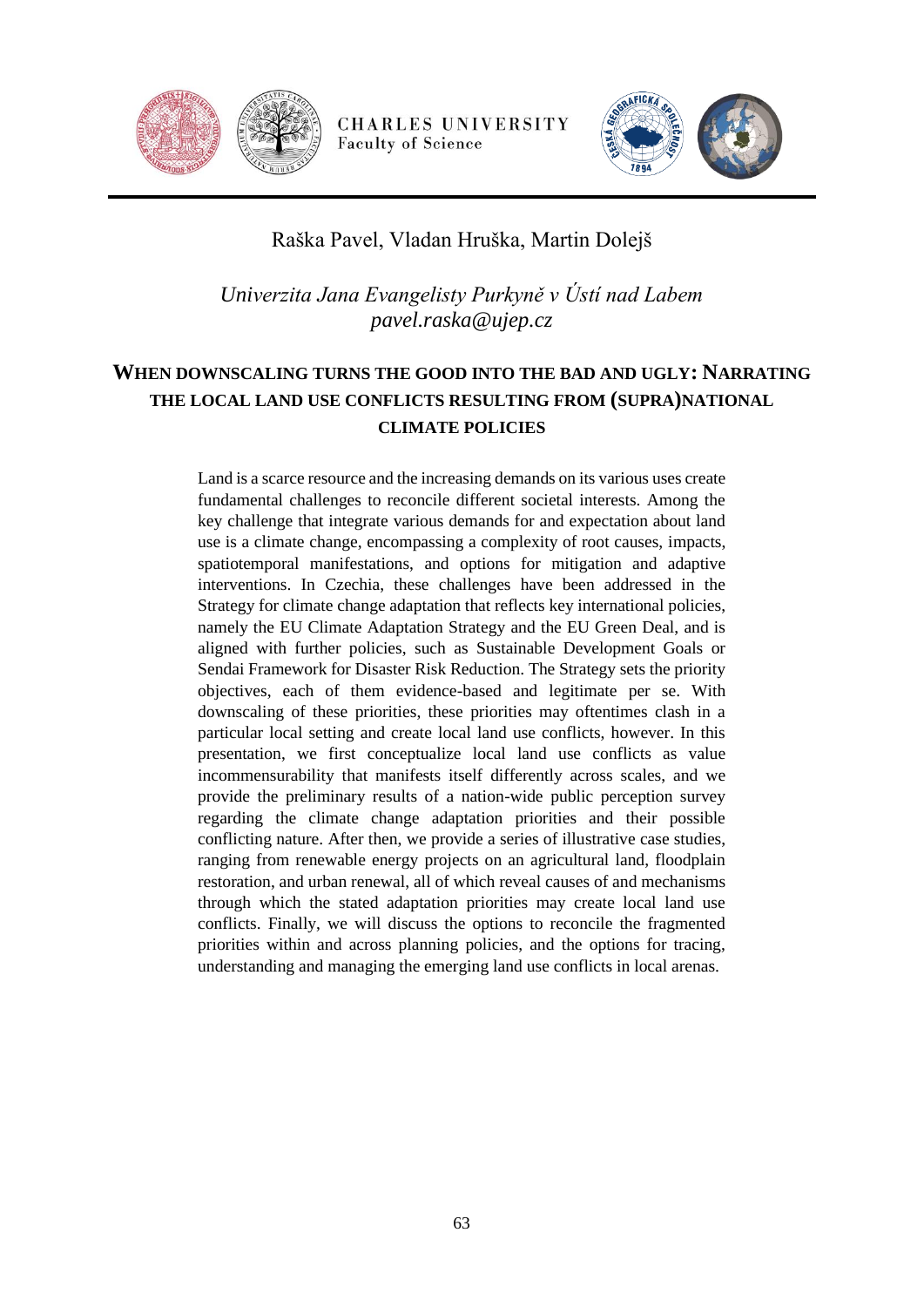



## Rubáš Dominik, Tomáš Matějček, Roman Kroufek, Tomáš Bendl

*Univerzita Karlova, Praha domrubi@seznam.cz*

#### **IS THE CADASTRAL BOUNDARY ENOUGH FOR US?**

During the first three weeks of March 2021, leaving the specific cadastral zone for recreation was officially forbidden in Czechia. Therefore, our main objective was to find out the impact of this restriction on young people's options of spending their time in nature. Furthermore, we analyzed its impact on their health and mental condition. The target group of our research were children and students across all school levels. Immediately after the end of the strictest phase of restrictions, we conducted a questionnaire survey. The respondents consisted of more than a thousand primary school, high school, and university students, as well as 160 parents of preschool and primary school students. The questionnaire contained both closed and open-ended questions. The results showed that the impact of the restrictive measures on young people's health and psyche was significant and that the restrictions significantly limited their options of spending time in nature.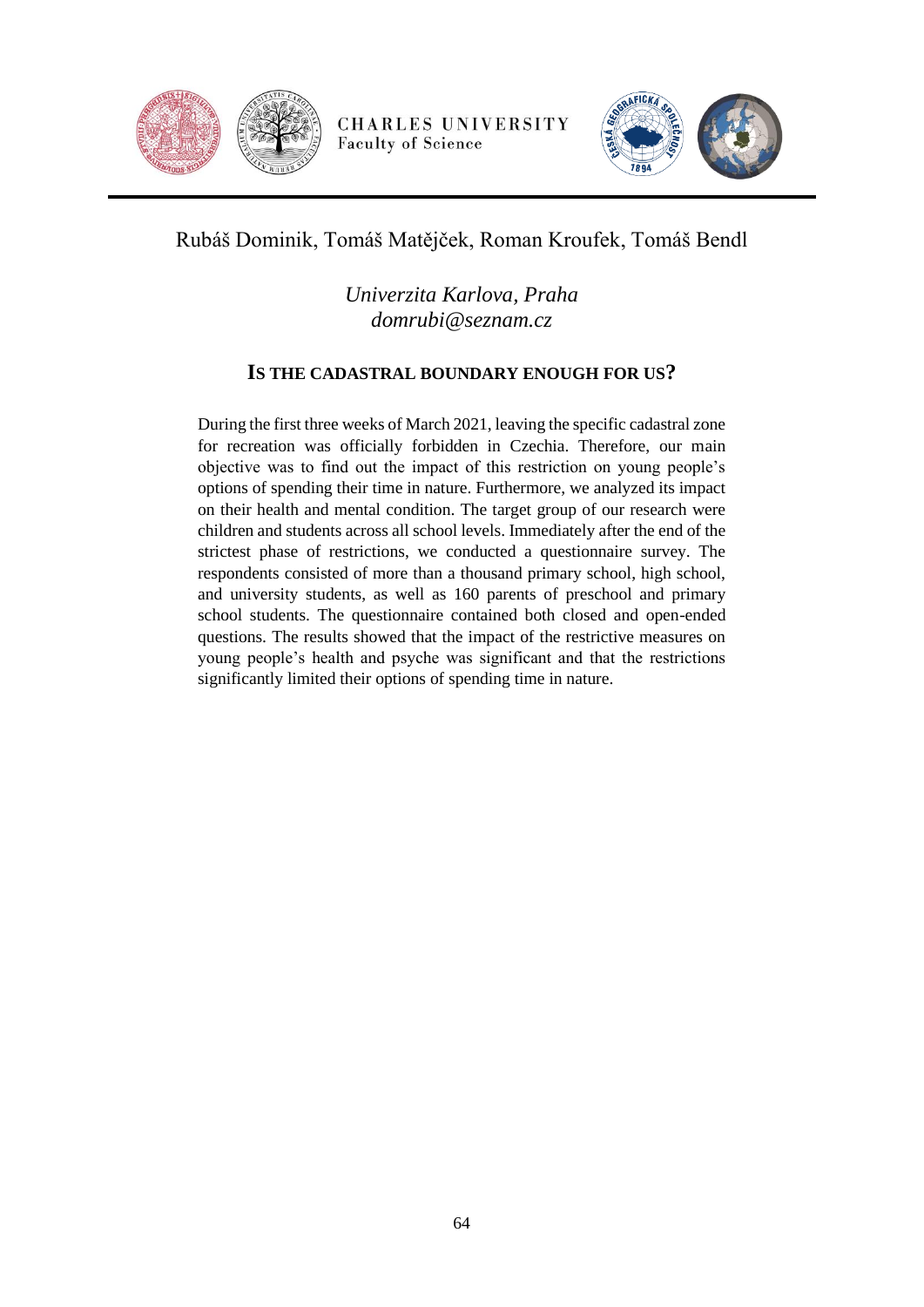



## Rusnák Jaroslav

*Univerzita Komenského v Bratislave jaroslav.rusnak@uniba.sk*

## **SPATIAL DISTRIBUTION OF AUTOMOTIVE SUPPLIERS IN SLOVAKIA. NATIONAL EFFICIENCY OR INTERREGIONAL EQUITY?**

The automotive industry is a driving force of the Slovak economy. It supports the high share of employment in the manufacturing sector, creates a huge revenue, positively determine the export rate, increases national income and household consumption. However, aggregate economic accounts obscure regional differences in economic performance. Therefore, we looked at the spatial distribution of companies in the automotive supply chain. The aim of the paper is to analyse the localization strategies of companies in relation to regional development. We assume that individual companies differentiated according to the level of the supply chain will look for three localization strategies: regions with cheap labour (labour costs), regions of assembly plants (geographical proximity) and regions with diverse industrial structure (labour supply).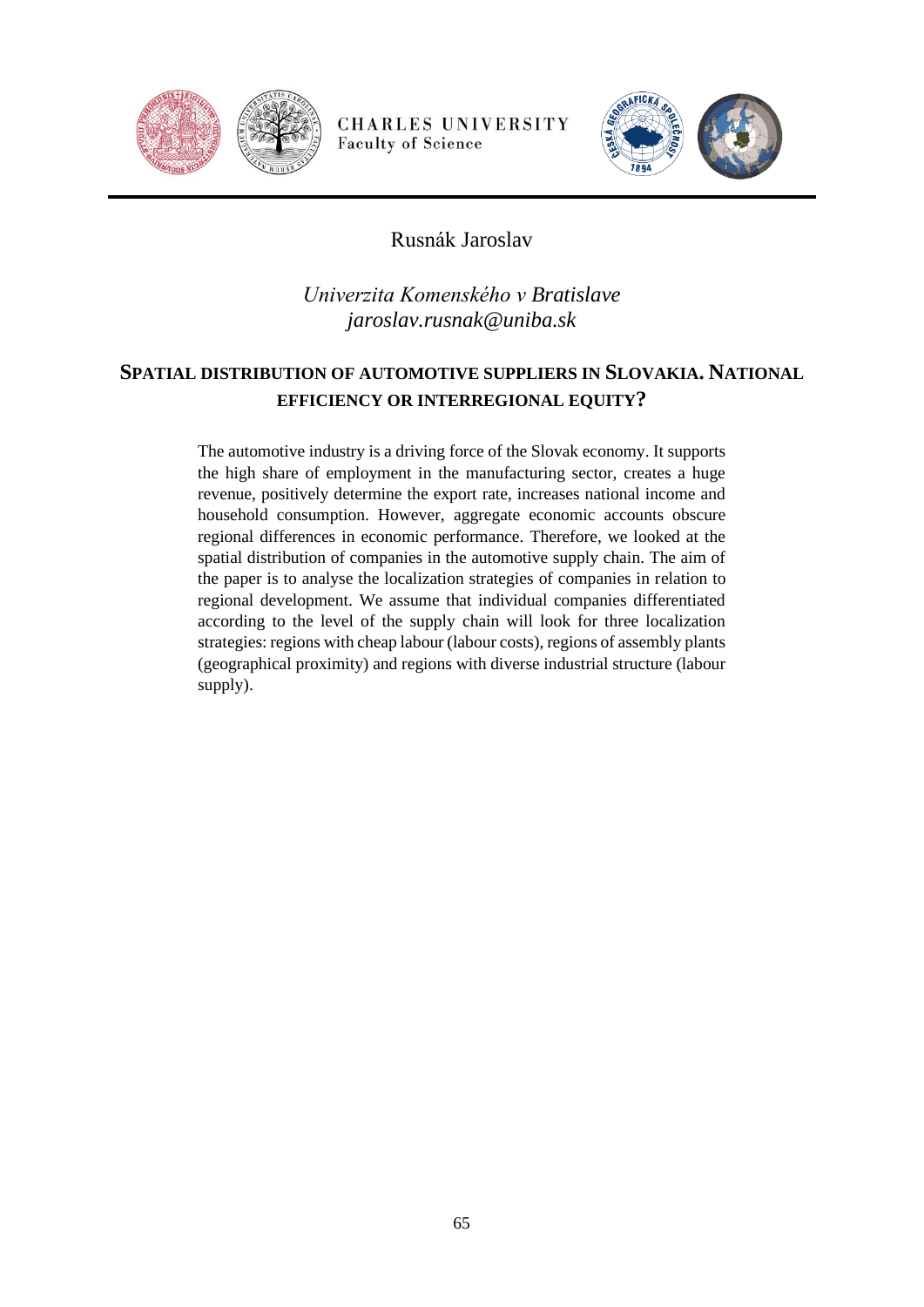



## Řezníčková Dana, Miroslav Marada, Tomáš Bendl

## *Univerzita Karlova, Praha dana.reznickova@natur.cuni.cz*

## **GEOGRAPHICAL EDUCATION IN THE CZECH REPUBLIC AT THE BEGINNING OF THE CURRICULAR REVISION**

In the Czech Republic, there is a so-called major revision of curricular documents - first for primary and later for secondary schools. The main challenges and accents in general education and subsequently the social benefits of school subjects are re-evaluated. How's geography? The aim of the paper is first to summarize the state and position of school geography based on research focused on the main actors (pupils, teachers) and teaching conditions. Secondly, against the background of the broader context (opportunities and threats) to point out the possible directions of development of school geography in the Czech Republic.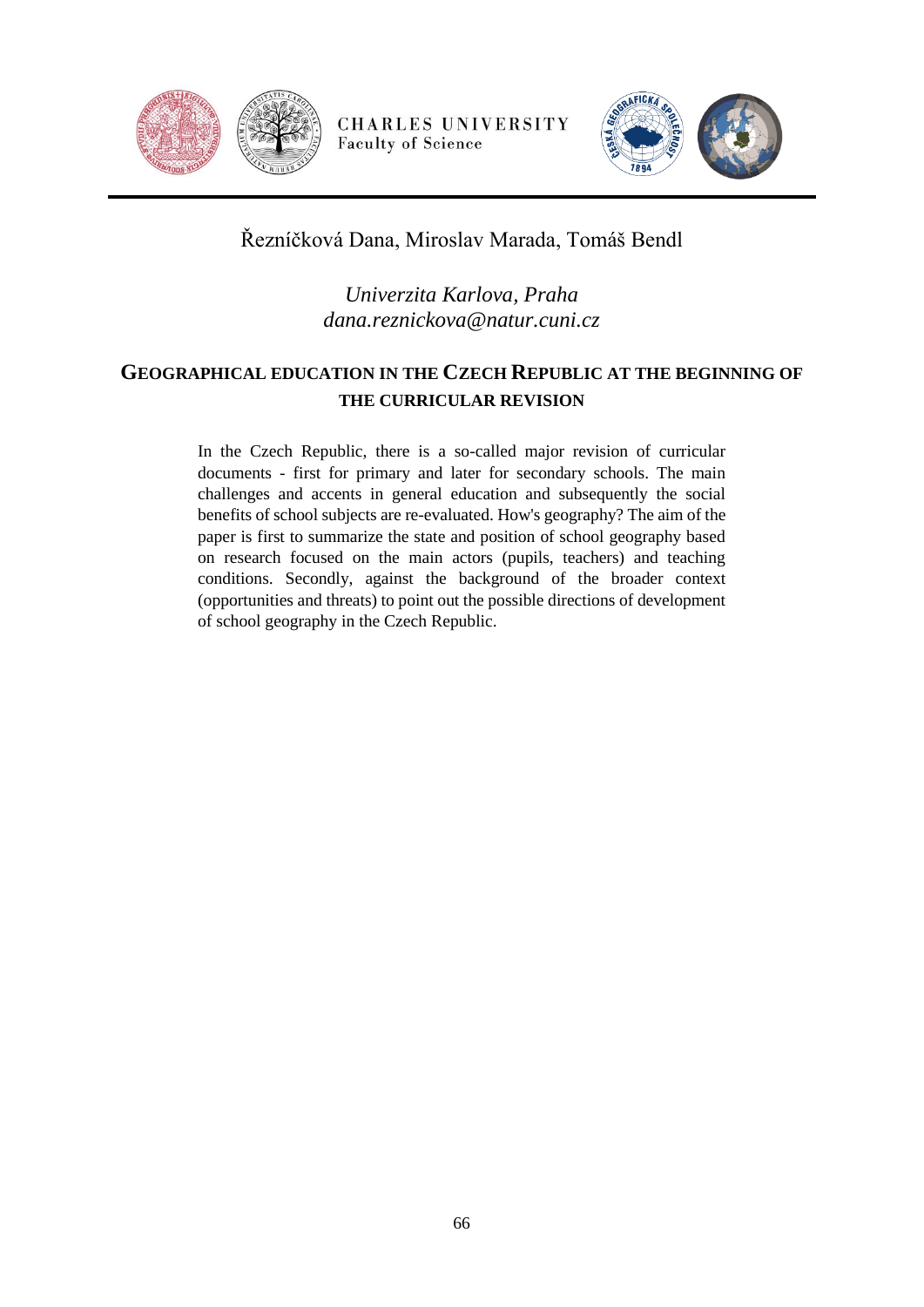



#### Seidlová Alexandra

*Univerzita Karlova, Praha seidloal@natur.cuni.cz*

## **A BORDER AS A FACTOR OF TERRITORIAL CHANGES IN THE POLISH-UKRAINIAN BORDERLANDS AND THEIR PERCEPTION BY THE LOCAL CITIZENS**

European borders are undergoing significant changes. In the context of integration, the function of those borders is changing – volume of permeability is rising, and the process of reterritorialization takes place, so the activities of states are reaching out of their politically defined territories. However, these changes do not only concern the internal space of the EU, also its edges. To increase security, prosperity and quality of life, the EU seeks to stimulate cross-border cooperation, especially in the East. Non-member countries, as Ukraine, are thus becoming part of European integration. The Polish-Ukrainian borderland find itself in a controversial situation. The boundary here increases throughput and acts as a bridge for a cooperation. However, the securitization of the external border develops its barrier function and thus strengthens its symbolic role as the border of civilizational differences between East and West. The author will present her dissertation project focused to analyze changes of the external European border's functions and their impact on the region. The project provides systematical analysis of the objectifiable changes – (geo)political and economic; and the subjective role of those changes – their perception and impacts on the quality of life of the local population. It aims to compare the manifestations of these changes on both sides of the border – in the member (EU) and non-member part of the region. Project's methodology and further aims will be presented.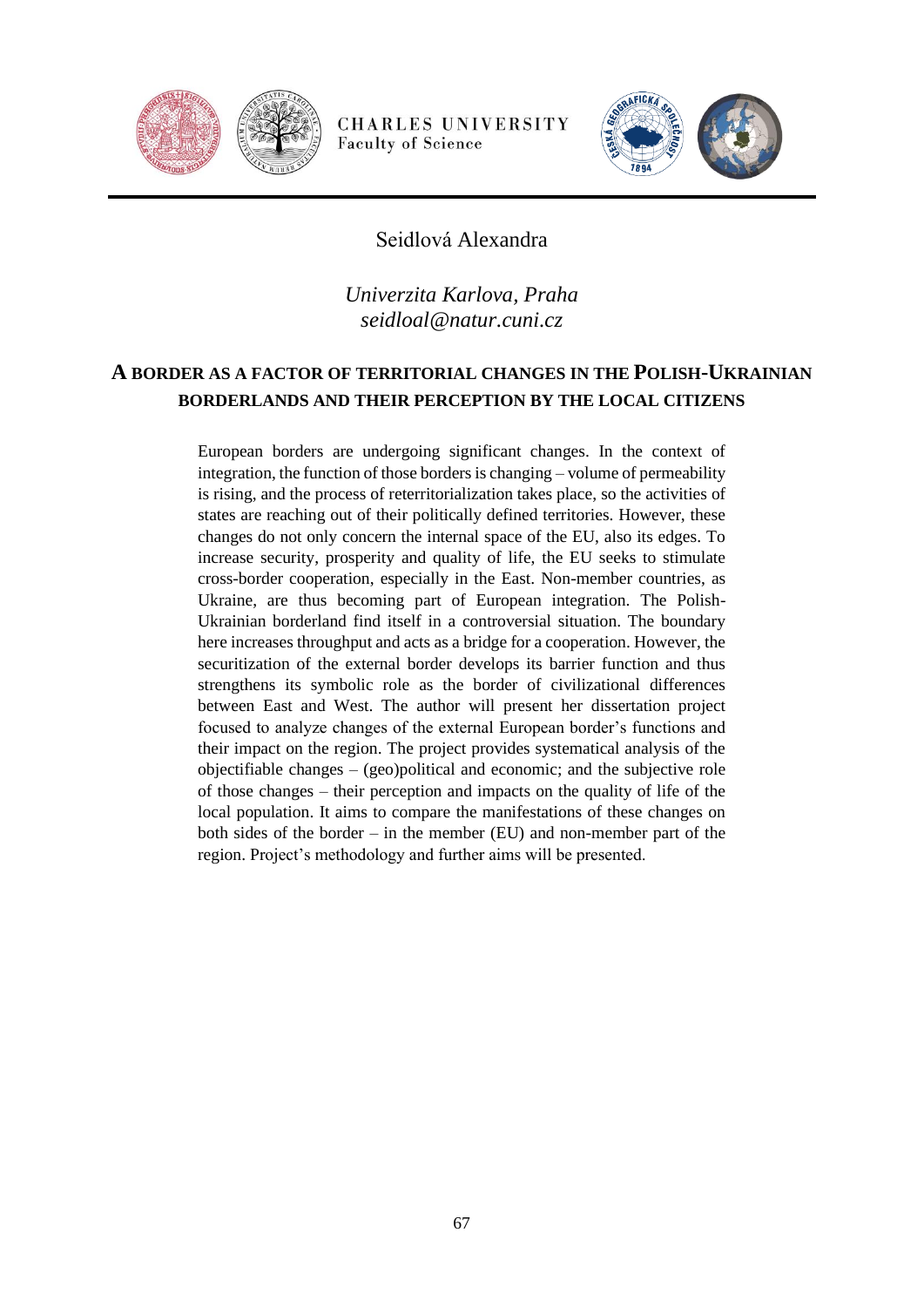



### Siwek Tadeusz

## *Ostravská univerzita tadeusz.siwek@osu.cz*

## **AN ATTEMPT OF ELECTORAL GEOGRAPHY OF CZECHOSLOVAKIA AND POLAND IN A PERIOD OF COMMUNIST RULE**

Czechoslovakia and Poland under communist rule (1948-1989, resp. 1944- 1989) were not democratic states with free elections. Nevertheless, ruling communists tried at least to create an illusion of a democratic election to strengthen their legitimacy to rule on eyes of the world public opinion. The elections in Czechoslovakia and Poland always ended the same way: about 99% of the votes for candidates from the only allowed list were reported. Exceptionally some percent less. Is it possible any electoral geography in cases of such non-interesting elections? The aim of this presentation is to try it. It turns out that some important historical moments (especially the Prague Spring of 1968 in Czechoslovakia and Solidarity movement in Poland 1980) affected the results of elections in this small range close to 100%. Real electoral geography of such deformed results is undoubtfully not possible, but at least some reduced form perhaps yes. Key words: election in communist countries, election in Czechoslovakia, election in Poland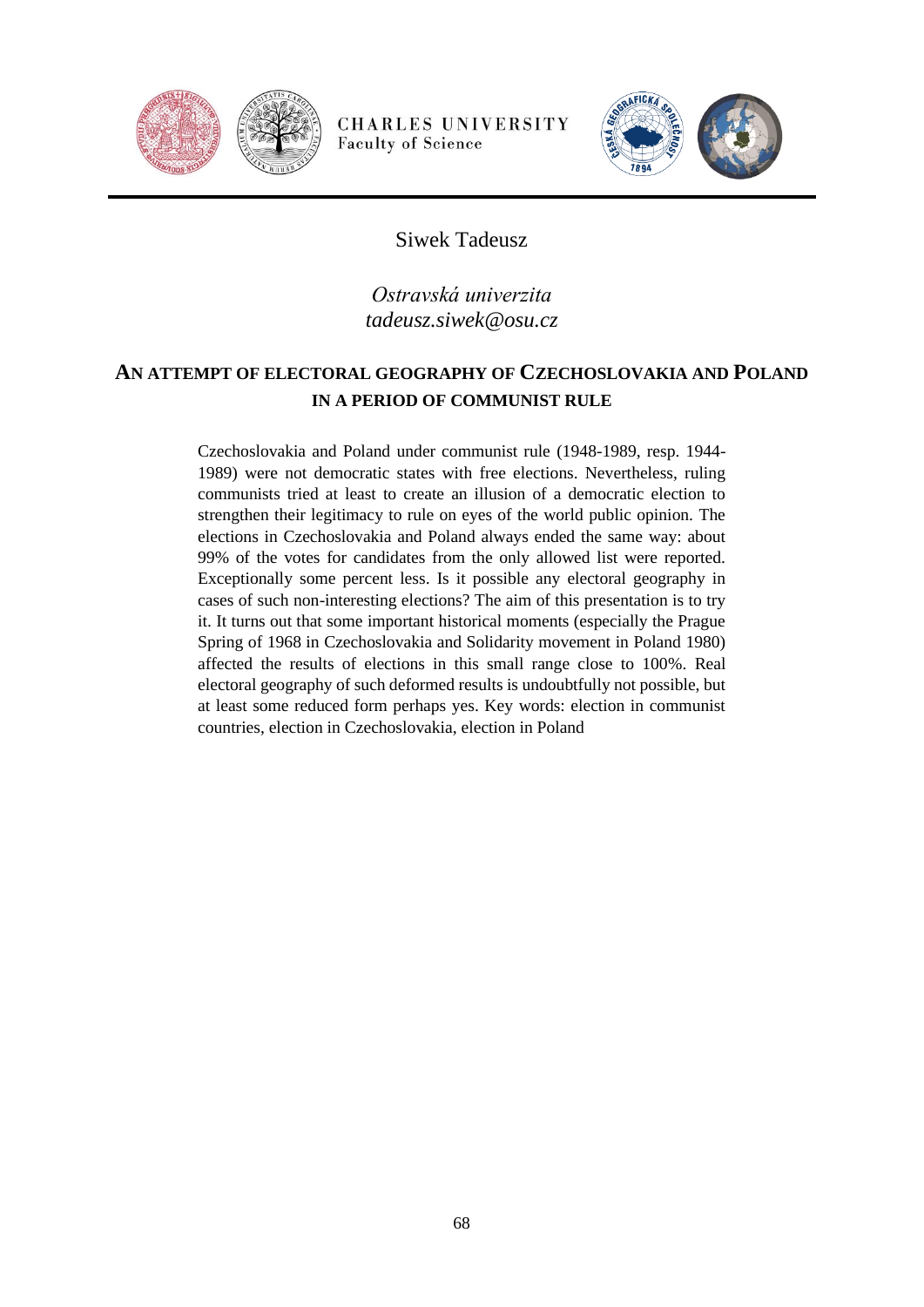



Ślawska Justyna, Katarzyna Natalia Szmigiel-Rawska, Sylwia Waruszewska

*Uniwersytet Warszawski justyna.slawska@uw.edu.pl*

## **TRADEOFFS BETWEEN LOCAL GOVERNMENT AND INTEREST GROUPS IN THE LAND-USE CHANGES IN POLAND**

Every day both at the local and global scale, we experience and try to mitigate the negative consequences of decisions about land-use changes. The importance of the topic is well recognized among public and private actors, which is reflected in the current political agenda and fostered by the constantly growing interest in academia. Well-developed theories explaining the phenomena help to gain insights into the topic. However, they were mainly tested in urbanized areas. Hence there are missing answers to the questions of whether, and if so, to what extent these theories are helpful to explain landuse changes in non-urbanized areas. The dilemma posed is significant because property rights become more strict when the value or/and size of a resource is threatened. Therefore, this paper aims to fill this gap, and to this end, we apply comparative perspective between areas with greater resource scarcity and greater resource availability. With the above in mind, we embed our research in the theoretical concept of the political market and assume that land-use changes are the physical outcomes of interactions between land suppliers (local government) and land demanders (interest groups). Local governments are perceived as moderators of interest group pressure set in a specific context, and they favour those groups that can deliver greater political profits. The theoretical concept helps to answer the question: "What are the results of interaction between various interest groups and local governments for landuse changes in Poland?". The research focuses on the actual policy outcomes, as we use Corine Land Cover (CLC) data intersected at the municipal level in Poland. The results show that in the space of interaction in urbanized areas interest groups play a more important role in the observed changes meanwhile, in non-urbanized areas, the characteristics of local government have greater explanatory power.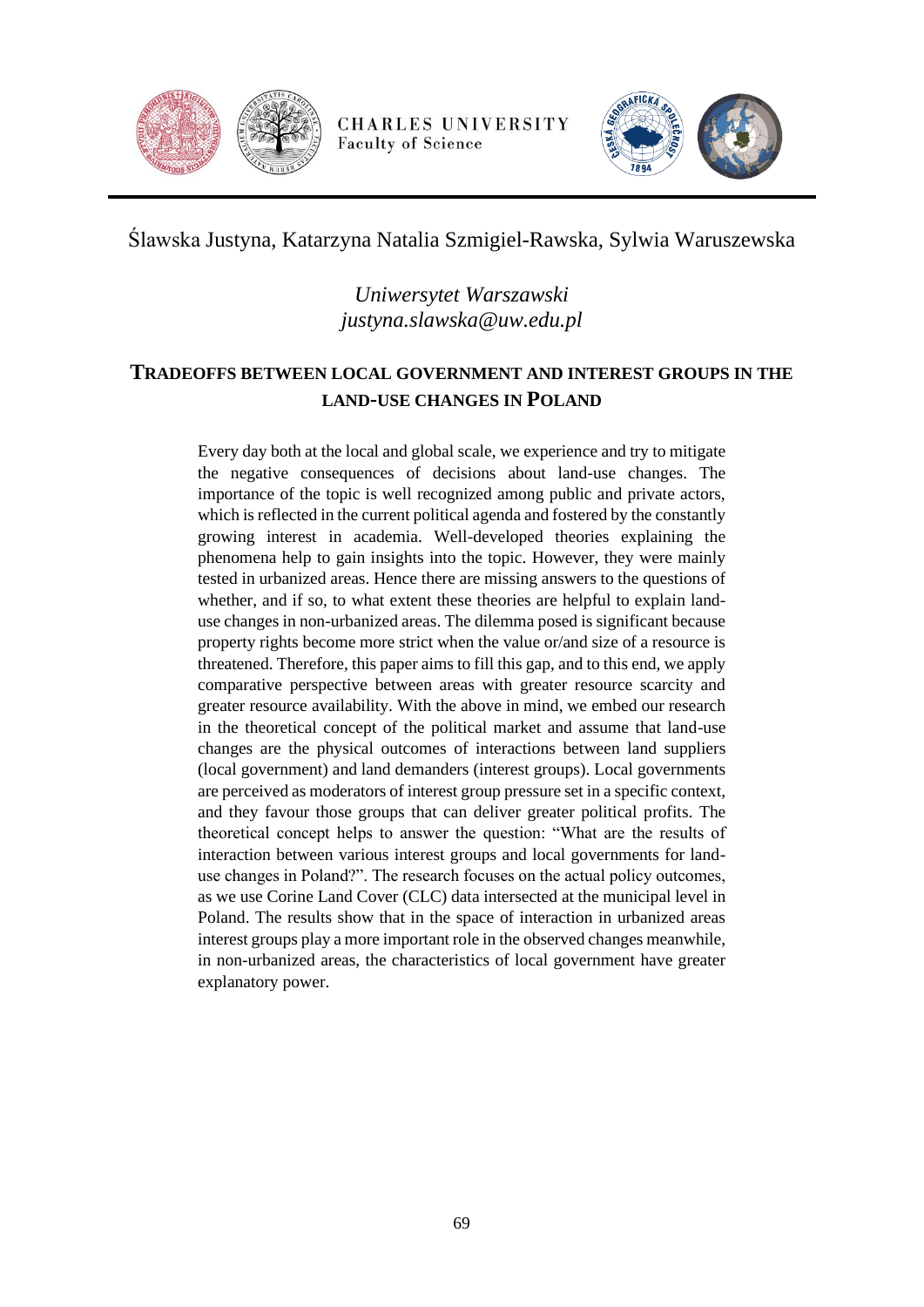



## Solarz Marcin Wojciech, Marta Raczyńska-Kruk

## *Uniwersytet Warszawski mwsolarz@uw.edu.pl*

## **WHO WERE THE 'GŁUCHONIEMCY'? THE HISTORY AND MEANINGS OF THE TERM**

The paper is related to the project 'Forest Germans (Głuchoniemcy, Walddeutsche): the past and present of forgotten local communities in the Carpathian Foothills' implemented at the Faculty of Geography and Regional Studies UW. Both the term 'Głuchoniemcy', and many elements determining the identity and uniqueness of the studied community, was blurred in the local collective imagination and Polish scientific discourse in the middle of the 20th century as a consequence of development of nationalisms in Europe and the Polish-German relations. The genesis of the Głuchoniemcy is in the medieval German colonization of the wooded Polish-Ruthenian borderland as a result of the annexation of Red Ruthenia to the Kingdom of Poland in the mid-14th century. The area inhabited by the settlers was not a homogeneous region, but consisted of several isolated enclaves, undergoing effective polonization to the 19th century. The paper focuses on the etymology of the Polish term 'Głuchoniemcy' by referring to the earliest known archival handwritten and printed records from the 17th and 18th centuries, as well as 19th-century dictionaries and monographs. In the context of the Polish term 'Głuchoniemcy' the authors are analyzing similar ethnonyms used in Central Europe. Particular attention is paid to Slovakian regions of Spis and Sarys and the term 'Mantáci' ('Mantaken'). The term 'Głuchoniemcy" could be one of the many terms functioning locally in the folk tradition in the Carpathian Mountains to describe foreigner settlers as deaf, dumb, stupid or blind people due to the comunication barriers. However, this term may also come from the characteristics of the place at the time of its settlement - former or still ongoing. The paper also covers the changing ways in which the concept of Głuchoniemcy has been functioning in the scientific and public discourse.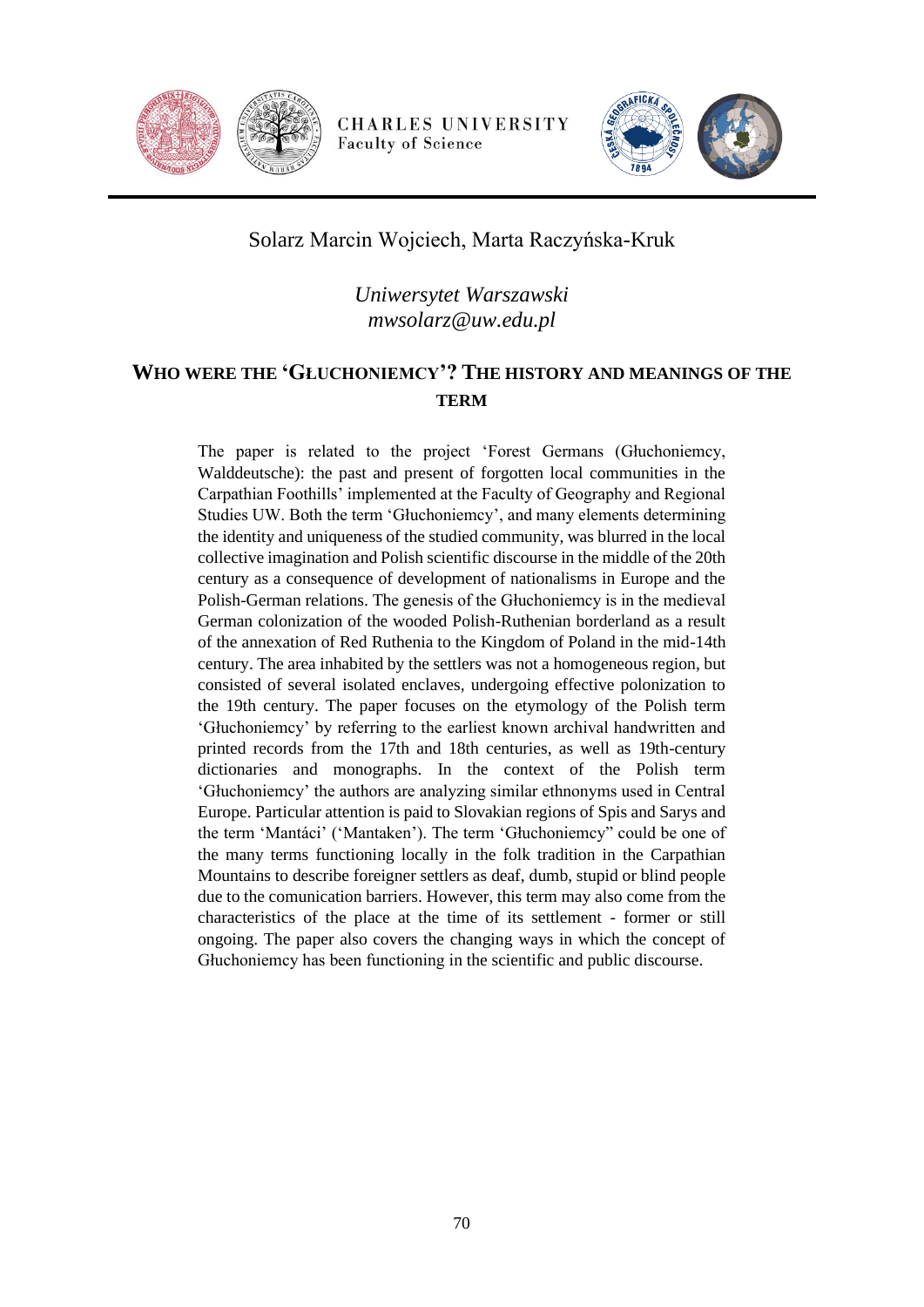



## Sýkora Luděk

## *Univerzita Karlova, Praha sykora@natur.cuni.cz*

## **SPACES OF SOCIAL EXCLUSION: THE DYNAMICS OF SOCIO-SPATIAL INEQUALITY IN CZECH CITIES AND REGIONS 2015-2020**

This paper discusses the development and nature of segregation processes in Czechia with a specific focus on the spatial concentrations of the most vulnerable population. Using the spatially detailed database about the recipients of social welfare benefits, the research maps the most pronounced spatial concentrations of poverty and social exclusion and evaluates intraurban and intra-regional differences. The analysis of six-year period of 2015- 2020 asks whether the economic growth, increase in well-being and substantial decline in the number of welfare recipients has also been reflected in the decrease of spatial concentration of the most vulnerable population. Or, whether, contrary to generally positive trends, the concentration of the most vulnerable continued into the localities of social exclusion. As the period under the investigation also includes the first year of Covid-19 pandemic, the paper also provides answer, whether there has been any distinct trend in the development of spatial concentration of social exclusion, and whether, and how, this trend differed from the previous period of 2015-2019. The insights from the analyses are contextualized in terms of long term social and urban development in a post-socialist country and its cities, national and local policies and practices related to segregation and social exclusion, and narratives related to the populations threatened by the risks of social exclusion and segregation.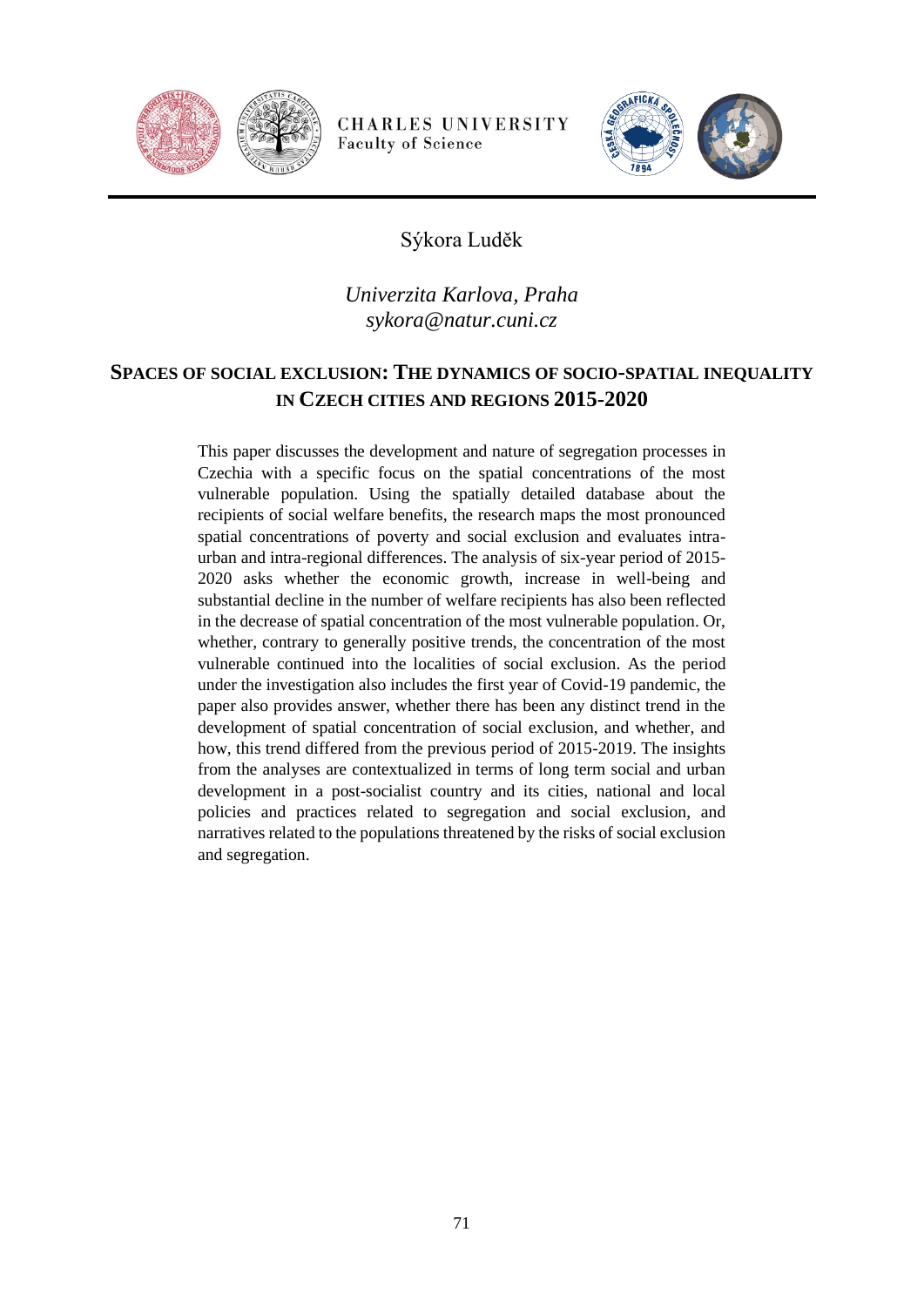



### Szczepański Jan

## *Uniwersytet Warszawski jj.szczepanski@uw.edu.pl*

## **THE UKRAINIAN MICROCOSM OF INTERWAR "POLISH" LVIV - HOW DOES GEOGRAPHICAL RESEARCH FACILITATE INTERPRETATION AND UNDERSTANDING OF HISTORY?**

"The disarray" mentioned in the topic of the seminar can be observed in almost every sphere of life - social, political or scientific. Geographical research, which provides a more holistic and spatial view of a given issue, may be a recipe for minimizing its negative effects. In this presentation, on the basis of a selected example, the author wants to emphasize the role of methods and geographical viewpoint in the research on the disputed social history of the Polish-Ukrainian borderland. On the basis of his doctoral project, which involves research into the formation of the identity of Lviv's space, the author proposes to present one of the elements of a dissertation on the spatial specificity of the Ukrainian microcosm during the Second Polish Republic, i.e. up to 1939. This is a topic unwanted in the Polish historical narrative due to the mythologisation of this period, and in the Ukrainian one it is presented as a time of Polish occupation. However, it is worth remembering that although Poles accounted for about 63% and Ukrainians for 8% of the city's population, Lviv was the birthplace not only of Polish, but also of Ukrainian national thought. The paper demonstrates that geographical research can, in many ways, introduce factors that minimize subjectivity. Historical sources documenting social and private life as well as accounts by witnesses of history were used. As a result, basic cartographic studies reflecting the real state regarding the location of Ukrainian institutions and the "imaginary" indicating key places and areas of functioning were created. The research results and their presentation are intended to further the discussion of Lviv's multicultural identity, especially in the context of the socio-political changes occurring in Poland and Ukraine.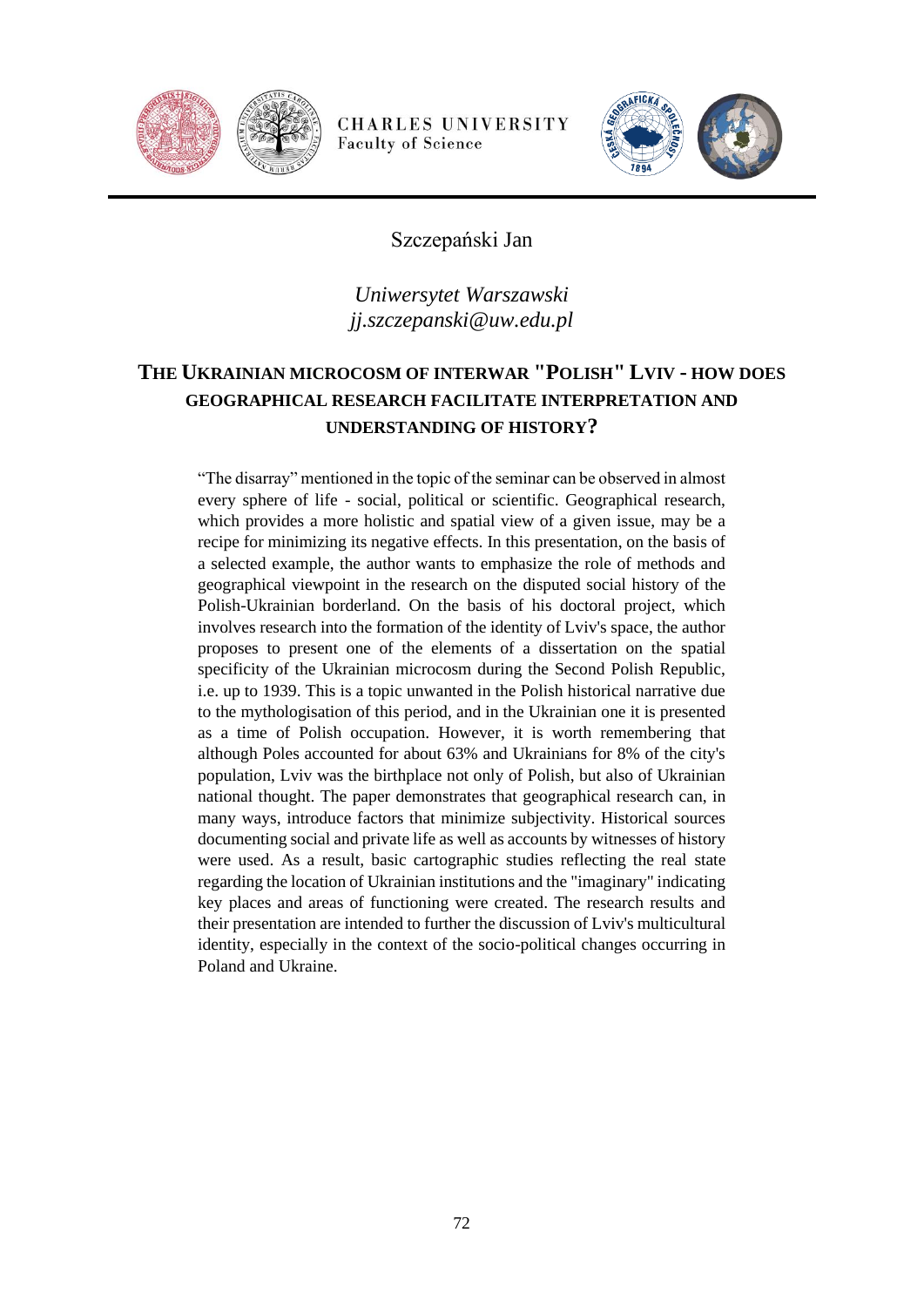



## Šantrůčková Markéta

*Výzkumný ústav Silva Taroucy pro krajinu a okrasné zahradnictví santruckova@vukoz.cz*

### **DIVERSITY OF THE HISTORICAL CULTURAL LANDSCAPES IN THE CZECH COUNTRYSIDE. CASE STUDY OF THE KUTNÁ HORA REGION**

The Kutná Hora region represents common Czech countryside between two rivers – Labe (Elbe) and Sázava. With the exceptions of the city Kutná Hora and designed landscape Žehušicko, it is not protected for its historical or natural heritage or for scenic beauty. Nevertheless, we identify there several valuable landscapes that are good preserved and others in remains. The paper presents data sources for the historical cultural landscape identification, mainly in the Central European context and methods how we work with general and site-specific data. The frame we used was classification to three categories of the historical cultural landscape proposed by UNESCO: designed, organically enveloped and associative landscapes. The organically enveloped landscapes occupy the biggest share of are of the historical cultural landscapes and are the most diverse. For that reason, we specify this organically enveloped landscapes more detailed according to the original activity, e.g. mining landscape around the city Kutná Hora connected with silver mining, forest landscape of the former game parks, landscape characterised by concentration of the previous manor farms, landscapes important for recreational activities due to their scenic beauty. Designed landscapes were created by powerful aristocrats in both styles, the Baroque (Vysoká – Roztěž) and landscaping (Nové Dvory – Kačina). Associative landscapes are connected mainly with important battles (Chotusice, Malešov, Sion) and personalities (Tyl, Vrchlický). Last but nor least question is how to protect these values in landscape that is not under the specific protection according to the heritage or nature protection law. The spatial planning could play the key role in these landscapes.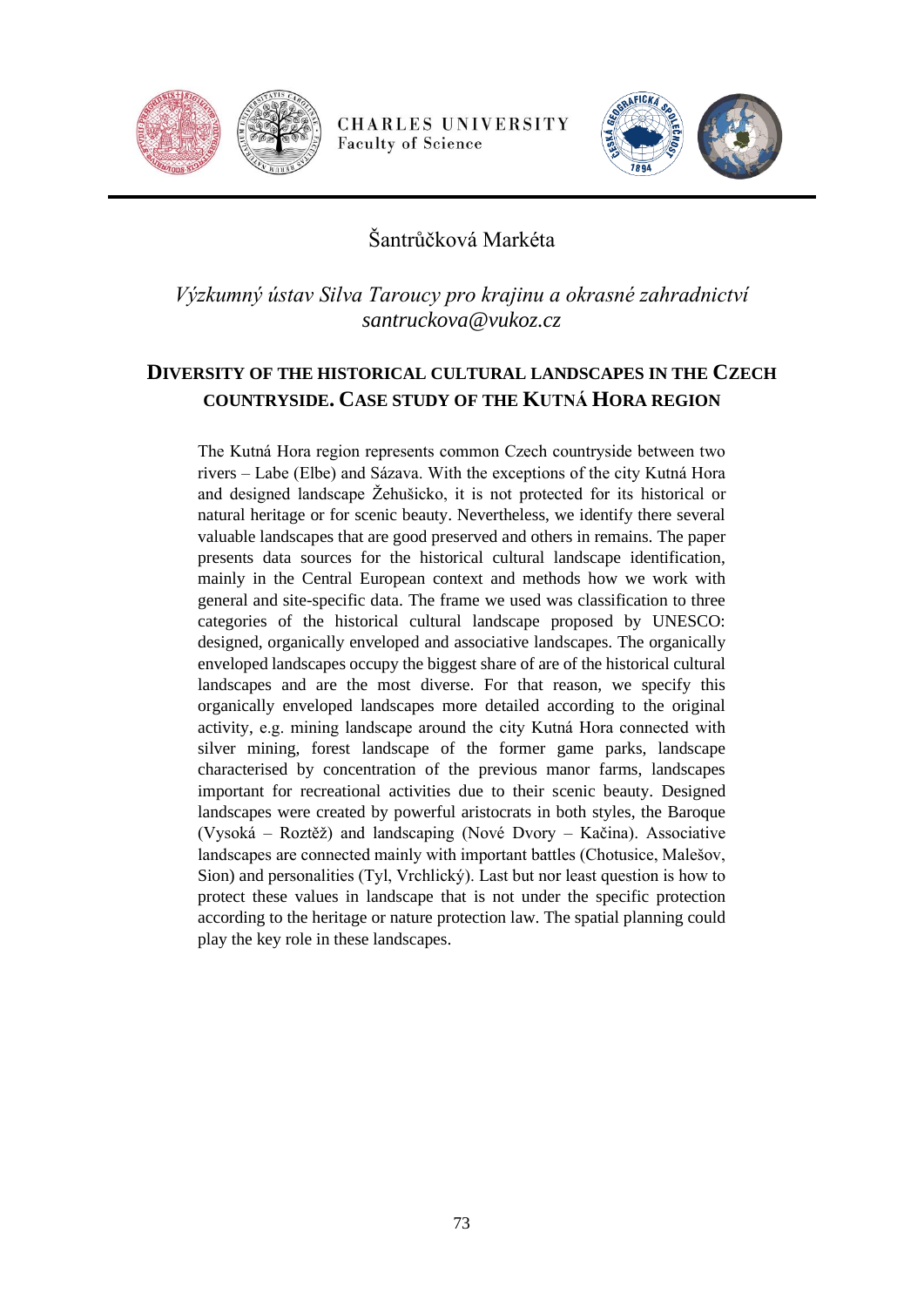



# Štěbetáková Michaela, Štěpán Hladík

*Univerzita Jana Evangelisty Purkyně v Ústí nad Labem michaela.stebetakova@ujep.cz*

#### **TOURISM VS. NATURE CONSERVATION IN THE EUROPEAN CONTEXT**

Travel and tourism are becoming a part of everyone's daily life, and we are equally concerned about maintaining the high quality of the environment in which we live, visit and use for leisure.The pressure on tourism development, transport and regions is great, but nature conservation is responding with a similar force, ensuring that environmental impacts are minimised. The conflict between development and nature conservation is quite controversial in the Czechia. How do other European countries approach this issue? Does the relationship between tourism (development) and nature conservation differ between European countries? This is the subject of this paper. The research is based on an analysis of academic articles from the European environment and a subsequent comparison between countries.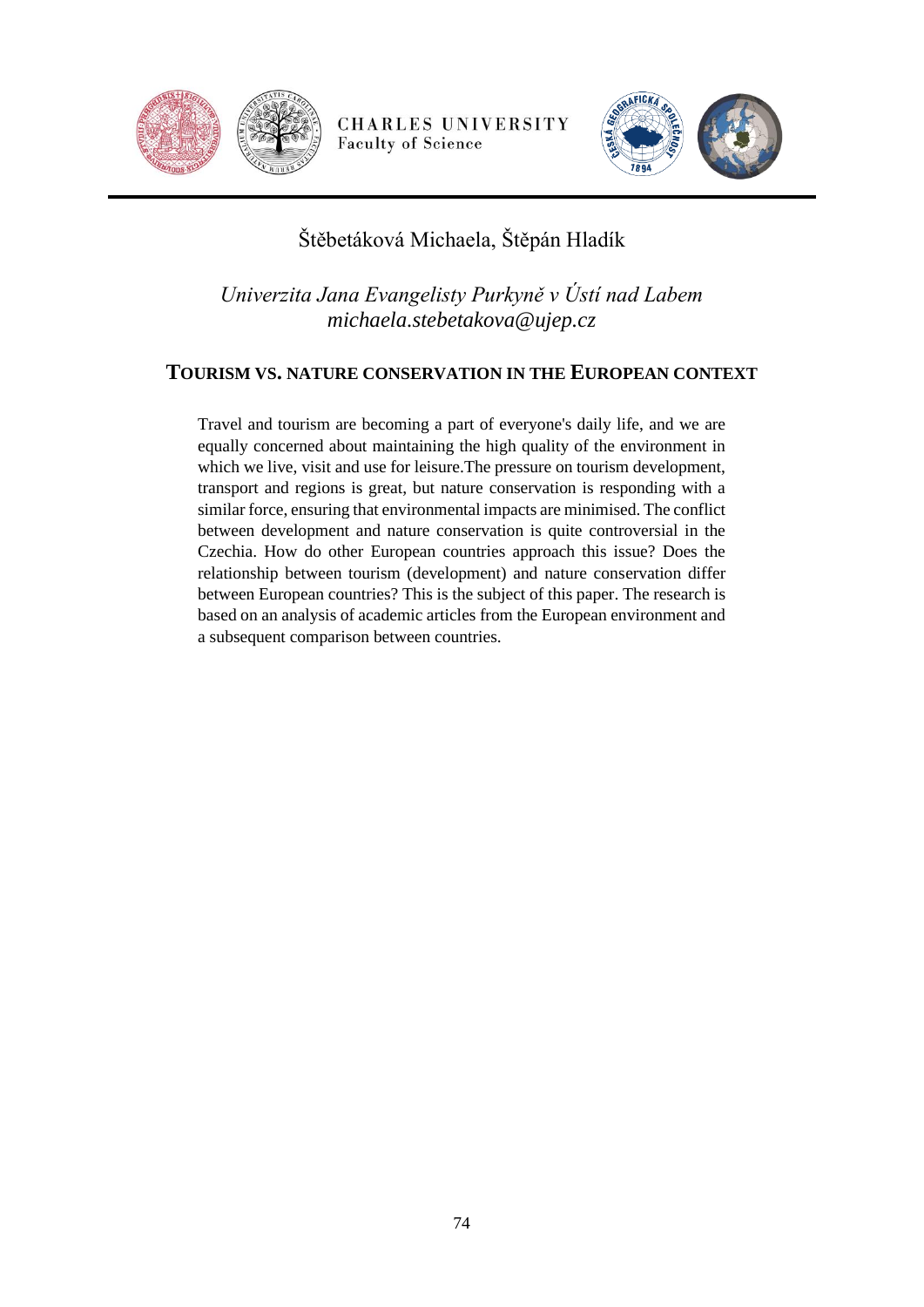



# Vrhel Matěj

*Univerzita Karlova, Praha matej.vrhel@natur.cuni.cz*

#### **QUALITY OF GEOGRAPHY TEACHING IN CZECHIA AND IRELAND**

This conference paper deals with the quality of Geography teaching, especially with its parameters. The instructional quality is a wide interdisciplinary and multilevel research subject that varies mainly in the research goal. If we want to observe, evaluate, and support the quality of instruction, it is fundamental to specify the parameters and bring the theory to practice. Therefore, this conference paper wants to offer parameters that could be used for Geography curricula development and to assess Geography teaching. This conference paper aims to find and define parameters of Geography teaching, which are important for the main three stakeholder groups in geographical education (university teachers, students of master's degree in Geography teaching, lower secondary/ junior cycle school teachers). The paper deals with conformity and differences of opinion inside as well as between these groups in the perception of quality of school Geography on the ISCED2 level. The research methodology was based on a qualitative analysis of structured interviews with Geography university educators, students of master's degree in Geography teaching, and lower secondary school Geography teachers from Czechia and Ireland. Thus, the conference paper describes specific and significant quality parameters in Geography instruction and compares the perception of instructional quality of school geography from the Czech and Irish points of view.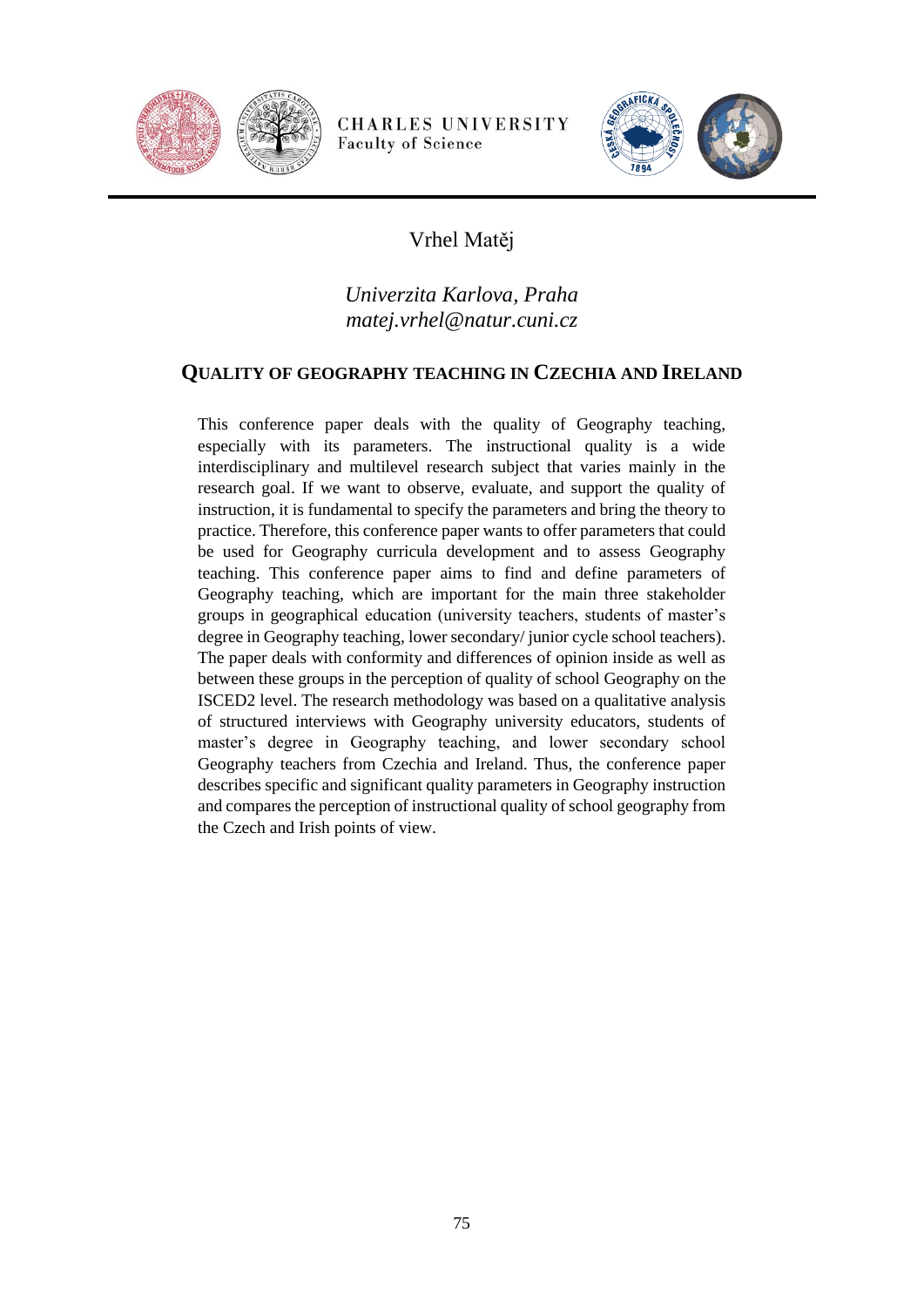



#### Wilk Waldemar

*Uniwersytet Warszawski wwwilk@uw.edu.pl*

### **INVISIBLE ECONOMY IN THE CITY. HOME-BASED BUSINESSES IN THREE HOUSING ESTATES IN WARSAW**

Entrepreneurship in cities, especially large ones, has for years been dominated by service activities, and is largely based on small and medium-sized enterprises. It is well visible in the urban space, which was confirmed by numerous studies, including by geographers. However, a large part of these projects are entities invisible directly from the street, which operate as homebased businesses, and much less frequently have been analysed so far. The nature of many service businesses means they can be run from home. The study is an attempt to show the characteristics of this type of home-based businesses, using the example of companies operating in three housing estates in Warsaw, estates with different periods of construction and located in different parts of the city. The research questions concerned the period of establishing companies, their durability, structure by type of activity, participation of women among owners. An additional element is the look at the dynamics of changes in this form of economic activity during the COVID-19 pandemic (for the last two years).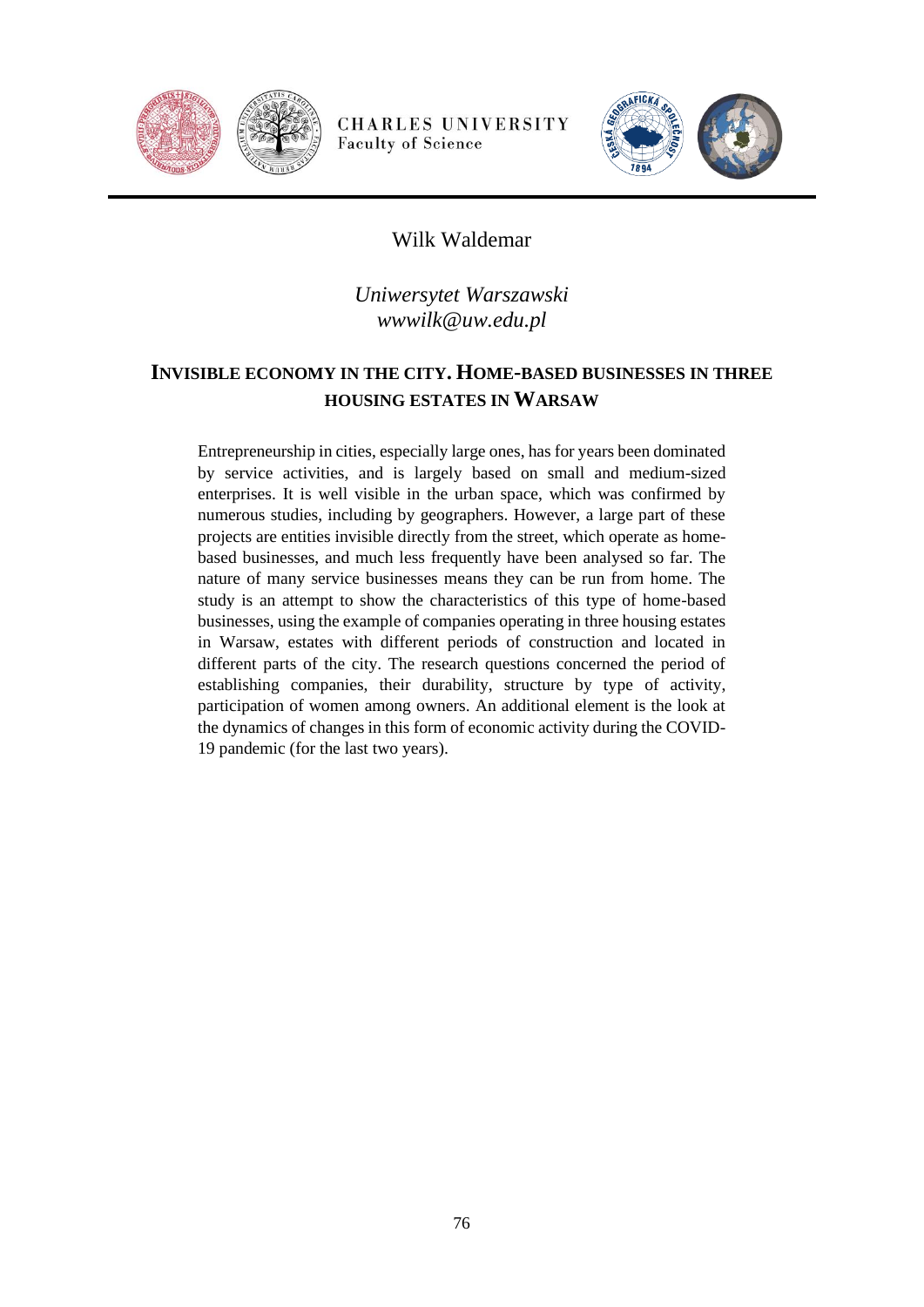



#### Wites Tomasz

### *Uniwersytet Warszawski t.wites@uw.edu.pl*

#### **CRIME PREVENTION THROUGH ENVIRONMENTAL DESIGN – WHAT GEOGRAPHY CAN DO?**

Space is constantly shaped by people, and these activities bring both positive and negative results. The concept of crime prevention through environmental design, initially considered only within criminology, has become the domain of representatives of other disciplines, including geography. The aim of the presentation will be to define the role of geography in the use of the concept under consideration by indicating the levels of considerations for their effective translation into the surrounding reality. The reference elements will be territorial reinforcement, natural surveillance, natural access control, target hardening, image, management and maintenance, legitimate activity support. Next, new, social thematic areas will be analyzed, such as: social cohesion, connectivity, community culture and threshold capacity. The role of geography in these context of reference is not the same in the different groups proposed in the original version of the concept and in its later modifications. Geography as a science has developed tools and methods to properly interpret space by noticing changes in natural and anthropogenic landscapes. Geographers are predestined to carry out landscape studies that may be of importance in the study of social pathology. The domain of geography is studies and spatial considerations, which is why various categories of space will be indicated, constituting a context of reference to the issue at hand. In the presentation will be characterized, inter alia, stealthy space, jittery space, slippery space, crusty space and prickly space. The separation of space may generate situations that increase or limit the sense of security and lead to the emergence, disappearance or intensification of pathological behaviors. Examples of geographers' involvement in research using the assumptions of this concept will be indicated, and the areas that are the domain of geography will be identified, the implementation of which brings real benefits. The presentation will show how the analysis of the elements of the natural environment and its modification as a result of human activity, in addition to technical equipment, leads to the perception and interpretation of relationships in the human-environment context.